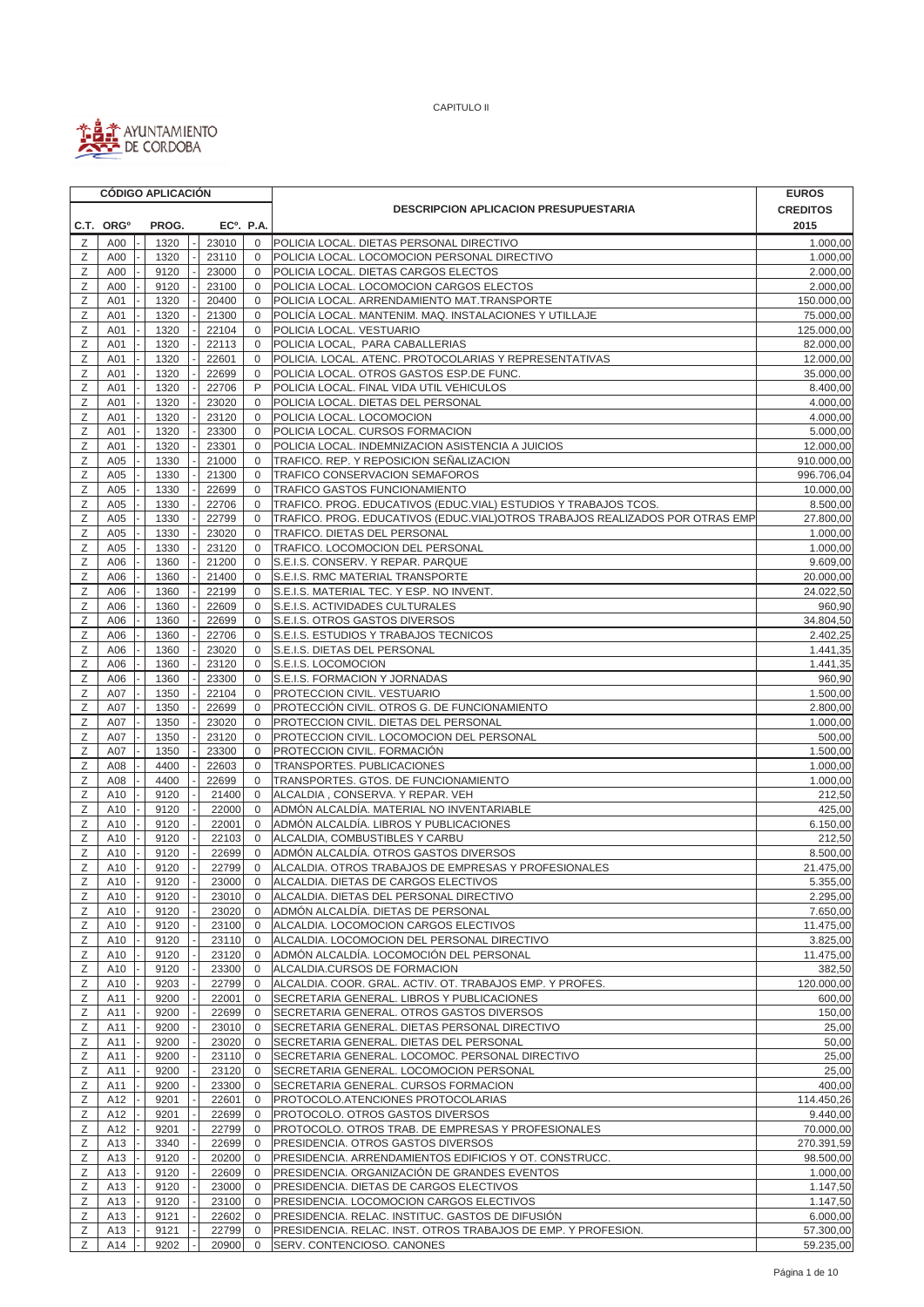

|        |                                                          |  | <b>CÓDIGO APLICACIÓN</b> |  |                |                            |                                                                                                                                             | <b>EUROS</b>          |
|--------|----------------------------------------------------------|--|--------------------------|--|----------------|----------------------------|---------------------------------------------------------------------------------------------------------------------------------------------|-----------------------|
|        |                                                          |  |                          |  |                |                            | <b>DESCRIPCION APLICACION PRESUPUESTARIA</b>                                                                                                | <b>CREDITOS</b>       |
|        | C.T. ORG <sup>o</sup><br>PROG.<br>EC <sup>o</sup> , P.A. |  |                          |  |                |                            |                                                                                                                                             | 2015                  |
| Ζ      | A14                                                      |  | 9202                     |  | 22001          | $\mathbf 0$                | SERV. CONTENCIOSO. LIBROS Y PUBLICACIONES                                                                                                   | 1.000,00              |
| Z      | A14                                                      |  | 9202                     |  | 22604          | $\mathbf 0$                | SERV. CONTENCIOSO. GASTOS JUDICIALES                                                                                                        | 14.600,00             |
| Ζ      | A14                                                      |  | 9202                     |  | 22699          | $\mathbf 0$                | SERV. CONTENCIOSO. OTROS GASTOS DIVERSOS                                                                                                    | 5.000,00              |
| Ζ      | A14                                                      |  | 9202                     |  | 23010          | $\mathbf 0$                | SERV. CONTENCIOSO. DIETAS PERSONAL DIRECTIVO                                                                                                | 225,00                |
| Ζ      | A14                                                      |  | 9202                     |  | 23020          | $\mathbf{0}$               | SERV. CONTENCIOSO. DIETAS DEL PERSONAL                                                                                                      | 350,00                |
| Ζ      | A14                                                      |  | 9202                     |  | 23110          | $\mathbf{0}$               | SERV. CONTENCIOSO. LOCOMOCIÓN PERSONAL DIRECTIVO                                                                                            | 125,00                |
| Ζ      | A14                                                      |  | 9202                     |  | 23120          | $\mathbf 0$                | SERV. CONTENCIOSO. LOCOMOCIÓN DEL PERSONAL                                                                                                  | 300,00                |
| Ζ      | A15                                                      |  | 4910                     |  | 22001          | $\mathbf{0}$               | GAB. MEDIOS COM.PRENSA Y PUBLICACIONES                                                                                                      | 11.900,00             |
| Ζ      | A15                                                      |  | 4910                     |  | 22602          | $\mathbf 0$                | GAB. MEDIOS COM.PUBLICIDAD                                                                                                                  | 376.400,00            |
| Ζ      | A15                                                      |  | 4910                     |  | 22699          | 0                          | GAB. MEDIOS COM. OTROS G. FUNCIONAMIENTO                                                                                                    | 11.900,00             |
| Ζ<br>Ζ | A15<br>A16                                               |  | 4910<br>9200             |  | 22706<br>22001 | $\mathbf 0$<br>$\mathbf 0$ | GAB. MEDIOS COM. CONTRATAC. DE SERVICIOS<br>OFICINA JUNTA DE GOBIERNO LOCAL. LIBROS Y PUBLICACIONES                                         | 300.000,00<br>250,00  |
| Ζ      | A16                                                      |  | 9200                     |  | 22699          | $\mathbf 0$                | OFICINA JUNTA DE GOBIERNO LOCAL. OTROS GASTOS DIVERSOS                                                                                      | 300,00                |
| Ζ      | A16                                                      |  | 9200                     |  | 23010          | $\mathbf 0$                | OFICINA JUNTA. DE GOBIERNO LOCAL. DIETAS PERSONAL DIRECTIVO                                                                                 | 100,00                |
| Ζ      | A16                                                      |  | 9200                     |  | 23020          | $\mathbf 0$                | OFICINA JUNTA DE GOBIERNO LOCAL. DIETAS DEL PERSONAL                                                                                        | 200,00                |
| Z      | A16                                                      |  | 9200                     |  | 23110          | $\mathbf 0$                | OFICINA JUNTA DE GOBIERNO LOCAL. LOCOMOCION PERSONAL DIRECTIVO                                                                              | 100,00                |
| Ζ      | A16                                                      |  | 9200                     |  | 23120          | $\mathbf 0$                | OFICINA JUNTA DE GOBIERNO LOCAL. LOCOMOCION PERSONAL                                                                                        | 125,00                |
| Ζ      | A16                                                      |  | 9200                     |  | 23300          | $\mathbf 0$                | OFICINA JUNTA DE GOBIERNO. CURSOS FORMACION                                                                                                 | 200,00                |
| Ζ      | A17                                                      |  | 3322                     |  | 20200          | $\mathbf 0$                | ARCHIVO. ARRENDAMIENTOS                                                                                                                     | 35.850,00             |
| Ζ      | A17                                                      |  | 3322                     |  | 22699          | $\mathbf 0$                | ARCHIVO. OTROS GASTOS ESP. DE FUNC.                                                                                                         | 2.125,00              |
| Ζ      | A17                                                      |  | 3322                     |  | 22699          | P                          | ARCHIVO. MEMORIA HISTORICA                                                                                                                  | 425,00                |
| Ζ      | A17                                                      |  | 3322                     |  | 22706          | $\mathbf 0$                | ARCHIVO. CONTRATACIÓN DE SERVICIOS                                                                                                          | 14.765,00             |
| Ζ      | A17                                                      |  | 3322                     |  | 23020          | $\mathbf 0$                | ARCHIVO. DIETAS DEL PERSONAL                                                                                                                | 175,00                |
| Ζ      | A17                                                      |  | 3322                     |  | 23120          | $\mathbf 0$                | ARCHIVO. LOCOMOCIÓN DEL PERSONAL                                                                                                            | 175,00                |
| Ζ      | A17                                                      |  | 3322                     |  | 23300          | $\mathbf 0$                | ARCHIVO. CURSOS DE FORMACION                                                                                                                | 75,00                 |
| Ζ      | A20                                                      |  | 1320                     |  | 22612          | $\mathbf 0$                | D.E.PROMOCIÓN Y PARTICIP. CURSOS DE AUTOPROTECCIÓN.                                                                                         | 6.000,00              |
| Ζ      | A20                                                      |  | 1700                     |  | 22699          | $\mathbf 0$                | D.E.PROMOCIÓN Y PARTICIP. MUJER. ACTIVIDADES RELACIONADAS CON EL MEDIO AMBIENT                                                              | 28.300,00             |
| Ζ      | A20                                                      |  | 3110                     |  | 22699          | 0                          | D.E.PROMOCIÓN Y PARTICIP. ESTILOS DE VIDA SALUDABLE.                                                                                        | 3.000,00              |
| Ζ      | A20                                                      |  | 3340                     |  | 22699          | $\mathbf 0$                | D.E.PROMOCIÓN Y PARTICIP. ACTIVIDADES SOCIOCULTURALES                                                                                       | 5.500,00              |
| Ζ      | A20                                                      |  | 3370                     |  | 22699          | $\mathbf 0$                | D.E.PROMOCIÓN Y PARTICIP. OCIO Y TIEMPO LIBRE                                                                                               | 8.000,00              |
| Ζ<br>Ζ | A20<br>A20                                               |  | 3410<br>4330             |  | 22699<br>22699 | $\mathbf 0$<br>$\mathbf 0$ | D.E.PROMOCIÓN Y PARTICIP. PROMOCIÓN Y FOMENTO DEL DEPORTE                                                                                   | 5.500,00              |
| Ζ      | A20                                                      |  | 9120                     |  | 23000          | 0                          | D.E.PROMOCIÓN Y PARTICIP. MUJER. EMPLEO Y FORMACION OCUPACIONAL<br>D.E.PROMOCIÓN Y PARTICIP. MUJER.DIETAS CARGOS ELECTOS                    | 18.578,06<br>477,00   |
| Ζ      | A20                                                      |  | 9120                     |  | 23100          | 0                          | D.E.PROMOCIÓN Y PARTICIP. MUJER.LOCOMOCION CARGOS ELECTOS                                                                                   | 477,00                |
| Ζ      | A20                                                      |  | 9240                     |  | 22001          | 0                          | D.E.PROMOCIÓN Y PARTICIP. PRENSA                                                                                                            | 500,00                |
| Ζ      | A20                                                      |  | 9240                     |  | 22699          | 0                          | D.E. PROMOCIÓN Y PARTICIP. MUJER. GASTOS DIVERSOS                                                                                           | 16.311,84             |
| Ζ      | A20                                                      |  | 9240                     |  | 22706          | $\mathbf{0}$               | D.E.PROMOCIÓN Y PARTICIP. MUJER. ESTUDIOS Y TRABAJOS TECNICOS                                                                               | 17.000,00             |
| Ζ      | A20                                                      |  | 9240                     |  | 23020          | $\mathbf 0$                | D.E.PROMOCIÓN Y PARTICIP. MUJER. DIETAS DEL PERSONAL                                                                                        | 717,00                |
| Ζ      | A20                                                      |  | 9240                     |  | 23120          | $\mathbf{0}$               | D.E.PROMOCIÓN Y PARTICIP. MUJER.LOCOMOCIÓN DEL PERSONAL                                                                                     | 638,00                |
| Ζ      | A20                                                      |  | 9240                     |  | 23300          | 0                          | D.E.PROMOCIÓN Y PARTICIP. MUJER.FORMACIÓN                                                                                                   | 179,00                |
| Ζ      | A20                                                      |  | 9241                     |  | 22699          | P                          | D.E.PROMOCIÓN Y PARTICIP. MUJER. PROM DE LA D.E.PROMOCIÓN Y PARTICIP. MUJER Y PO                                                            | 24.310,10             |
| Ζ      | A20                                                      |  | 9242                     |  | 22601          | 0                          | D.E.PROMOCIÓN Y PARTICIP. MUJER. ATENCIONES PROTOCOLARIAS                                                                                   | 800.00                |
| Z      | A20                                                      |  | 9242                     |  | 22699          | P                          | D.E.PROMOCIÓN Y PARTICIP. MUJER. APOYO MUJERES ESPECIAL DIFICULTAD                                                                          | 40.000,00             |
| Ζ      | A30                                                      |  | 9120                     |  | 23000          | $\Omega$                   | PARTIC. CIUD. DIETAS CARGOS ELECTOS                                                                                                         | 500,00                |
| Ζ      | A30                                                      |  | 9120                     |  | 23100          | $\overline{0}$             | PARTIC. CIUD. LOCOMOCIÓN CARGOS ELECTOS                                                                                                     | 500,00                |
| Ζ      | A30                                                      |  | 9240                     |  | 20200          | $\overline{0}$             | PARTIC. CIUD. ARRENDAMIENTOS DE EDIFICIOS                                                                                                   | 7.200,00              |
| Ζ      | A30                                                      |  | 9240                     |  | 20500          | $\mathbf{0}$               | PARTIC. CIUD. ARRENDAMIENTOS MOBILIARIO Y ENSERES                                                                                           | 6.000,00              |
| Ζ<br>Ζ | A30                                                      |  | 9240                     |  | 22000          | $\mathbf 0$<br>$\mathbf 0$ | PARTIC. CIUD. MATERIAL DE OFICINA                                                                                                           | 1.000,00<br>1.200,00  |
| Ζ      | A30<br>A30                                               |  | 9240<br>9240             |  | 22001<br>22002 | $\mathbf 0$                | PARTIC. CIUD. PRENSA, REVISTAS Y LIBROS<br>PARTIC. CIUD. MATERIAL INFORMÁTICO                                                               | 200,00                |
| Ζ      | A30                                                      |  | 9240                     |  | 22601          | $\mathbf{0}$               | PARTIC. CIUD. ATENCIONES PROTOCOLARIAS                                                                                                      | 1,00                  |
| Ζ      | A30                                                      |  | 9240                     |  | 22602          | $\mathbf 0$                | PARTIC. CIUD. INFORMACIÓN Y COMUNICACIÓN                                                                                                    | 12.000,00             |
| Ζ      | A30                                                      |  | 9240                     |  | 22603          | $\mathbf{0}$               | PARTIC. CIUD. PUBLICACIÓN EN DIARIOS OFICIALES                                                                                              | 100,00                |
| Ζ      | A30                                                      |  | 9240                     |  | 22699          | 0                          | PARTIC. CIUD. G. FUNCIONAMIENTO                                                                                                             | 5.000,00              |
| Ζ      | A30                                                      |  | 9240                     |  | 22700          | $\mathbf 0$                | PARTIC. CIUD. LIMPIEZA Y ASEO                                                                                                               | 150,00                |
| Ζ      | A30                                                      |  | 9240                     |  | 22701          | $\mathbf 0$                | PARTIC. CIUD. SEGURIDAD                                                                                                                     | 1.000,00              |
| Ζ      | A30                                                      |  | 9240                     |  | 22706          | $\mathbf 0$                | PARTIC. CIUD. ESTUDIOS Y TRABAJOS TÉCNICOS                                                                                                  | 19.000,00             |
| Ζ      | A30                                                      |  | 9240                     |  | 23020          | $\mathbf 0$                | PARTIC. CIUD. DIETAS DEL PERSONAL                                                                                                           | 5.677,21              |
| Ζ      | A30                                                      |  | 9240                     |  | 23120          | $\mathbf{0}$               | PARTC. CIUD. LOCOMOCIÓN DEL PERSONAL                                                                                                        | 4.138,22              |
| Ζ      | A30                                                      |  | 9240                     |  | 23300          | $\mathbf{0}$               | PARTIC. CIUD. CURSOS DE FORMACION                                                                                                           | 3.500,00              |
| Ζ      | A30                                                      |  | 9240                     |  | 23302          | 0                          | PARTIC. CIUD. ASISTENCIA ORG. COMP. BARRIADAS REPRESENT.ALCALDE                                                                             | 64.700,00             |
| Ζ      | A30                                                      |  | 9241                     |  | 22699          | 0                          | PARTIC. CIUD.GTOS. FUNCIONAMIENTO CONSEJOS DISTRITO                                                                                         | 11.900,00             |
| Ζ      | A30                                                      |  | 9242                     |  | 22699          | 0                          | PARTICI. CIUD. GTOS. FUNCIONAMIETO CONSEJO MOV. CIUDADANO                                                                                   | 6.000,00              |
| Ζ      | A30                                                      |  | 9244                     |  | 22699          | $\mathbf 0$                | PARTIC. CIUD.PROGRAMAS                                                                                                                      | 96.462,00             |
| Ζ      | A30                                                      |  | 9244                     |  | 22706          | $\mathbf 0$                | PARTIC.CIUDADANA.CONTRATACION SERVICIOS                                                                                                     | 360.000,00            |
| Ζ      | A40                                                      |  | 3371                     |  | 22609          | 0                          | D.E.PARTICIP. OCIO Y CULTURA JOVEN. ACTIVIDADES CULTURALES Y DEPORTIVAS                                                                     | 35.000,00             |
| Ζ<br>Ζ | A40                                                      |  | 3371                     |  | 22700          | $\mathbf 0$<br>$\mathbf 0$ | D.E.PARTICIP. OCIO Y CULTURA JOVEN. LIMPIEZA Y ASEO                                                                                         | 9.000,00<br>60.000,00 |
| Ζ      | A40<br>A40                                               |  | 3371<br>3371             |  | 22701<br>22799 | $\mathbf{0}$               | D.E.PARTICIP. OCIO Y CULTURA JOVEN. VIGILANCIA Y SEGURIDAD<br>D.E.PARTICIP. OCIO Y CULTURA JOVEN. OTROS TRABAJOS REALIZADOS POR OTRAS EMPRE | 223.000,00            |
| Ζ      | A40                                                      |  | 3371                     |  | 23020          | 0                          | D.E.PARTICIP. OCIO Y CULTURA JOVEN. DIETAS DEL PERSONAL                                                                                     | 300,00                |
|        |                                                          |  |                          |  |                |                            |                                                                                                                                             |                       |

 $\overline{\phantom{0}}$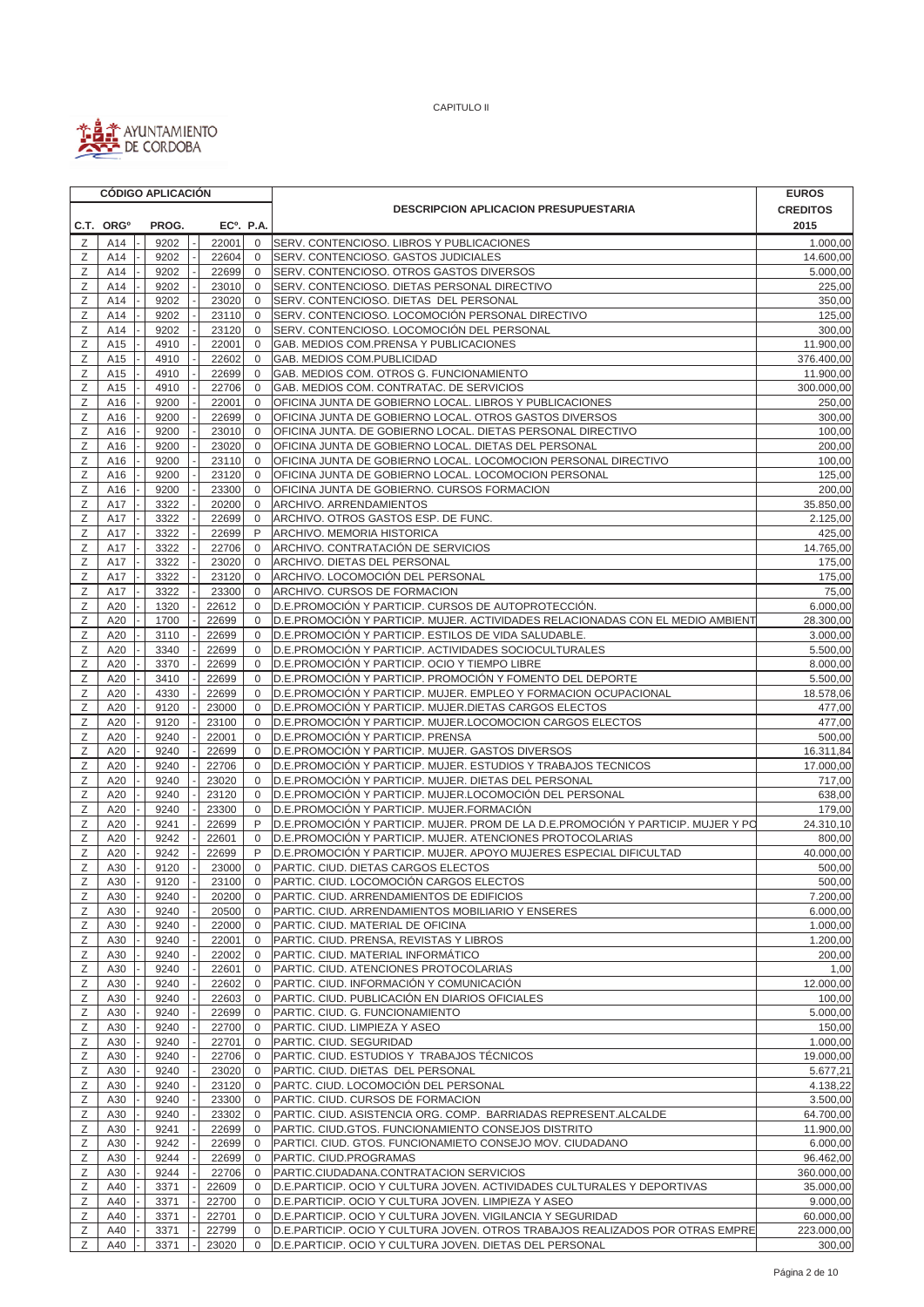

|        |                                    |  | <b>CÓDIGO APLICACIÓN</b> |  |                        |                              |                                                                                                                         | <b>EUROS</b>             |
|--------|------------------------------------|--|--------------------------|--|------------------------|------------------------------|-------------------------------------------------------------------------------------------------------------------------|--------------------------|
|        |                                    |  |                          |  |                        |                              | <b>DESCRIPCION APLICACION PRESUPUESTARIA</b>                                                                            | <b>CREDITOS</b>          |
|        | C.T. ORG <sup>o</sup>              |  | PROG.                    |  | EC <sup>o</sup> . P.A. |                              |                                                                                                                         | 2015                     |
| Ζ      | A40                                |  | 3371                     |  | 23120                  | $\mathbf 0$                  | D.E.PARTICIP. OCIO Y CULTURA JOVEN. LOCOMOCIÓN DEL PERSONAL                                                             | 300,00                   |
| Z      | A40                                |  | 3371                     |  | 23300                  | $\mathbf 0$                  | D.E.PARTICIP. OCIO Y CULTURA JOVEN. CURSOS DE FORMACIÓN                                                                 | 300,00                   |
| Ζ      | A40                                |  | 3372                     |  | 22606                  | $\mathbf 0$                  | D.E.PARTICIP. OCIO Y CULTURA JOVEN. APOYO INICIATIVAS JUVENILES                                                         | 30.000,00                |
| Ζ      | A40                                |  | 3372                     |  | 22609                  | $\mathbf 0$                  | D.E.PARTICIP. OCIO Y CULTURA JOVEN. ACTIVIDADES                                                                         | 72.907,00                |
| Ζ<br>Ζ | A40                                |  | 3373<br>9120             |  | 22609                  | P<br>0                       | D.E.PARTICIP. OCIO Y CULTURA JOVEN. ACTIVIDADES CULTURALES<br>D.E.PARTICIP. OCIO Y CULTURA JOVEN. DIETAS CARGOS ELECTOS | 30.000,00<br>500,00      |
| Ζ      | A40<br>A40                         |  | 9120                     |  | 23000<br>23100         | $\mathbf 0$                  | D.E.PARTICIP. OCIO Y CULTURA JOVEN. LOCOMOCION CARGOS ELECTOS                                                           | 1.000,00                 |
| Ζ      | A70                                |  | 2312                     |  | 22602                  | $\mathbf 0$                  | COOP. Y SOLID. DIFUSION Y DIVULGACION                                                                                   | 3.500,00                 |
| Z      | A70                                |  | 2312                     |  | 22606                  | $\mathbf{0}$                 | COOP. Y SOLID. JORNADAS Y EVENTOS                                                                                       | 700,00                   |
| Ζ      | A70                                |  | 2312                     |  | 22699                  | $\mathbf 0$                  | COOP. Y SOLID.G. FUNCIONAMIENTO                                                                                         | 1.000,00                 |
| Ζ      | A70                                |  | 2312                     |  | 22706                  | 0                            | COOP. Y SOLID. ESTUDIOS Y TRABAJOS TECNICOS                                                                             | 17.000,00                |
| Ζ      | A70                                |  | 2312                     |  | 23010                  | $\mathbf 0$                  | COOP. Y SOLID.DIETAS DEL PERSONAL DIRECTIVO                                                                             | 500,00                   |
| Ζ      | A70                                |  | 2312                     |  | 23020                  | $\mathbf 0$                  | COOP. Y SOLID.DIETAS DEL PERSONAL                                                                                       | 500,00                   |
| Ζ      | A70                                |  | 2312                     |  | 23110                  | $\mathbf{0}$                 | COOP. Y SOLID.ESTUD.LOCOMOCIÓN DEL PERSONAL DIRECTIVO                                                                   | 500,00                   |
| Ζ      | A70                                |  | 2312                     |  | 23120                  | $\mathbf 0$                  | COOP. Y SOLID.ESTUD.LOCOMOCIÓN DEL PERSONAL                                                                             | 540,00                   |
| Z      | A70                                |  | 2312                     |  | 23300                  | $\mathbf{0}$                 | COOP. Y SOLID. FORMACION                                                                                                | 192,00                   |
| Ζ<br>Ζ | A70<br>A70                         |  | 2314<br>2316             |  | 22606<br>22606         | $\mathbf 0$<br>$\bf 0$       | COOP. Y SOLID. JORNADAS Y EVENTOS<br>COOP. Y SOLID. JORNADAS Y EVENTOS                                                  | 500,00<br>1.000,00       |
| Ζ      | A70                                |  | 2316                     |  | 22699                  | $\mathbf{0}$                 | COOP. Y SOLID. GASTOS COOPERACION DESARROLLO                                                                            | 8.000,00                 |
| Ζ      | A70                                |  | 2317                     |  | 22606                  | 0                            | COOP. Y SOLID. JORNADAS Y EVENTOS                                                                                       | 5.000,00                 |
| Ζ      | A70                                |  | 2317                     |  | 22699                  | P                            | COOP. Y SOLID. EDUCACION DESARROLLO                                                                                     | 103.000,00               |
| Ζ      | A70                                |  | 9120                     |  | 23000                  | $\mathbf 0$                  | COOP. Y SOLID. DIETAS CARGOS ELECTOS                                                                                    | 1.634,00                 |
| Ζ      | A70                                |  | 9120                     |  | 23100                  | $\mathbf{0}$                 | COOP. Y SOLID. LOCOMOCION CARGOS ELECTOS                                                                                | 1.634,00                 |
| Ζ      | <b>B34</b>                         |  | 1510                     |  | 22699                  | $\mathbf 0$                  | PROCORDOBA. OTROS GTOS. DIVERSOS                                                                                        | 100.000,00               |
| Ζ      | <b>B53</b>                         |  | 9249                     |  | 22699                  | $\mathbf{0}$                 | CONSEJO SOCIAL. GASTOS FUNCIONAMIENTO                                                                                   | 15.000,00                |
| Ζ      | <b>B53</b>                         |  | 9249                     |  | 22706                  | $\mathbf 0$                  | CONSEJO SOCIAL. ESTUDIOS Y TRABAJOS TECNICOS                                                                            | 44.200,00                |
| Ζ      | <b>B53</b>                         |  | 9249                     |  | 23300                  | $\mathbf 0$                  | CONSEJO SOCIAL. OTRAS INDEMNIZACIONES                                                                                   | 2.000,00                 |
| Ζ      | <b>B70</b>                         |  | 4911                     |  | 20800                  | $\mathbf 0$                  | O.E.A. TVM. ARRENDAMIENTOS OTRO INMOVILIZADO MATERIAL                                                                   | 4.000,00                 |
| Ζ      | <b>B70</b>                         |  | 4911                     |  | 20900                  | 0                            | O.E.A. TVM. CANONES                                                                                                     | 9.000,00                 |
| Z<br>Ζ | <b>B70</b><br><b>B70</b>           |  | 4911<br>4911             |  | 22000<br>22500         | $\mathbf{0}$<br>$\mathbf{0}$ | O.E.A. TVM. MATERIAL NO INVENTARIABLE<br>O.E.A. TVM TRIBUTOS ESTATALES                                                  | 2.500,00<br>1.100,00     |
| Ζ      | <b>B70</b>                         |  | 4911                     |  | 22699                  | 0                            | O.E.A. TVM. OTROS GASTOS DIVERSOS                                                                                       | 2.000,00                 |
| Ζ      | <b>B70</b>                         |  | 4911                     |  | 22706                  | $\mathbf 0$                  | O.E.A. TVM. CONTRATC. DE SERVICIOS                                                                                      | 16.000,00                |
| Ζ      | <b>B70</b>                         |  | 4911                     |  | 23020                  | $\mathbf{0}$                 | T.V.M. DIETAS DEL PERSONAL                                                                                              | 255,00                   |
| Ζ      | <b>B70</b>                         |  | 4911                     |  | 23120                  | $\Omega$                     | T.V.M. LOCOMOCION DEL PERSONAL                                                                                          | 255,00                   |
| Ζ      | C <sub>10</sub>                    |  | 4313                     |  | 22001                  | 0                            | COMERCIO y VIA PUBLICA. PRENSA, REVISTAS Y PUBLICACIONES                                                                | 360,00                   |
| Ζ      | C <sub>10</sub>                    |  | 4313                     |  | 22602                  | $\mathbf 0$                  | COMERCIO Y VIA PUBLICA. PUBLICIDAD Y PROPAGANDA (CAMPAÑA Navidad)                                                       | 14.200,00                |
| Ζ      | C <sub>10</sub>                    |  | 4313                     |  | 22699                  | $\mathbf 0$                  | COMERCIO Y VIA PUBLICA. GTOS.FUNCIONAM.                                                                                 | 3.500,00                 |
| Ζ      | C <sub>10</sub>                    |  | 4313                     |  | 22706                  | $\mathbf{0}$                 | COMERCIO Y VIA PUBLICA. ESTUD.Y TRAB.TEC.                                                                               | 3.000,00                 |
| Ζ      | C <sub>10</sub>                    |  | 4313                     |  | 22799                  | 0                            | COMERCIO Y VIA PUBLICA. OT. TRABAJOS REALIZ.EMP.                                                                        | 20.000,00                |
| Ζ      | C <sub>10</sub>                    |  | 4313                     |  | 23010                  | $\mathbf{0}$                 | COMERCIO Y VIA PUBLICA. DIETAS PERSONAL DIRECTIVO                                                                       | 10,00                    |
| Ζ<br>Z | C <sub>10</sub>                    |  | 4313                     |  | 23020                  | $\mathbf{0}$<br>$\mathbf{0}$ | COMERCIO Y VIA PUBLICA, DIETAS PERSONAL<br>COMERCIO Y VIA PUBLICA. LOCOM. PERSONAL DIREC.                               | 100,00                   |
| Ζ      | C <sub>10</sub><br>C <sub>10</sub> |  | 4313<br>4313             |  | 23110<br>23120         | $\mathbf 0$                  | COMERCIO Y VIA PUBLICA. LOCOM. PERSONAL                                                                                 | 10,00<br>100,00          |
| Ζ      | $C10$ -                            |  | 4313                     |  | 23300                  | $\mathsf 0$                  | COMERCIO Y VIA PUBLICA. FORMAC. PERSONAL                                                                                | 500,00                   |
| Ζ      | C <sub>10</sub>                    |  | 9120                     |  | 23000                  | $\mathbf{0}$                 | COMERCIO Y VIA PUBLICA. DIETAS CARGOS ELECTOS                                                                           | 1.070,00                 |
| Ζ      | C <sub>10</sub>                    |  | 9120                     |  | 23100                  | $\mathbf 0$                  | COMERCIO Y VIA PUBLICA. LOCOM. CARGOS ELECTOS                                                                           | 800,00                   |
| Ζ      | C11                                |  | 4312                     |  | 20200                  | $\mathbf 0$                  | MERCADOS. ARRENDAMIENTOS EDIFICIOS                                                                                      | 38.076,00                |
| Ζ      | C <sub>11</sub>                    |  | 4312                     |  | 22700                  | $\mathbf 0$                  | MERCADOS. GESTIÓN MERCADOS DE ABASTOS                                                                                   | 740.000,00               |
| Ζ      | C <sub>12</sub>                    |  | 4930                     |  | 22602                  | $\mathbf 0$                  | O.M.I.C. PUBLICIDAD                                                                                                     | 6.300,00                 |
| Ζ      | C <sub>12</sub>                    |  | 4930                     |  | 22699                  | 0                            | O.M.I.C. GASTOS ESP.DE FUNC.                                                                                            | 6.300,00                 |
| Ζ      | C <sub>12</sub>                    |  | 4930                     |  | 22706                  | $\mathbf 0$                  | O.M.I.C. ESTUDIOS Y TRABAJOS TÉCNICOS                                                                                   | 5.250,00                 |
| Ζ      | C <sub>12</sub>                    |  | 4930                     |  | 23020                  | $\mathbf 0$                  | O.M.I.C. DIETAS DEL PERSONAL                                                                                            | 624,75                   |
| Ζ      | C <sub>12</sub>                    |  | 4930                     |  | 23120                  | $\mathbf 0$                  | O.M.I.C. LOCOMOCIÓN                                                                                                     | 892,50                   |
| Ζ      | C <sub>12</sub><br>C <sub>12</sub> |  | 4930                     |  | 23300                  | $\mathbf{0}$                 | O.M.I.C. CURSOS DE FORMACION                                                                                            | 1.260,00<br>200,00       |
| Ζ<br>Ζ | C <sub>13</sub>                    |  | 4931<br>3110             |  | 22699<br>22602         | 0<br>$\mathbf 0$             | OMIC. PROCEDIMIENTO SANCIONADOR. GTOS. ESPEC. DE FUNCIONAM.<br>SALUD. PUBLICIDAD Y PROPAGANDA                           | 4.609,43                 |
| Ζ      | C <sub>13</sub>                    |  | 3110                     |  | 22699                  | 0                            | SALUD. OTROS GASTOS ESP. DE FUNC.                                                                                       | 18.390,57                |
| Ζ      | C <sub>13</sub>                    |  | 3110                     |  | 23020                  | $\mathbf 0$                  | SALUD. DIETAS DEL PERSONAL NO DIRECTIVO                                                                                 | 350,00                   |
| Ζ      | C <sub>13</sub>                    |  | 3110                     |  | 23120                  | $\mathbf{0}$                 | SALUD. LOCOMOCION DEL PERSONAL NO DIRECTIVO                                                                             | 350,00                   |
| Ζ      | C <sub>13</sub>                    |  | 3110                     |  | 23300                  | 0                            | SALUD. FORMACION PERSONAL                                                                                               | 300,00                   |
| Ζ      | C14                                |  | 4932                     |  | 22602                  | 0                            | JTA. ARBITRAL CONSUMO. PUBLICIDAD Y PROPAGANDA                                                                          | 3.202,50                 |
| Ζ      | C14                                |  | 4932                     |  | 22699                  | 0                            | JTA. ARBITRAL CONSUMO. OTROS GASTOS ESP.                                                                                | 2.231,25                 |
| Ζ      | C14                                |  | 4932                     |  | 22702                  | $\mathbf 0$                  | JTA. ARBITRAL CONSUMO. VALORAC. Y PERIT.                                                                                | 1.764,47                 |
| Ζ      | C14                                |  | 4932                     |  | 23302                  | 0                            | JTA. ARBITRAL. INDEMNIZACION ARBITROS                                                                                   | 8.665,28                 |
| Ζ      | C <sub>20</sub>                    |  | 3380                     |  | 22699                  | $\mathbf 0$                  | FIESTAS Y TRADICIONES. G. OPERATIVOS                                                                                    | 8.000,00                 |
| Ζ      | C <sub>20</sub>                    |  | 3380                     |  | 23020                  | $\mathbf 0$                  | FIESTAS Y TRADICIONES. DIETAS DEL PERSONAL                                                                              | 2.000,00                 |
| Ζ      | C <sub>20</sub><br>C <sub>20</sub> |  | 3380                     |  | 23120                  | $\mathbf 0$<br>$\mathbf 0$   | FIESTAS Y TRADICIONES. LOCOMOCION DEL PERSONAL                                                                          | 2.000,00                 |
| Ζ<br>Ζ | C <sub>20</sub>                    |  | 3381<br>3382             |  | 22699<br>22699         | $\mathbf 0$                  | FIESTAS Y TRADICIONES. FESTEJOS TRADICIONALES<br>FIESTAS Y TRADICIONES. MAYO FESTIVO                                    | 154.963,00<br>281.190,00 |
|        |                                    |  |                          |  |                        |                              |                                                                                                                         |                          |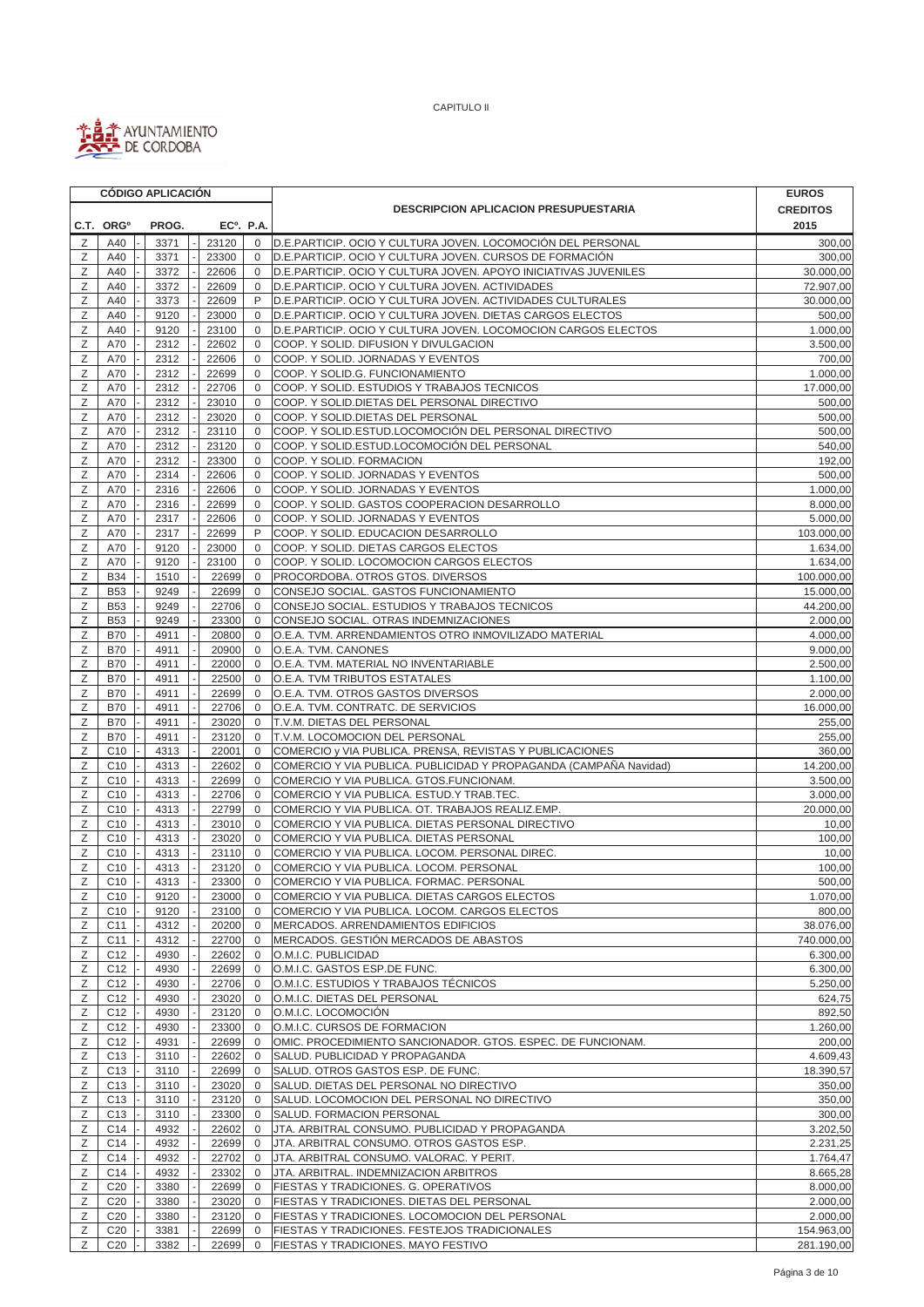

|        |                                    | <b>CÓDIGO APLICACIÓN</b> |  |                |                             |                                                                                            | <b>EUROS</b>           |
|--------|------------------------------------|--------------------------|--|----------------|-----------------------------|--------------------------------------------------------------------------------------------|------------------------|
|        |                                    |                          |  |                |                             | <b>DESCRIPCION APLICACION PRESUPUESTARIA</b>                                               | <b>CREDITOS</b>        |
|        | C.T. ORG <sup>o</sup>              | PROG.                    |  |                | EC <sup>o</sup> . P.A.      |                                                                                            | 2015                   |
| Ζ      | C <sub>20</sub>                    | 3382                     |  | 22799          | $\mathbf 0$                 | FIESTAS Y TRADICIONES. TRAB. REALIZADOS POR EMPRESAS Y PROFESIONALES                       | 25,00                  |
| Ζ      | C <sub>20</sub>                    | 9120                     |  | 23000          | $\mathbf 0$                 | FIESTAS Y TRADICIONES. DIETAS CARGOS ELECTOS                                               | 2.000,00               |
| Ζ      | C <sub>20</sub>                    | 9120                     |  | 23100          | $\overline{0}$              | FIESTAS Y TRADICIONES. LOCOMOCION CARGOS ELECTOS                                           | 2.000.00               |
| Ζ      | C <sub>30</sub>                    | 4320                     |  | 21200          |                             | 0 TURISMO. PLAN DE GRANDES CIUDAD.REPARAC., MANTEN., Y CONSERV.                            | 20.000,00              |
| Ζ      | C <sub>30</sub>                    | 4320                     |  | 22601          |                             | 0 TURISMO. PLAN DE GRANDES CIUDAD. ATENCIONES PROTOCOL.                                    | 15.000,00              |
| Ζ      | C <sub>30</sub>                    | 4320                     |  | 22602          |                             | 0 TURISMO. PLAN DE GRANDES CIUDAD. PUBLICIDAD Y PROPAG.                                    | 100.000,00             |
| Ζ      | C <sub>30</sub>                    | 4320                     |  | 22609          |                             | 0 TURISMO. PLAN DE GRANDES CIUDAD. ACTIVID. CULTURALES                                     | 40.000,00              |
| Ζ      | C <sub>30</sub>                    | 4320                     |  | 22699          |                             | 0 TURISMO. PLAN DE GRANDES CIUDAD. OTROS GTOS. DIVERSOS                                    | 13.200,00              |
| Ζ      | C <sub>30</sub>                    | 4320                     |  | 22706          | 0                           | TURISMO. PLAN TURISMO GRANDES CIUDADES. ESTUDIOS Y TRABAJOS TECNICOS                       | 130.000,00             |
| Ζ      | C <sub>30</sub>                    | 4320                     |  | 23010          |                             | 0 TURISMO. PLAN DE GRANDES CIUDAD. DIETAS PERSONAL DIRECT.                                 | 500,00                 |
| Ζ      | C <sub>30</sub>                    | 4320                     |  | 23110          |                             | 0 TURISMO. PLAN DE GRANDES CIUDAD. LOCOMOCION PERS.DIREC                                   | 500,00                 |
| Ζ      | C30                                | 4321                     |  | 21200          | $\mathbf 0$                 | TURISMO. REP. MANTENIM. Y CONSERVACION                                                     | 2.000,00               |
| Ζ<br>Ζ | C <sub>30</sub><br>C <sub>30</sub> | 4321<br>4321             |  | 22601<br>22602 | $\mathbf 0$<br>$\mathbf{0}$ | <b>TURISMO. ATENCIONES CONGRESOS</b><br>TURISMO. PUBLICIDAD Y PROPAGANDA                   | 20.000,00<br>20.000,00 |
| Z      | C <sub>30</sub>                    | 4321                     |  | 22606          | $\mathbf 0$                 | TURISMO. REDES Y PATRIMONIO DE LA HUMANIDAD                                                | 30.000,00              |
| Ζ      | C30                                | 4321                     |  | 22609          | $\mathbf{0}$                | TURISMO. ACTIVIDADES CULTURALES Y DEPORTIVAS                                               | 20.000,00              |
| Ζ      | C30                                | 4321                     |  | 22699          | $\mathbf 0$                 | TURISMO. ACTIVIDADES PROMOCIÓN TURÍSTICA                                                   | 227.000,00             |
| Ζ      | C30                                | 4321                     |  | 22706          | $\mathbf 0$                 | TURISMO. ESTUDIOS Y TRAB. TECNICOS                                                         | 20.000,00              |
| Ζ      | C30                                | 4321                     |  | 23010          | $\mathbf{0}$                | TURISMO. DIETAS PERSONAL DIRECTIVO                                                         | 1.000,00               |
| Ζ      | C <sub>30</sub>                    | 4321                     |  | 23020          | $\mathbf{0}$                | <b>TURISMO. DIETAS DEL PERSONAL</b>                                                        | 500,00                 |
| Ζ      | C30                                | 4321                     |  | 23110          | $\mathbf{0}$                | TURISMO. LOCOMOCION PERSONAL DIRECTIVO                                                     | 1.000,00               |
| Ζ      | C <sub>30</sub>                    | 4321                     |  | 23120          | $\mathbf 0$                 | TURISMO. GASTOS DE LOCOMOCION DEL PERSONAL                                                 | 500,00                 |
| Ζ      | C <sub>30</sub>                    | 4321                     |  | 23300          | $\mathbf 0$                 | TURISMO. CURSOS DE FORMACIÓN                                                               | 2.000,00               |
| Ζ      | C <sub>30</sub>                    | 9120                     |  | 23000          | $\mathbf 0$                 | TURISMO. DIETAS CARGOS ELECTOS                                                             | 3.000,00               |
| Ζ      | C30                                | 9120                     |  | 23100          | $\mathbf 0$                 | TURISMO. LOCOMOCION CARGOS ELECTOS                                                         | 3.000,00               |
| Ζ      | E10                                | 2310                     |  | 22699          | $\mathbf 0$                 | SERV. SOC. G. FUNCIONAMIENTO                                                               | 100.000,00             |
| Ζ      | E10                                | 2310                     |  | 22701          | $\mathbf 0$                 | SERV. SOC. SEGURIDAD                                                                       | 172.000,00             |
| Z      | E10                                | 2310                     |  | 23010          | $\mathbf{0}$                | DIETAS PERSONAL DIRECTIVO                                                                  | 1.000,00               |
| Ζ      | E10                                | 2310                     |  | 23020          | $\mathbf 0$                 | SERV. SOC. DIETAS DEL PERSONAL                                                             | 2.266,00               |
| Ζ      | E <sub>10</sub>                    | 2310                     |  | 23110          | $\mathbf 0$                 | LOCOMOCIÓN PERSONAL DIRECTIVO                                                              | 1.000,00               |
| Ζ      | E10                                | 2310                     |  | 23120          | $\mathbf 0$                 | SERV. SOC. LOCOMOCION DEL PERSONAL                                                         | 8.040,00               |
| Ζ      | E10                                | 2311                     |  | 22602          | $\mathbf{0}$                | SERV. SOCIALES. PUBLICIDAD Y PROPAGANDA                                                    | 7.000,00               |
| Ζ      | E10                                | 2311                     |  | 22799          | $\mathbf 0$                 | SERV. SOC. TRABAJOS REALIZADOS POR OTRAS EMPRESAS                                          | 50.000,00              |
| Ζ<br>Ζ | E10<br>E10                         | 2312<br>2312             |  | 22001<br>22699 | $\mathbf 0$<br>$\mathbf 0$  | SERV. SOC. PRENSA, REVISTAS, LIBROS Y OTRAS PUBLICAC.<br>SERV. SOC. SERVICIOS COMUNICACIÓN | 3.000,00<br>7.000,00   |
| Ζ      | E10                                | 2319                     |  | 22799          | $\mathbf{0}$                | SERV. SOC. SERV. INTERPRETACION LENGUA SIGNOS                                              | 12.000,00              |
| Ζ      | E10                                | 9120                     |  | 23000          | $\mathbf{0}$                | SERV. SOCIALES DIETAS CARGOS ELECTOS                                                       | 1.367,00               |
| Ζ      | E10                                | 9120                     |  | 23100          | $\mathbf 0$                 | SERV. SOCIALES LOCOMOCION CARGOS ELECTOS                                                   | 1.683,00               |
| Ζ      | E11                                | 2310                     |  | 22699          | $\mathbf 0$                 | SERV.SOC.GASTOS. GASTOS PROYECTOS ESPECIFICOS                                              | 200.000,00             |
| Ζ      | E11                                | 2311                     |  | 22699          | $\mathbf 0$                 | SERV. SOCIALES. PLAN DE INCLUSION                                                          | 1.000.00               |
| Ζ      | E11                                | 2311                     |  | 22700          | $\mathbf 0$                 | SERV. SOC. LIMPIEZA Y ASEO                                                                 | 1.000,00               |
| Ζ      | E11                                | 2312                     |  | 22699          | $\mathbf 0$                 | SERV. SOC. ACT. CONTRA EXCLUS. COORD. ALIMEN. SOL                                          | 5.500,00               |
| Ζ      | E11                                | 2312                     |  | 22799          | $\mathbf 0$                 | SERV. SOC. MONITORAJE ESCUELAS VERANO VACIONES DIVERTIDAS                                  | 1.000,00               |
| Ζ      | E11                                | 2313                     |  | 22699          | $\mathbf 0$                 | SERV. SOC. ACT. CONTRA EXCLUS. OFICINA INTERCULTURAL                                       | 12.000,00              |
| Ζ      | E12                                | 2319                     |  | 22699          | $\mathbf{0}$                | MAYORES. PLAN DE DISCAPACIDAD                                                              | 1.000,00               |
| Ζ      | E <sub>12</sub>                    | 2319                     |  | 22706          | 0                           | SERV. SOC. CONTRIB. SERVIC. AYUDA DOMIC.                                                   | 2.500.000,00           |
| Ζ      | E13                                | 2310                     |  | 22699          | 0                           | CASA DE ACOGIDA.OTROS GASTOS                                                               | 437.000,00             |
| Ζ      | E14                                | 2319                     |  | 21200          | 0                           | RESID. MAYORES. REPARAC., MANTENIM. Y CONSERVACION                                         | 8.000,00               |
| Ζ      | E14                                | 2319                     |  | 22699          | $\mathbf{0}$                | RESID. MAYORES. OTROS GASTOS ESP. DE FUNC.                                                 | 50.000,00              |
| Ζ      | E14                                | 2319                     |  | 22701          | $\mathbf 0$                 | RESID. MAYORES. SEGURIDAD                                                                  | 126.424,97             |
| Ζ      | E14                                | 2319                     |  | 22706          | $\mathbf{0}$                | RESID. MAYORES. PRESTACION SERVICIOS<br>CONCIERTO PLAZAS RESIDENCIA                        | 503.320,00             |
| Ζ<br>Ζ | E14<br>E15                         | 2319<br>2319             |  | 22799<br>22706 | 0<br>$\mathbf 0$            |                                                                                            | 1.000,00<br>19.000,00  |
| Ζ      | E15                                | 2319                     |  | 22799          | P                           | CONTRIB.SERV. AYUDA A DOMICILIO DEPENDENCIA<br>CONTRIB.SERV. AYUDA A DOMICILIO COPAGO      | 160.000,00             |
| Ζ      | E <sub>15</sub>                    | 2319                     |  | 22799          | $\mathbf 0$                 | CONTRIB.SERV. AYUDA A DOMICILIO JUNTA ANDALUCIA                                            | 8.500.000,00           |
| Ζ      | E16                                | 2312                     |  | 22699          | $\mathbf 0$                 | MENORES. GASTOS ACTUACIONES DE INTEGRACION                                                 | 178.977,25             |
| Ζ      | E16                                | 2312                     |  | 22700          | 0                           | ACTIVIDADES PREVENTIVAS. LIMPIEZA Y ASEO                                                   | 1.000,00               |
| Ζ      | E16                                | 2312                     |  | 22706          | $\overline{0}$              | MENORES. ACTUACIONES PREVENTIVAS DROGODEP.                                                 | 159.043,45             |
| Ζ      | E16                                | 2312                     |  | 22799          | $\mathbf{0}$                | ACTIVIDADES PREVENTIVAS. TRABAJOS REALIZADOS POR EMPRESAS                                  | 15.000,00              |
| Ζ      | E16                                | 2314                     |  | 22706          | $\overline{0}$              | MENORES. APOYO SOCIOEDUCATIVO                                                              | 475.363,00             |
| Ζ      | E16                                | 2316                     |  | 22699          | $\mathbf 0$                 | MENORES. PLANES INTEGRALES                                                                 | 150.000,00             |
| Ζ      | E16                                | 2318                     |  | 22699          | 0                           | MENORES. ACT. PREVENTIVAS.OT. GTOS. DIVERSOS                                               | 1.000,00               |
| Ζ      | E20                                | 1330                     |  | 22699          | 0                           | EDUCACION Y FOMENTO ACTIV. RECREATIVAS.USO URBANO BICICLETA                                | 25.000,00              |
| Ζ      | E20                                | 1330                     |  | 22799          | 0                           | EDUCACION Y FOMENTO ACTIV. RECREATIVAS. OT. TRAB. POR EMP. Y PROF.                         | 35.000,00              |
| Ζ      | E20                                | 1700                     |  | 22699          | 0                           | EDUCACION Y FOMENTO ACTIV. RECREATIVAS.OTROS GASTOS ESP FUNCIONAMIENTO                     | 5.000,00               |
| Ζ      | E20                                | 1700                     |  | 22799          | 0                           | EDUCACOIN Y FOMENTO ACTIV. RECREATIVAS. OT. TRAB. REALIZ.EMP. PROF.                        | 20.000,00              |
| Ζ      | E20                                | 3110                     |  | 22699          | $\mathbf{0}$                | EDUCACION Y FOMENTO ACTIV. RECREATIVAS.ACTIVIDADES EN MATERIA DE SALUD                     | 5.000,00               |
| Ζ      | E20                                | 3110                     |  | 22799          | $\mathbf{0}$                | EDUCACION Y FOMENTO ACTIV. RECREATIVAS. OT. TRAB. POR EMP. Y PROF.                         | 20.000,00              |
| Ζ      | E20                                | 3230                     |  | 22602          | $\mathbf 0$                 | EDUCACION. PUBLICACIONES                                                                   | 10.000,00              |
| Ζ      | E20                                | 3230                     |  | 22699          | 0                           | EDUCACION. GASTOS DE FUNCIONAMIENTO.                                                       | 22.720,00              |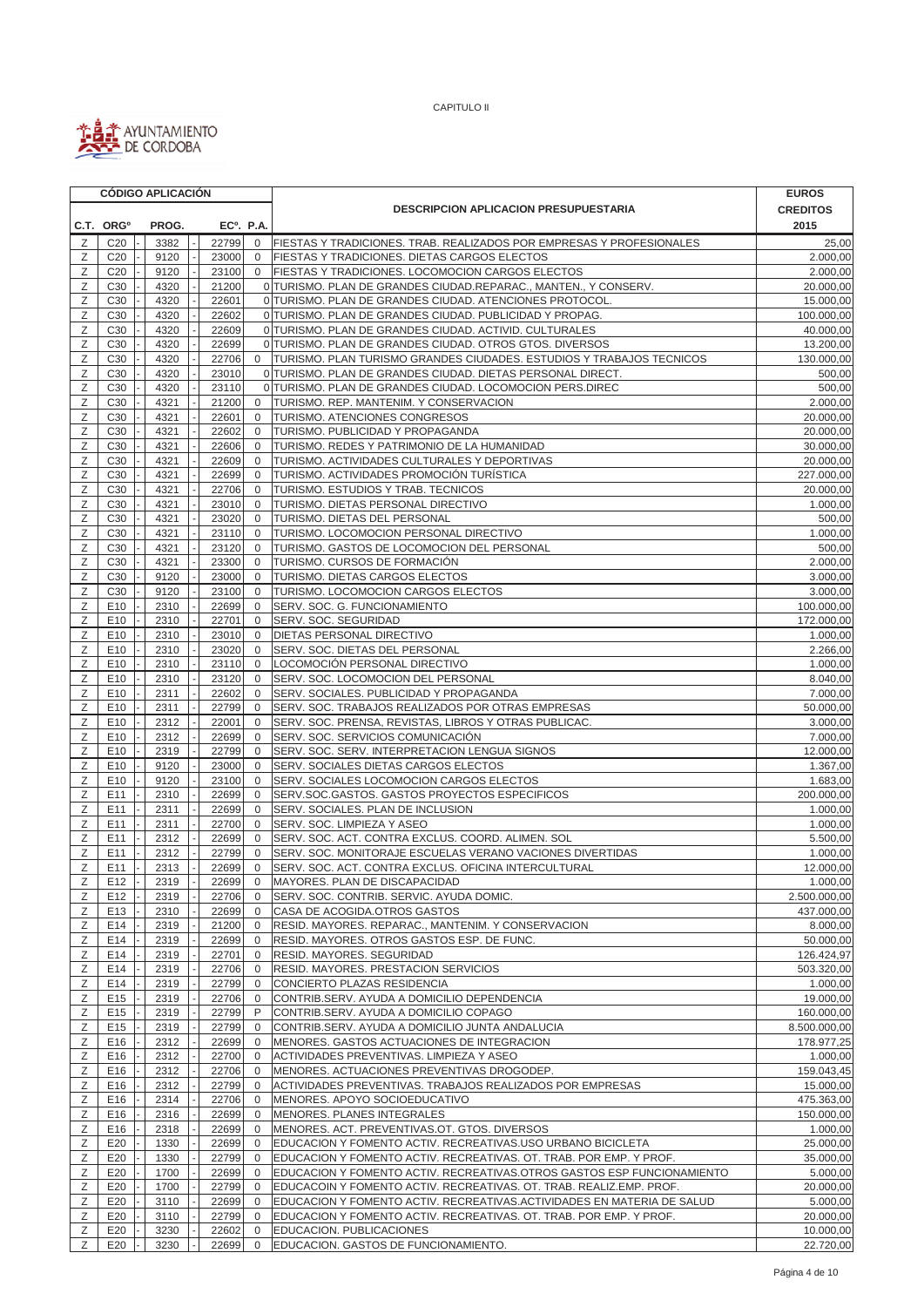

|                | <b>CÓDIGO APLICACIÓN</b> |  |              |  |                        |                             |                                                                                                           | <b>EUROS</b>           |
|----------------|--------------------------|--|--------------|--|------------------------|-----------------------------|-----------------------------------------------------------------------------------------------------------|------------------------|
|                |                          |  |              |  |                        |                             | <b>DESCRIPCION APLICACION PRESUPUESTARIA</b>                                                              | <b>CREDITOS</b>        |
|                | C.T. ORG <sup>o</sup>    |  | PROG.        |  | EC <sup>o</sup> . P.A. |                             |                                                                                                           | 2015                   |
| Ζ              | E20                      |  | 3230         |  | 23020                  | $\mathbf 0$                 | EDUCACION. DIETAS DE PERSONAL                                                                             | 500,00                 |
| Z              | E20                      |  | 3230         |  | 23120                  | $\mathbf 0$                 | EDUCACION. LOCOMOCION PERSONAL                                                                            | 10.000,00              |
| Ζ              | E20                      |  | 3230         |  | 23300                  | $\mathbf 0$                 | EDUCACION Y FOMENTO ACTIV. RECREATIVAS.CURSOS DE FORMACION                                                | 250,00                 |
| Ζ              | E20                      |  | 3340         |  | 22699                  | $\mathbf 0$                 | EDUCACION Y FOMENTO ACTIV. RECREATIVAS ACTIVIDADES CULTURALES                                             | 90.000,00              |
| Z              | E20                      |  | 3340         |  | 22799                  | $\mathbf{0}$                | EDUCACION Y FOMENTO ACTIV. RECREATIVAS. OT. TRAB. POR EMP. Y PROF.                                        | 100.000,00             |
| Ζ              | E20                      |  | 9240         |  | 22699                  | $\mathbf 0$                 | EDUCACION Y FOMENTO ACTIV. RECREATIVAS. ACTIVIDADES PARTICIPATIVAS                                        | 10.000,00              |
| Z<br>Ζ         | E30<br>E30               |  | 9120<br>9120 |  | 23000<br>23100         | $\mathbf 0$<br>$\mathbf{0}$ | CULTURA. DIETAS CARGOS ELECTOS<br>CULTURA. LOCOMOCION CARGOS ELECTOS                                      | 3.000,00<br>3.000,00   |
| Z              | E31                      |  | 3340         |  | 20200                  | $\mathbf{0}$                | CULTURA. ALQUILERES Y ARRENDAMIENTOS                                                                      | 8.000,00               |
| Ζ              | E31                      |  | 3340         |  | 21200                  | $\mathbf 0$                 | CULTURA. CONSERVACIONES Y REPARACIONES                                                                    | 14.000,00              |
| Ζ              | E31                      |  | 3340         |  | 22602                  | $\mathbf 0$                 | CULTURA. PUBLICIDAD Y PROPAGANDA                                                                          | 90.000,00              |
| Ζ              | E31                      |  | 3340         |  | 22609                  | $\mathbf 0$                 | ACT. CULT. ACTIVIDADES CULTURALES                                                                         | 674.000,00             |
| Z              | E31                      |  | 3340         |  | 22699                  | $\mathbf{0}$                | OTROS GASTOS ESPECIALES DE FUNCIONAM.                                                                     | 11.000,00              |
| Ζ              | E31                      |  | 3340         |  | 22700                  | $\mathbf 0$                 | CULTURA. LIMPIEZA Y ASEO                                                                                  | 20.000,00              |
| Ζ              | E31                      |  | 3340         |  | 22701                  | 0                           | CULTURA. SEGURIDAD                                                                                        | 15.000,00              |
| Z              | E31                      |  | 3340         |  | 23010                  | $\mathbf{0}$                | CULTURA. DIETAS DEL PERSONAL DIRECTIVO                                                                    | $\overline{1.000,00}$  |
| Ζ              | E31                      |  | 3340         |  | 23020                  | $\mathbf 0$                 | CULTURA. DIETAS DEL PERSONAL                                                                              | 2.000,00               |
| Ζ              | E31                      |  | 3340         |  | 23110                  | $\mathbf 0$                 | CULTURA. LOCOMOCION DEL PERSONAL DIRECTIVO                                                                | 1.000,00               |
| Ζ              | E31                      |  | 3340         |  | 23120                  | $\mathbf 0$                 | CULTURA. LOCOMOCION PERSONAL                                                                              | 2.000,00               |
| Ζ<br>Ζ         | E31<br>E31               |  | 3340<br>3340 |  | 23300<br>24000         | $\mathbf 0$<br>$\mathbf{0}$ | CULTURA. CURSOS FORMACION<br>CULTURA PUBLICACIONES                                                        | 1.000,00<br>50.000,00  |
| Ζ              | E31                      |  | 3341         |  | 22602                  | $\mathbf{0}$                | CULTURA. PUBLICIDAD Y PROP. NOCHE BLANCA DEL FLAMENCO                                                     | 10.000,00              |
| Ζ              | E31                      |  | 3341         |  | 22609                  | $\mathbf 0$                 | CULTURA. JORNADAS Y EVENTOS CULTURALES                                                                    | 50.000,00              |
| Ζ              | E31                      |  | 3341         |  | 22706                  | 0                           | CULTURA. NOCHE BLANCA. ESTUDIOS Y TRABAJOS TECNICOS                                                       | 70.000,00              |
| Ζ              | E31                      |  | 3341         |  | 22799                  | $\mathbf 0$                 | CULTURA. ACTUACIONES NOCHE BLANCA DEL FLAMENCO                                                            | 120.000,00             |
| Ζ              | E31                      |  | 3342         |  | 22609                  | $\mathbf 0$                 | CULTURA. COSMOPOETICA Y OTRAS ACTIVIDADES LIT.                                                            | 350.000,00             |
| Ζ              | E33                      |  | 3321         |  | 22001                  | $\mathbf 0$                 | BILBIOTECA. ADQUISICIONES BILBIOGRÁFICAS                                                                  | 14.000,00              |
| Ζ              | E33                      |  | 3321         |  | 22609                  | $\mathbf 0$                 | BIBLIOTECA. ACTIVIDADES CULTURALES Y DEPORTIVAS                                                           | 60.000,00              |
| Ζ              | E33                      |  | 3321         |  | 22699                  | $\mathbf 0$                 | BIBLIOTECAS. OTROS GASTOS ESP. DE FUNC.                                                                   | 40.000,00              |
| Z              | E33                      |  | 3321         |  | 22701                  | $\mathbf{0}$                | <b>BIBLIOTECAS. SEGURIDAD</b>                                                                             | 22.000,00              |
| Ζ              | E34                      |  | 3330         |  | 21200                  | $\mathbf 0$                 | MUSEOS. CONSERVACION Y RESTAURACION                                                                       | 15.000,00              |
| Ζ              | E34                      |  | 3330         |  | 21500                  | 0                           | MUSEOS. REPARACIONES, MANTENIMIENTO Y CONSERV.                                                            | 25.000,00              |
| Ζ              | E34                      |  | 3330         |  | 22699                  | $\mathbf 0$<br>$\mathbf 0$  | MUSEOS. OTROS GASTOS ESP. DE FUNC.                                                                        | 20.000,00              |
| Ζ<br>Ζ         | E34<br>E40               |  | 3330<br>2312 |  | 22799<br>20200         | $\mathbf 0$                 | MUSEOS. OTROS TRABAJOS REALIZADOS POR OTRAS EMPRESAS<br>MAYORES. ARRENDAMIENTOS DE EDIFICIOS              | 20.000,00<br>65.000,00 |
| Ζ              | E40                      |  | 2312         |  | 20500                  | 0                           | MAYORES. ARRENDAMIENTOS DE MOBILIARIO Y ENSERES                                                           | 1.000,00               |
| Ζ              | E40                      |  | 2312         |  | 21300                  | $\mathbf 0$                 | MAYORES. REP. MANTEN. Y CONSERVACION MAQUINARIA                                                           | 3.000,00               |
| Ζ              | E40                      |  | 2312         |  | 21500                  | $\mathbf 0$                 | MAYORES. REP. MANTEN. Y CONSERVACION MOBILIARIO                                                           | 2.000,00               |
| Ζ              | E40                      |  | 2312         |  | 22000                  | $\mathbf 0$                 | MAYORES. MATERIAL DE OFICINA                                                                              | 1.000,00               |
| Ζ              | E40                      |  | 2312         |  | 22001                  | 0                           | MAYORES. PRENSA, REVISTAS Y LIBROS                                                                        | 12.000,00              |
| Ζ              | E40                      |  | 2312         |  | 22110                  | $\mathbf 0$                 | MAYORES. PRODUCTOS DE LIMPIEZA Y ASEO                                                                     | 1.000,00               |
| Ζ              | E40                      |  | 2312         |  | 22601                  | $\mathbf 0$                 | MAYORES. ATENCIONES PROTOCOLARIAS                                                                         | 12.000,00              |
| Z              | E40                      |  | 2312         |  | 22602                  | $\mathbf{0}$                | MAYORES. PUBLICIDAD Y PROPAGANDA                                                                          | 6.000.00               |
| Ζ              | E40                      |  | 2312         |  | 22699                  | $\mathbf 0$                 | MAYORES. OTROS GASTOS DIVERSOS                                                                            | 8.000,00               |
| Ζ              | E40                      |  | 2312         |  | 22699                  | P                           | CENTROS DE MAYORES. OTROS GTOS. DIVERSOS                                                                  | 188.300,00             |
| Ζ              | E40                      |  | 2312         |  | 22700                  | $\mathbf{0}$                | MAYORES. LIMPIEZA Y ASEO                                                                                  | 1.000,00               |
| Ζ              | E40                      |  | 2312         |  | 22701                  | 0                           | MAYORES. SEGURIDAD                                                                                        | 6.000,00               |
| Ζ<br>Ζ         | E40<br>F <sub>00</sub>   |  | 2312<br>4500 |  | 22706<br>20200         | $\mathbf 0$<br>0            | PLAN DE MAYORES<br>INFRAESTRUCTURAS. ARRENDAMIENTOS                                                       | 89.745,00<br>38.901,08 |
| Ζ              | F <sub>00</sub>          |  | 4500         |  | 22001                  | $\mathbf 0$                 | UNID.ADMON. PRENSA, REV., LIB. Y OT.PUB.                                                                  | 800,00                 |
| Ζ              | F <sub>00</sub>          |  | 4500         |  | 22100                  | $\mathbf 0$                 | INFRAESTRUCTURAS. ENERGIA ELECTRICA CTRO. EXPOSICIONES                                                    | 60.000,00              |
| Ζ              | F <sub>00</sub>          |  | 4500         |  | 22699                  | $\mathbf 0$                 | UNID.ADMON. OTROS GASTOS ESP. DE FUNC.                                                                    | 6.000,00               |
| Ζ              | F <sub>00</sub>          |  | 4500         |  | 22706                  | $\overline{0}$              | INFRAESTRUCTURAS. ESTUDIOS Y TRABAJOS TECNICOS                                                            | 160.000,00             |
| Ζ              | F <sub>00</sub>          |  | 4500         |  | 23010                  | $\overline{0}$              | UNID. ADMON. INFRAESTRUCT. DIETAS DEL PERSONAL DIRECTIVO                                                  | 500,00                 |
| Ζ              | F <sub>00</sub>          |  | 4500         |  | 23020                  | $\mathbf 0$                 | UNID.ADMON. DIETAS DEL PERSONAL                                                                           | 500,00                 |
| Ζ              | F <sub>00</sub>          |  | 4500         |  | 23110                  | $\mathbf 0$                 | UNID. ADMON. INFRAESTRUCT. LOCOM. PERSONAL DIRECTIVO                                                      | 500,00                 |
| Ζ              | F <sub>00</sub>          |  | 4500         |  | 23120                  | $\mathbf 0$                 | UNID.ADMON. LOCOMOCION DEL PERSONAL                                                                       | 500,00                 |
| Ζ              | F <sub>00</sub>          |  | 4500         |  | 23300                  | 0                           | <b>INFRAESTRUCTURAS CURSOS FORMACION</b>                                                                  | 500,00                 |
| Ζ              | F <sub>00</sub>          |  | 9120         |  | 23000                  | $\mathbf 0$                 | UNID.ADMON. DIETAS DE CARGOS ELECTIVOS                                                                    | 1.000,00               |
| Ζ              | F <sub>00</sub>          |  | 9120         |  | 23100                  | $\mathbf{0}$                | UNID.ADMON. LOCOMOCION CARGOS ELECTIVOS                                                                   | 1.000,00               |
| Ζ<br>0         | F10<br>F10               |  | 1532<br>1532 |  | 20300<br>21000         | 0<br>$\mathbf{0}$           | MANTENIMIENTO VIA PCA. ALQUILER MAQUINARIA<br>DISTRITO CENTRO MANTENIMIENTO VIA PÚBLICA. ARREGLO Y MEJORA | 500,00<br>24.091,00    |
| $\mathbf{1}$   | F10                      |  | 1532         |  | 21000                  | $\mathbf 0$                 | DISTRITO SUR MANTENIMIENTO VIA PÚBLICA. ARREGLO Y MEJORA                                                  | 24.091,00              |
| $\overline{2}$ | F <sub>10</sub>          |  | 1532         |  | 21000                  | P                           | DISTRITO SURESTE MANTENIMIENTO VIA PÚBLICA. ARREGLO Y MEJORA                                              | 24.091,00              |
| 3              | F10                      |  | 1532         |  | 21000                  | 0                           | DISTRITO LEVANTE MANTENIMIENTO VIA PÚBLICA. ARREGLO Y MEJORA                                              | 24.091,00              |
| 4              | F <sub>10</sub>          |  | 1532         |  | 21000                  | $\mathbf 0$                 | DISTRITO NORTE SIERRA MANTENIMIENTO VIA PÚBLICA. ARREGLO Y MEJORA                                         | 24.091,00              |
| 5              | F <sub>10</sub>          |  | 1532         |  | 21000                  | $\mathbf 0$                 | DIST. NOROESTE.MANTENIM.VIA PCA. ARREGLO Y MEJORA                                                         | 24.091,00              |
| 6              | F <sub>10</sub>          |  | 1532         |  | 21000                  | $\mathbf 0$                 | DISTRITO PONIENTE NORTE MANTENIMIENTO VIA PÚBLICA. ARREGLO Y MEJORA                                       | 24.091,00              |
| 7              | F10                      |  | 1532         |  | 21000                  | $\mathbf 0$                 | DISTRITO PONIENTE SUR MANTENIMIENTO VIA PÚBLICA. ARREGLO Y MEJORA                                         | 24.091,00              |
| 8              | F10                      |  | 1532         |  | 21000                  | $\mathbf 0$                 | DISTRITO PERIURBANO OESTE MANTENIMIENTO VIA PÚBLICA. ARREGLO Y MEJORA                                     | 24.091,00              |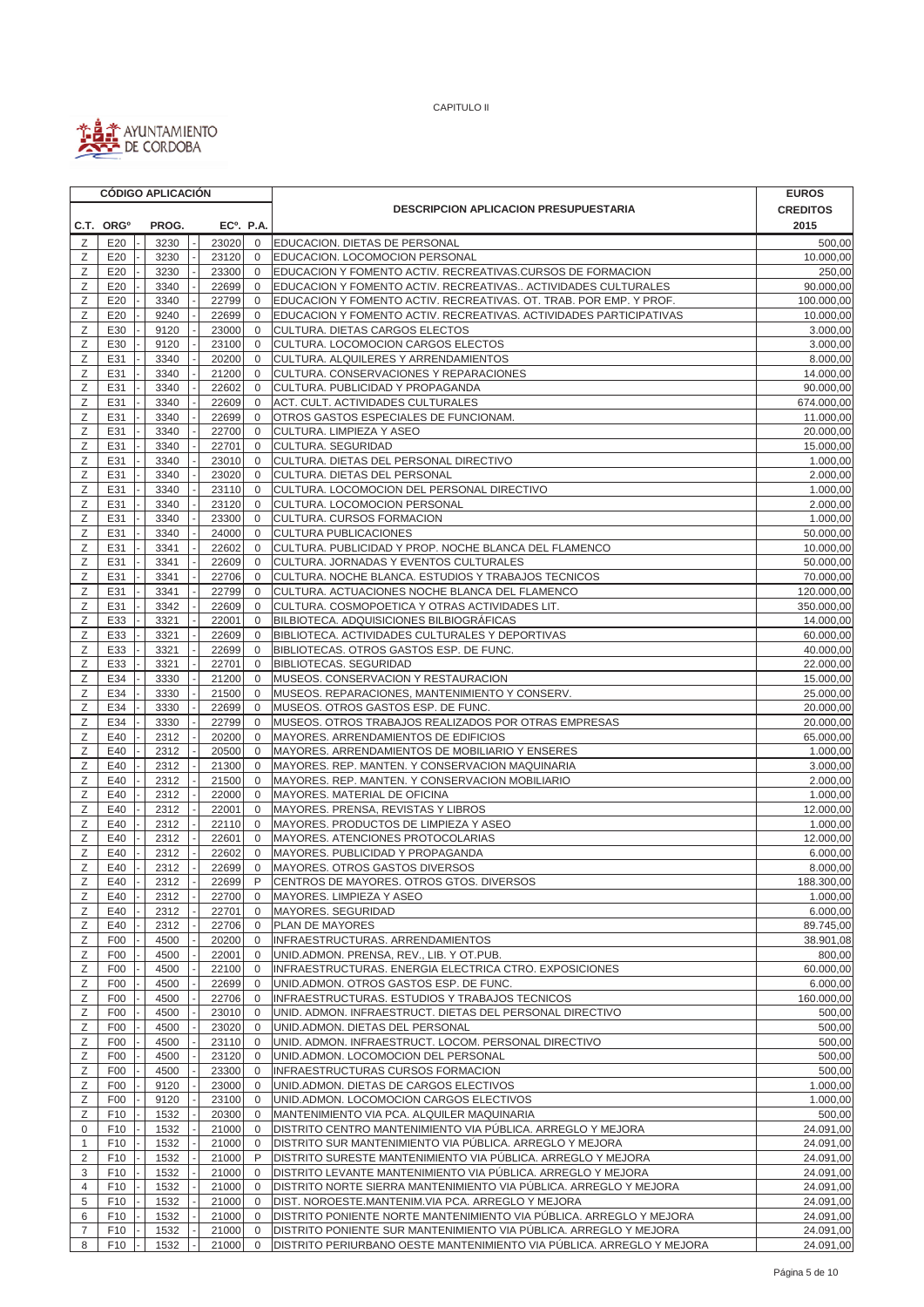

|                     | <b>CÓDIGO APLICACIÓN</b> |              |  |                |              |                             |                                                                                                                                           | <b>EUROS</b>             |
|---------------------|--------------------------|--------------|--|----------------|--------------|-----------------------------|-------------------------------------------------------------------------------------------------------------------------------------------|--------------------------|
|                     |                          |              |  |                |              |                             | <b>DESCRIPCION APLICACION PRESUPUESTARIA</b>                                                                                              | <b>CREDITOS</b>          |
|                     | C.T. ORG <sup>o</sup>    | PROG.        |  |                | $EC0$ . P.A. |                             |                                                                                                                                           | 2015                     |
| 9                   | F10                      | 1532         |  | 21000          |              | P                           | IDISTRITO PERIURBANO ESTE MANTENIMIENTO VIA PÚBLICA. ARREGLO Y MEJORA                                                                     | 24.091,00                |
| Z                   | F10                      | 1532         |  | 21000          |              | $\mathbf 0$                 | MANTENIMIENTO VIA PUBLICA. ARREGLO Y MEJORA                                                                                               | 24.090,00                |
| Ζ                   | F10                      | 1532         |  | 22699          |              | $\mathbf 0$                 | MANTENIMIENTO VIA PUBLICA. OTROS GASTOS DIVERSOS                                                                                          | 500,00                   |
| 0                   | F10                      | 1532         |  | 22706          |              | $\mathbf{0}$                | DISTRITO CENTRO MANTENIMIENTO VIA PCA. EST. Y TRABAJOS TECNICOS                                                                           | 85.455,00                |
| 1                   | F10                      | 1532         |  | 22706          |              | $\mathbf 0$                 | DISTRITO SUR MANTENIMIENTO VIA PCA. EST. Y TRABAJOS TECNICOS                                                                              | 85.455,00                |
| $\overline{2}$      | F <sub>10</sub><br>F10   | 1532         |  | 22706          |              | $\mathbf 0$<br>$\mathbf 0$  | DISTRITO SURESTE MANTENIMIENTO VIA PCA. EST. Y TRABAJOS TECNICOS                                                                          | 85.455,00                |
| 3<br>4              | F10                      | 1532<br>1532 |  | 22706<br>22706 |              | $\mathbf 0$                 | DISTRITO LEVANTE MANTENIMIENTO VIA PCA. EST. Y TRABAJOS TECNICOS<br>DISTRITO NORTE SIERRA MANTENIMIENTO VIA PCA. EST. Y TRABAJOS TECNICOS | 85.455,00<br>85.455,00   |
| 5                   | F10                      | 1532         |  | 22706          |              | $\mathbf{0}$                | DIST. NOROESTE MANTENIM. VIA PCA. EST. Y TRAB.TECNICOS                                                                                    | 85.455,00                |
| 6                   | F10                      | 1532         |  | 22706          |              | $\mathbf 0$                 | DISTRITO PONIENTE NORTE MANTENIMIENTO VIA PCA. EST. Y TRABAJOS TECNICOS                                                                   | 85.455,00                |
| $\overline{7}$      | F10                      | 1532         |  | 22706          |              | $\mathbf 0$                 | DISTRITO PONIENTE SUR MANTENIMIENTO VIA PCA. EST. Y TRABAJOS TECNICOS                                                                     | 85.455,00                |
| 8                   | F10                      | 1532         |  | 22706          |              | $\mathbf 0$                 | DISTRITO PERIURBVANO OESTE MANTENIMIENTO VIA PCA. EST. Y TRABAJOS TECNICOS                                                                | 85.455,00                |
| 9                   | F10                      | 1532         |  | 22706          |              | $\mathbf 0$                 | DISTRITO PERIURBANO ESTE MANTENIMIENTO VIA PCA. EST. Y TRABAJOS TECNICOS                                                                  | 85.455,00                |
| Z                   | F10                      | 1532         |  | 22706          |              | $\mathbf 0$                 | MATENIMIENTO VIA PCA. ESTUDIOS Y TRABAJOS TECNCOS                                                                                         | 85.450,00                |
| Ζ                   | F <sub>20</sub>          | 3230         |  | 20300          |              | $\mathbf 0$                 | MANTENIM. EDIFICIOS. COLEGIOS. ALQUILER MAQUINARIA                                                                                        | 5.149,92                 |
| $\mathbf 0$         | F20                      | 3230         |  | 21200          |              | $\mathbf 0$                 | DISTRITO CENTRO MANTENIM. COLEGIOS. CONSERVACION Y REPARACION                                                                             | 41.309,09                |
| 1                   | F <sub>20</sub>          | 3230         |  | 21200          |              | $\mathbf 0$                 | DISTRITO SUR MANTENIM. COLEGIOS. CONSERVACION Y REPARACION                                                                                | 41.309,09                |
| $\overline{2}$<br>3 | F20                      | 3230         |  | 21200          |              | $\mathbf 0$<br>$\mathbf 0$  | DISTRITO SURESTE MANTENIM. COLEGIOS. CONSERVACION Y REPARACION                                                                            | 41.309,09                |
| 4                   | F20<br>F20               | 3230<br>3230 |  | 21200<br>21200 |              | $\mathbf{0}$                | DISTRITO LEVANTE MANTENIM. COLEGIOS. CONSERVACION Y REPARACION<br>DISTRITO NORTE SIERRA MANTENIM. COLEGIOS. CONSERVACION Y REPARACION     | 41.309,09<br>41.309,09   |
| 5                   | F20                      | 3230         |  | 21200          |              | $\mathbf{0}$                | DIST. NOROESTE MANTENIM.COLEGIOS.CONSERV. Y REPARACION                                                                                    | 41.309,09                |
| 6                   | F20                      | 3230         |  | 21200          |              | $\mathbf 0$                 | DISTRITO PONIENTE NORTE MANTENIM. COLEGIOS. CONSERVACION Y REPARACION                                                                     | 41.309,09                |
| $\overline{7}$      | F20                      | 3230         |  | 21200          |              | $\mathbf 0$                 | DISTRITO PONIENTE SUR MANTENIM. COLEGIOS. CONSERVACION Y REPARACION                                                                       | 41.309,09                |
| 8                   | F <sub>20</sub>          | 3230         |  | 21200          |              | 0                           | DISTRITO PERIURBANO OESTE MANTENIM. COLEGIOS. CONSERVACION Y REPARACION                                                                   | 41.309,09                |
| 9                   | F20                      | 3230         |  | 21200          |              | $\mathbf 0$                 | DISTRITO PERIURBANO ESTE MANTENIM. COLEGIOS. CONSERVACION Y REPARACION                                                                    | 41.309,09                |
| Z                   | F20                      | 3230         |  | 21200          |              | $\mathbf 0$                 | MATENIMIENTO COLEGIOS. CONSERVACION Y REPARACION                                                                                          | 41.309,10                |
| 0                   | F20                      | 3230         |  | 22100          |              | $\mathbf 0$                 | DISTRITO CENTRO MANTENIMIENTO COLEGIOS. ENERGIA ELECTRICA                                                                                 | 118.468,98               |
| 1                   | F20                      | 3230         |  | 22100          |              | $\mathbf 0$                 | DISTRITO SUR MANTENIMIENTO COLEGIOS. ENERGIA ELECTRICA                                                                                    | 118.468,98               |
| $\overline{2}$      | F20                      | 3230         |  | 22100          |              | $\mathbf 0$                 | DISTRITO SURESTE MANTENIMIENTO COLEGIOS. ENERGIA ELECTRICA                                                                                | 118.468,98               |
| 3                   | F20                      | 3230         |  | 22100          |              | $\mathbf 0$                 | DISTRITO LEVANTE MANTENIMIENTO COLEGIOS. ENERGIA ELECTRICA                                                                                | 118.468,98               |
| 4                   | F <sub>20</sub>          | 3230         |  | 22100          |              | $\mathbf 0$                 | DISTRITO NORTE SIERRA MANTENIMIENTO COLEGIOS. ENERGIA ELECTRICA                                                                           | 118.468,98               |
| 5<br>6              | F20<br>F <sub>20</sub>   | 3230<br>3230 |  | 22100<br>22100 |              | $\mathbf 0$<br>$\mathbf{0}$ | DIST. NOROESTE MANTENIM.COLEGIOS. ENERGIA ELECTRICA<br>DISTRITO PONIENTE NORTE MANTENIMIENTO COLEGIOS. ENERGIA ELECTRICA                  | 118.468,98<br>118.468,98 |
| $\overline{7}$      | F20                      | 3230         |  | 22100          |              | $\mathbf{0}$                | DISTRITO PONIENTE SUR MANTENIMIENTO COLEGIOS. ENERGIA ELECTRICA                                                                           | 118.468,98               |
| 8                   | F20                      | 3230         |  | 22100          |              | $\mathbf 0$                 | DISTRITO PERIURBANO OESTE MANTENIMIENTO COLEGIOS. ENERGIA ELECTRICA                                                                       | 118.468,98               |
| 9                   | F20                      | 3230         |  | 22100          |              | $\mathbf 0$                 | DISTRITO PERIURBANO ESTE MANTENIMIENTO COLEGIOS. ENERGIA ELECTRICA                                                                        | 118.468,98               |
| Ζ                   | F20                      | 3230         |  | 22100          |              | $\mathbf{0}$                | MATENIMIENTO COLEGIOS. ENERGIA ELECTRICA                                                                                                  | 124.636,08               |
| Ζ                   | F20                      | 3230         |  | 22102          |              | $\mathbf{0}$                | MANTENIMIENTO COLEGIOS. SUMINISTROS DE GAS                                                                                                | 42.088,20                |
| Ζ                   | F20                      | 3230         |  | 22103          |              | $\mathbf 0$                 | MANTENIM. COLEGIOS. SUMINISTRO CARBURANTES                                                                                                | 152.930,56               |
| $\mathbf 0$         | F <sub>20</sub>          | 9200         |  | 21201          |              | 0                           | DISTRITO CENTRO MANTENIMIENTO. CONSERVACION Y REPARACION                                                                                  | 61.529,09                |
| 1                   | F20                      | 9200         |  | 21201          |              | $\mathbf 0$                 | DISTRITO SUR MANTENIMIENTO. CONSERVACION Y REPARACION                                                                                     | 61.529,09                |
| $\overline{2}$      | F20                      | 9200         |  | 21201          |              | $\mathbf 0$                 | DISTRITO SURESTE MANTENIMIENTO. CONSERVACION Y REPARACION                                                                                 | 61.529,09                |
| 3                   | F20                      | 9200         |  | 21201          |              | $\mathbf 0$<br>$\mathbf 0$  | DISTRITO LEVANTE MANTENIMIENTO. CONSERVACION Y REPARACION<br>DISTRITO NORTE SIERRA MANTENIMIENTO. CONSERVACION Y REPARACION               | 61.529,09                |
| 4<br>5              | F20<br>F20               | 9200<br>9200 |  | 21201<br>21201 |              | $\mathbf 0$                 | DIST. NOROESTE MANTENIM.CONSERV. Y REPARACION                                                                                             | 61.529,09<br>61.529,09   |
| 6                   | F <sub>20</sub>          | 9200         |  | 21201          |              | $\mathbf 0$                 | DISTRITO PONIENTE NORTE MANTENIMIENTO. CONSERVACION Y REPARACION                                                                          | 61.529,09                |
| $\overline{7}$      | F <sub>20</sub>          | 9200         |  | 21201          |              | 0                           | DISTRITO PONIENTE SUR MANTENIMIENTO. CONSERVACION Y REPARACION                                                                            | 61.529,09                |
| 8                   | F20                      | 9200         |  | 21201          |              | 0                           | DISTRITO PERIURBANO OESTE MANTENIMIENTO. CONSERVACION Y REPARACION                                                                        | 61.529,09                |
| 9                   | F <sub>20</sub>          | 9200         |  | 21201          |              | 0                           | DISTRITO PERIURBANO ESTE MANTENIMIENTO. CONSERVACION Y REPARACION                                                                         | 61.529,09                |
| Ζ                   | F <sub>20</sub>          | 9200         |  | 21201          |              | 0                           | MATENIMIENTO. CONSERVACION Y REPARACION                                                                                                   | 61.529,10                |
| Ζ                   | F <sub>20</sub>          | 9200         |  | 22102          |              | $\mathbf 0$                 | MANTENIMIENTO EDIFICIOS. SUMINISTRO DE GAS                                                                                                | 45.000,00                |
| Ζ                   | F20                      | 9200         |  | 22103          |              | $\mathbf 0$                 | MANTENIMIENTO EDIFICIOS. SUMINISTRO DE CARBURANTES                                                                                        | 72.000,00                |
| Ζ                   | F20                      | 9200         |  | 22699          |              | $\mathbf{0}$                | MANTENIMIENTO EDIFICIOS. OTROS GASTOS DIVERSOS                                                                                            | 505,50                   |
| Ζ                   | F30                      | 1650         |  | 20300          |              | $\mathbf{0}$                | ALUMBRADO PUBLICO. ALQUILER MAQUINARIA                                                                                                    | 500,00                   |
| 0                   | F30                      | 1650         |  | 21000          |              | $\mathbf{0}$                | DISTRITO CENTRO ALUMBRADO PÚBLICO. MEJORA Y REPARAC. INST                                                                                 | 10.909,00                |
| $\mathbf{1}$        | F30                      | 1650         |  | 21000          |              | 0                           | DISTRITO SUR ALUMBRADO PÚBLICO. MEJORA Y REPARAC. INST                                                                                    | 10.909,00                |
| 2<br>3              | F30<br>F30               | 1650<br>1650 |  | 21000<br>21000 |              | 0<br>0                      | DISTRITO SURESTE ALUMBRADO PÚBLICO. MEJORA Y REPARAC. INST<br>DISTRITO LEVANTE ALUMBRADO PÚBLICO. MEJORA Y REPARAC. INST                  | 10.909,00<br>10.909,00   |
| 4                   | F30                      | 1650         |  | 21000          |              | 0                           | DISTRITO NORTE SIERRA ALUMBRADO PÚBLICO. MEJORA Y REPARAC. INST                                                                           | 10.909,00                |
| 5                   | F30                      | 1650         |  | 21000          |              | $\mathbf{0}$                | DIST. NOROESTE ALUMBRADO PÚBLICO. MEJORA Y REPARAC. INST                                                                                  | 10.909,00                |
| 6                   | F30                      | 1650         |  | 21000          |              | $\mathbf 0$                 | DISTRITO PONIENTE NORTE ALUMBRADO PUBLICO. MEJORA Y REPARAC. INST                                                                         | 10.909,00                |
| $\overline{7}$      | F30                      | 1650         |  | 21000          |              | $\mathbf{0}$                | DISTRITO PONIENTE SUR ALUMBRADO PÚBLICO. MEJORA Y REPARAC. INST                                                                           | 10.909,00                |
| 8                   | F30                      | 1650         |  | 21000          |              | 0                           | DISTRITO PERIURBANO OESTE ALUMBRADO PÚBLICO. MEJORA Y REPARAC. INST                                                                       | 10.909,00                |
| 9                   | F30                      | 1650         |  | 21000          |              | 0                           | DISTRITO PERIURBANO ESTE ALUMBRADO PÚBLICO. MEJORA Y REPARAC. INST                                                                        | 10.909,00                |
| Ζ                   | F30                      | 1650         |  | 21000          |              | $\mathbf 0$                 | ALUMBRADO PUBLICO. MEJORA Y REPARAC. INST.                                                                                                | 10.910,00                |
| 0                   | F30                      | 1650         |  | 21200          |              | 0                           | DIST.CTRO. ALUMBRADO COLEGIOS.MEJORA Y REPARAC.                                                                                           | 14.091,00                |
| 1                   | F30                      | 1650         |  | 21200          |              | $\mathbf 0$                 | DIST. SUR ALUMBRADO COLEGIOS.MEJORA Y REPARAC.                                                                                            | 14.091,00                |
| $\overline{2}$      | F30                      | 1650         |  | 21200          |              | 0                           | DISTRITO SURESTE ALUMBRADO COLEGIOS.MEJORA Y REPARACION INSTALC.                                                                          | 14.091,00                |
| 3                   | F30                      | 1650         |  | 21200          |              | $\mathbf{0}$                | DISTRITO LEVANTE ALUMBRADO COLEGIOS.MEJORA Y REPARACION INSTALC.                                                                          | 14.091,00                |
| 4                   | F30                      | 1650         |  | 21200          |              | $\mathbf{0}$                | DISTRITO NORTE SIERRA ALUMBRADO COLEGIOS.MEJORA Y REPARACION INSTALC.                                                                     | 14.091,00                |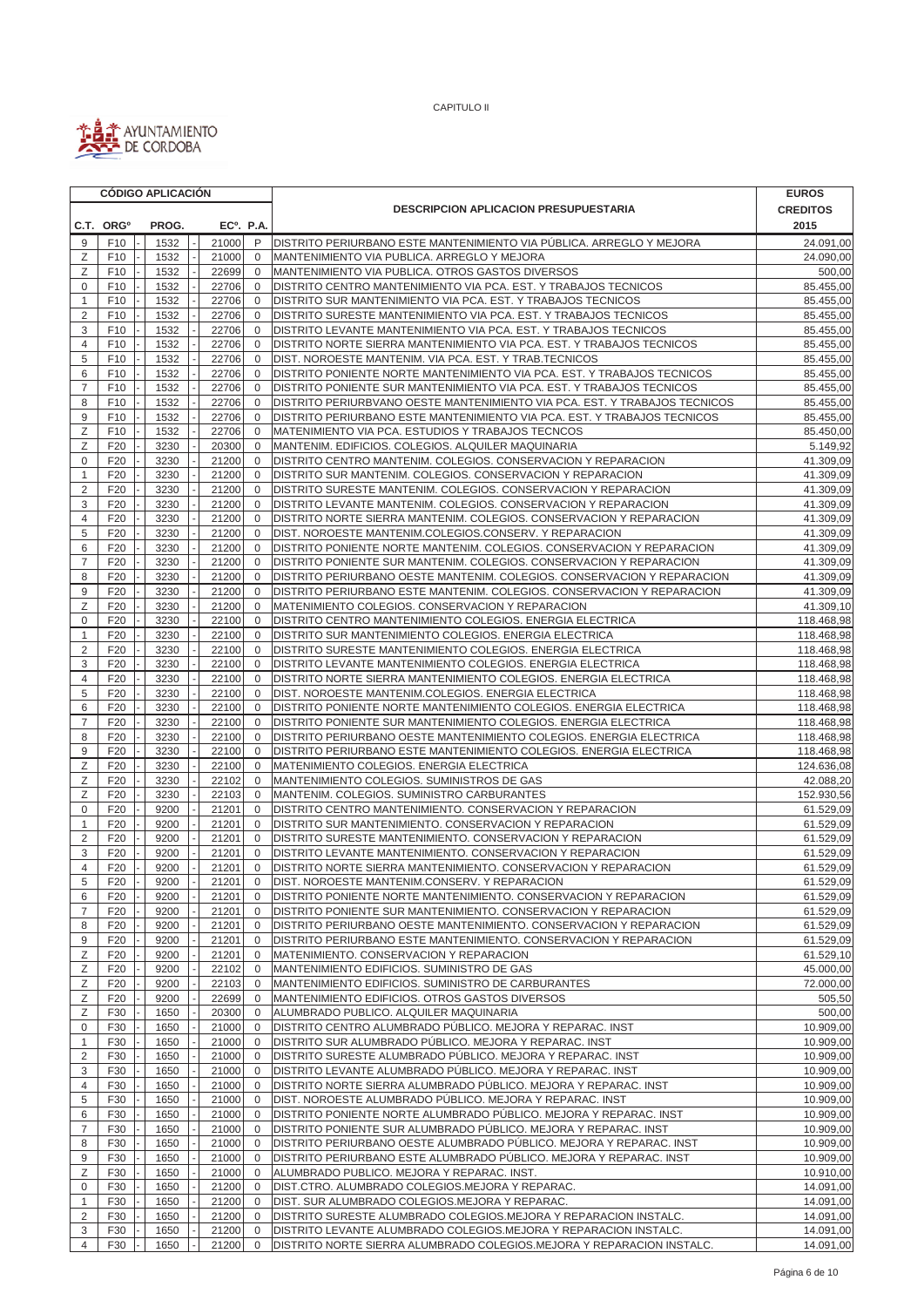

|                         |                                    | <b>CÓDIGO APLICACIÓN</b> |                        |                             |                                                                                                                                               | <b>EUROS</b>             |  |  |  |
|-------------------------|------------------------------------|--------------------------|------------------------|-----------------------------|-----------------------------------------------------------------------------------------------------------------------------------------------|--------------------------|--|--|--|
|                         |                                    |                          |                        |                             | <b>DESCRIPCION APLICACION PRESUPUESTARIA</b>                                                                                                  |                          |  |  |  |
|                         | C.T. ORG <sup>o</sup>              | PROG.                    | EC <sup>o</sup> . P.A. |                             |                                                                                                                                               | 2015                     |  |  |  |
| 5                       | F30                                | 1650                     | 21200                  | $\mathbf 0$                 | DIST. NOROESTE ALUMBRADO COLEGIOS.MEJORA Y REPARACION INSTALC.                                                                                | 14.091,00                |  |  |  |
| 6                       | F30                                | 1650                     | 21200                  | $\mathbf{0}$                | DISTRITO PONIENTE NORTE ALUMBRADO COLEGIOS.MEJORA Y REPARACION INSTALC.                                                                       | 14.091,00                |  |  |  |
| $\overline{7}$          | F30                                | 1650                     | 21200                  | $\mathbf 0$                 | DISTRITO PONIENTE SUR ALUMBRADO COLEGIOS.MEJORA Y REPARACION INSTALC.                                                                         | 14.091,00                |  |  |  |
| 8                       | F30                                | 1650                     | 21200                  | $\mathbf{0}$                | DISTRITO PERIURBANO OESTE ALUMBRADO COLEGIOS.MEJORA Y REPARACION INSTALC.                                                                     | 14.091,00                |  |  |  |
| 9                       | F30                                | 1650                     | 21200                  | $\mathbf 0$                 | DISTRITO PERIURBANO ESTE ALUMBRADO COLEGIOS.MEJORA Y REPARACION INSTALC.                                                                      | 14.091,00                |  |  |  |
| Z                       | F30                                | 1650                     | 21200                  | $\mathbf{0}$                | ALUMBRADO COLEGIOS. MEJORA Y REPARAC. INSTALACIONES                                                                                           | 14.090,00                |  |  |  |
| $\mathbf 0$             | F30                                | 1650                     | 22100                  | $\mathbf{0}$                | DISTRITO CENTRO ALUMBRADO PÚBLICO. CONSUMO ENERGIA ELECTRICA                                                                                  | 527.099,64               |  |  |  |
| $\mathbf{1}$            | F30                                | 1650                     | 22100                  | $\Omega$                    | DISTRITO SUR ALUMBRADO PÚBLICO. CONSUMO ENERGIA ELECTRICA                                                                                     | 527.099,64               |  |  |  |
| $\overline{\mathbf{c}}$ | F30                                | 1650                     | 22100                  | $\mathbf 0$                 | DISTRITO SURESTE ALUMBRADO PÚBLICO. CONSUMO ENERGIA ELECTRICA                                                                                 | 527.099,64               |  |  |  |
| 3                       | F30                                | 1650                     | 22100                  | $\mathbf{0}$                | DISTRITO LEVNTE ALUMBRADO PÚBLICO. CONSUMO ENERGIA ELECTRICA                                                                                  | 527.099,64               |  |  |  |
| $\overline{4}$          | F30                                | 1650                     | 22100                  | $\mathbf{0}$                | DISTRITO NORTE SIERRA ALUMBRADO PÚBLICO. CONSUMO ENERGIA ELECTRICA                                                                            | 527.099,64               |  |  |  |
| 5                       | F30                                | 1650                     | 22100                  | $\mathbf{0}$                | DIST. NOROESTE ALUMBRADO PÚBLICO. CONSUMO ENERGIA ELECTRICA                                                                                   | 527.099,64               |  |  |  |
| 6                       | F30                                | 1650                     | 22100                  | $\mathbf 0$                 | DISTRITO PONIENTE NORTE ALUMBRADO PÚBLICO. CONSUMO ENERGIA ELECTRICA                                                                          | 527.099,64               |  |  |  |
| $\overline{7}$<br>8     | F30                                | 1650<br>1650             | 22100                  | $\mathbf{0}$<br>$\mathbf 0$ | DISTRITO PONIENTE SUR ALUMBRADO PÚBLICO. CONSUMO ENERGIA ELECTRICA<br>DISTRITO PERIURBVANO OESTE ALUMBRADO PÚBLICO. CONSUMO ENERGIA ELECTRICA | 527.099,64               |  |  |  |
| 9                       | F30<br>F30                         | 1650                     | 22100<br>22100         | $\mathbf{0}$                | DISTRITO PERIURBANO ESTE ALUMBRADO PÚBLICO. CONSUMO ENERGIA ELECTRICA                                                                         | 527.099,64<br>527.099,64 |  |  |  |
| Ζ                       | F30                                | 1650                     | 22100                  | $\mathbf 0$                 | ALUMBRADO PÚBLICO. CONSUMO ENERGIA ELECTRICA                                                                                                  | 527.099,87               |  |  |  |
| 0                       | F30                                | 1650                     | 22199                  | $\mathbf 0$                 | DISTRITO CENTRO ALUMBRADO PÚBLICO. MATERIAL ESPECIAL                                                                                          | 36.270,00                |  |  |  |
| 1                       | F30                                | 1650                     | 22199                  | $\mathbf 0$                 | DISTRITO SUR ALUMBRADO PÚBLICO. MATERIAL ESPECIAL                                                                                             | 36.270,00                |  |  |  |
| 2                       | F30                                | 1650                     | 22199                  | $\mathbf 0$                 | DISTRITO SURESTE ALUMBRADO PÚBLICO. MATERIAL ESPECIAL                                                                                         | 36.270,00                |  |  |  |
| 3                       | F30                                | 1650                     | 22199                  | $\mathbf{0}$                | DISTRITO LEVANTE ALUMBRADO PÚBLICO. MATERIAL ESPEICAL                                                                                         | 36.270,00                |  |  |  |
| 4                       | F30                                | 1650                     | 22199                  | $\mathbf 0$                 | DISTRITO NORTE SIERRA ALUMBRADO PÚBLICO. MATERIAL ESPECIAL                                                                                    | 36.270,00                |  |  |  |
| 5                       | F30                                | 1650                     | 22199                  | $\mathbf{0}$                | DIST. NOROESTE ALUMBRADO PÚBLICO. MATERIAL ESPECIAL                                                                                           | 36.270,00                |  |  |  |
| 6                       | F30                                | 1650                     | 22199                  | $\mathbf{0}$                | DISTRITO PONIENTE NORTE ALUMBRADO PÚBLICO. MATERIAL ESPECIAL                                                                                  | 36.270,00                |  |  |  |
| $\overline{7}$          | F30                                | 1650                     | 22199                  | $\mathbf 0$                 | DISTRITO PONIENTE SUR ALUMBRADO PÚBLICO. MATERIAL ESPECIAL                                                                                    | 36.270,00                |  |  |  |
| 8                       | F30                                | 1650                     | 22199                  | $\mathbf 0$                 | DISTRITO PERIURBANO OESTE ALUMBRADO PÚBLICO. MATERIAL ESPECIAL                                                                                | 36.270,00                |  |  |  |
| 9                       | F30                                | 1650                     | 22199                  | $\mathbf 0$                 | DISTRITO PERIURBANO ESTE ALUMBRADO PÚBLICO. MATERIAL ESPECIAL                                                                                 | 36.270,00                |  |  |  |
| Z                       | F30                                | 1650                     | 22199                  | $\mathbf{0}$                | ALUMBRADO PUBLICO. MATERIAL ESPECIAL                                                                                                          | 36.300,00                |  |  |  |
| Ζ                       | F30                                | 1650                     | 22699                  | $\mathbf{0}$                | ALUMBRADO PUBLICO. GASTOS FUNCIONAMIENTO                                                                                                      | 500,00                   |  |  |  |
| Ζ                       | F30                                | 1650                     | 22706                  | $\mathbf 0$                 | ALUMBRADO PUBLICO. ESTUDIOS Y TRABAJOS TECNICOS                                                                                               | 175.000,00               |  |  |  |
| 0                       | F30                                | 1651                     | 22799                  | $\mathbf 0$                 | DISTRITO CENTRO ALUMBRADO EXTRAORDINARIO                                                                                                      | 119.110,00               |  |  |  |
| 1                       | F30                                | 1651                     | 22799                  | $\mathbf{0}$                | DISTRITO SUR ALUMBRADO EXTRAORDINARIO                                                                                                         | 119.110,00               |  |  |  |
| $\overline{c}$          | F30                                | 1651                     | 22799                  | $\mathbf 0$                 | DISTRITO SURESTE ALUMBRADO EXTRAORDINARIO                                                                                                     | 119.110,00               |  |  |  |
| 3                       | F30                                | 1651                     | 22799                  | $\mathbf 0$<br>$\mathbf 0$  | DISTRITO LEVANTE ALUMBRADO EXTRAORDINARIO                                                                                                     | 119.110,00               |  |  |  |
| 4<br>5                  | F30<br>F30                         | 1651<br>1651             | 22799<br>22799         | $\mathbf{0}$                | DISTRITO NORTE SIERRA ALUMBRADO EXTRAORDINARIO<br>DIST. NOROESTE ALUMBRADO EXTRAORDINARIO                                                     | 119.110,00<br>119.110,00 |  |  |  |
| 6                       | F30                                | 1651                     | 22799                  | $\mathbf 0$                 | DISTRITO PONIENTE NORTE ALUMBRADO EXTRAORDINARIO                                                                                              | 119.110,00               |  |  |  |
| $\overline{7}$          | F30                                | 1651                     | 22799                  | $\mathbf 0$                 | DISTRITO PONIENTE SUR ALUMBRADO EXTRAORDINARIO                                                                                                | 119.110,00               |  |  |  |
| 8                       | F30                                | 1651                     | 22799                  | $\mathbf{0}$                | DISTRITO PERIURBANO OESTE ALUMBRADO EXTRAORDINARIO                                                                                            | 119.110,00               |  |  |  |
| 9                       | F30                                | 1651                     | 22799                  | $\mathbf 0$                 | DISTRITO PERIURBANO ESTE ALUMBRADO EXTRAORDINARIO                                                                                             | 119.110,00               |  |  |  |
| Ζ                       | F30                                | 1651                     | 22799                  | $\mathbf 0$                 | ALUMBRADO EXTRAORDINARIO                                                                                                                      | 119.155,40               |  |  |  |
| Ζ                       | F40                                | 9200                     | 20300                  | $\mathbf 0$                 | PARQUE MOVIL. ALQUILER DE MAQUINARIA                                                                                                          | 50.500,00                |  |  |  |
| Ζ                       | F40                                | 9200                     | 21400                  | $\mathbf{0}$                | PARQUE MOVIL. CONSERV.Y REPAR. VEHICULOS                                                                                                      | 260.000,00               |  |  |  |
| Ζ                       | F40                                | 9200                     | 22103                  | $\mathbf 0$                 | PARQUE MOVIL. COMBUSTIBLES Y CARBURANTES                                                                                                      | 607.809,50               |  |  |  |
| Ζ                       | F40                                | 9200                     | 22199                  | $\mathbf{0}$                | <b>PARQUE MOVIL.HERRERIA MAT.TEC.ESP.NO INV</b>                                                                                               | 25.000,00                |  |  |  |
| Ζ                       | F40                                | 9200                     | 22400                  | $\mathbf 0$                 | PARQUE MOVIL. PRIMAS DE SEGUROS                                                                                                               | 200.000,00               |  |  |  |
| Ζ                       | F40                                | 9200                     | 22699                  | 0                           | PARQUE MOVIL. OTROS GASTOS DIVERSOS                                                                                                           | 500,00                   |  |  |  |
| Ζ                       | F40                                | 9201                     | 22706                  | $\mathbf 0$                 | MANTENIMIENTO MONTAJE MODULOS Y ESCEN                                                                                                         | 700.000,00               |  |  |  |
| Ζ                       | F40                                | 9202                     | 22699                  | $\mathbf{0}$                | PARQUE MOVIL. GASTOS DE FUNCIONAMIENTO                                                                                                        | 500,00                   |  |  |  |
| Ζ                       | F50                                | 1710                     | 20300                  | $\mathbf 0$                 | PARQUES Y JARDINES. ALQUILER DE MAQUINARIA                                                                                                    | 10.000,00                |  |  |  |
| 0                       | F <sub>50</sub>                    | 1710                     | 21000                  | $\mathbf 0$                 | DISTRITO CENTRO P. Y J. GASTOS MANTENIMIENTO                                                                                                  | 22.636,36                |  |  |  |
| 1<br>$\overline{2}$     | F <sub>50</sub><br>F <sub>50</sub> | 1710<br>1710             | 21000                  | $\mathbf 0$<br>$\mathbf 0$  | DISTRITO SUR P. Y J. GASTOS MANTENIMIENTO                                                                                                     | 22.636,36                |  |  |  |
| 3                       | F <sub>50</sub>                    | 1710                     | 21000<br>21000         | $\mathbf 0$                 | DISTRITO SURESTE P. Y J. GASTOS MANTENIMIENTO                                                                                                 | 22.636,36                |  |  |  |
| 4                       | F <sub>50</sub>                    | 1710                     | 21000                  | $\mathbf 0$                 | DISTRITO LEVANTE P. Y J. GASTOS MANTENIMIENTO<br>DISTRITO NORTE SIERRA P. Y J. GASTOS MANTENIMIENTO                                           | 22.636,36<br>22.636,36   |  |  |  |
| 5                       | F <sub>50</sub>                    | 1710                     | 21000                  | $\mathbf 0$                 | DIST. NOROESTE P. Y J. GASTOS MANTENIMIENTO                                                                                                   | 22.636,36                |  |  |  |
| 6                       | F <sub>50</sub>                    | 1710                     | 21000                  | $\mathbf 0$                 | DISTRITO PONIENTE NORTE P. Y J. GASTOS MANTENIMIENTO                                                                                          | 22.636,36                |  |  |  |
| $\overline{7}$          | F50                                | 1710                     | 21000                  | $\mathbf 0$                 | DISTRITO PONIENTE SUR P. Y J. GASTOS MANTENIMIENTO                                                                                            | 22.636,36                |  |  |  |
| 8                       | F <sub>50</sub>                    | 1710                     | 21000                  | P                           | DISTRITO PERIURBANO OESTE P. Y J. GASTOS MANTENIMIENTO                                                                                        | 22.636,36                |  |  |  |
| 9                       | F <sub>50</sub>                    | 1710                     | 21000                  | P                           | DISTRITO PERIURBANO ESTE P. Y J. GASTOS MANTENIMIENTO                                                                                         | 22.636,36                |  |  |  |
| Ζ                       | F <sub>50</sub>                    | 1710                     | 21000                  | 0                           | PARQUES Y JARDINES. GASTOS MANTENIMIENTO                                                                                                      | 22.636,40                |  |  |  |
| Ζ                       | F50                                | 1710                     | 22103                  | 0                           | P. Y J. COMBUSTIBLES                                                                                                                          | 12.500,00                |  |  |  |
| Ζ                       | F <sub>50</sub>                    | 1710                     | 22199                  | 0                           | P. Y J. MATERIALES ESPECIALES                                                                                                                 | 140.000,00               |  |  |  |
| Ζ                       | F <sub>50</sub>                    | 1710                     | 22699                  | $\mathbf 0$                 | P. Y J. OTROS GASTOS DIVERSOS                                                                                                                 | 3.000,00                 |  |  |  |
| Ζ                       | F50                                | 1710                     | 22701                  | $\mathbf 0$                 | PARQUES Y JARDINES. SEGURIDAD                                                                                                                 | 250.000,00               |  |  |  |
| $\mathbf 0$             | F50                                | 1710                     | 22706                  | $\mathbf 0$                 | DISTRITO CENTRO P. Y J. CONTRATO MANTENIMIENTO                                                                                                | 313.364,00               |  |  |  |
| 1                       | F <sub>50</sub>                    | 1710                     | 22706                  | $\mathbf 0$                 | DISTRITO SUR P. Y J. CONTRATO MANTENIMIENTO                                                                                                   | 313.364,00               |  |  |  |
| $\overline{2}$          | F <sub>50</sub>                    | 1710                     | 22706                  | $\mathbf 0$                 | DISTRITO SURESTE P. Y J. CONTRATO MANTENIMIENTO                                                                                               | 313.364,00               |  |  |  |
| 3                       | F <sub>50</sub>                    | 1710                     | 22706                  | $\mathbf 0$                 | DISTRITO LEVANTE P. Y J. CONTRATO MANTENIMIENTO                                                                                               | 313.364,00               |  |  |  |
| 4                       | F50                                | 1710                     | 22706                  | $\mathbf 0$                 | DISTRITO NORTE SIERRA P. Y J. CONTRATO MANTENIMIENTO                                                                                          | 313.364,00               |  |  |  |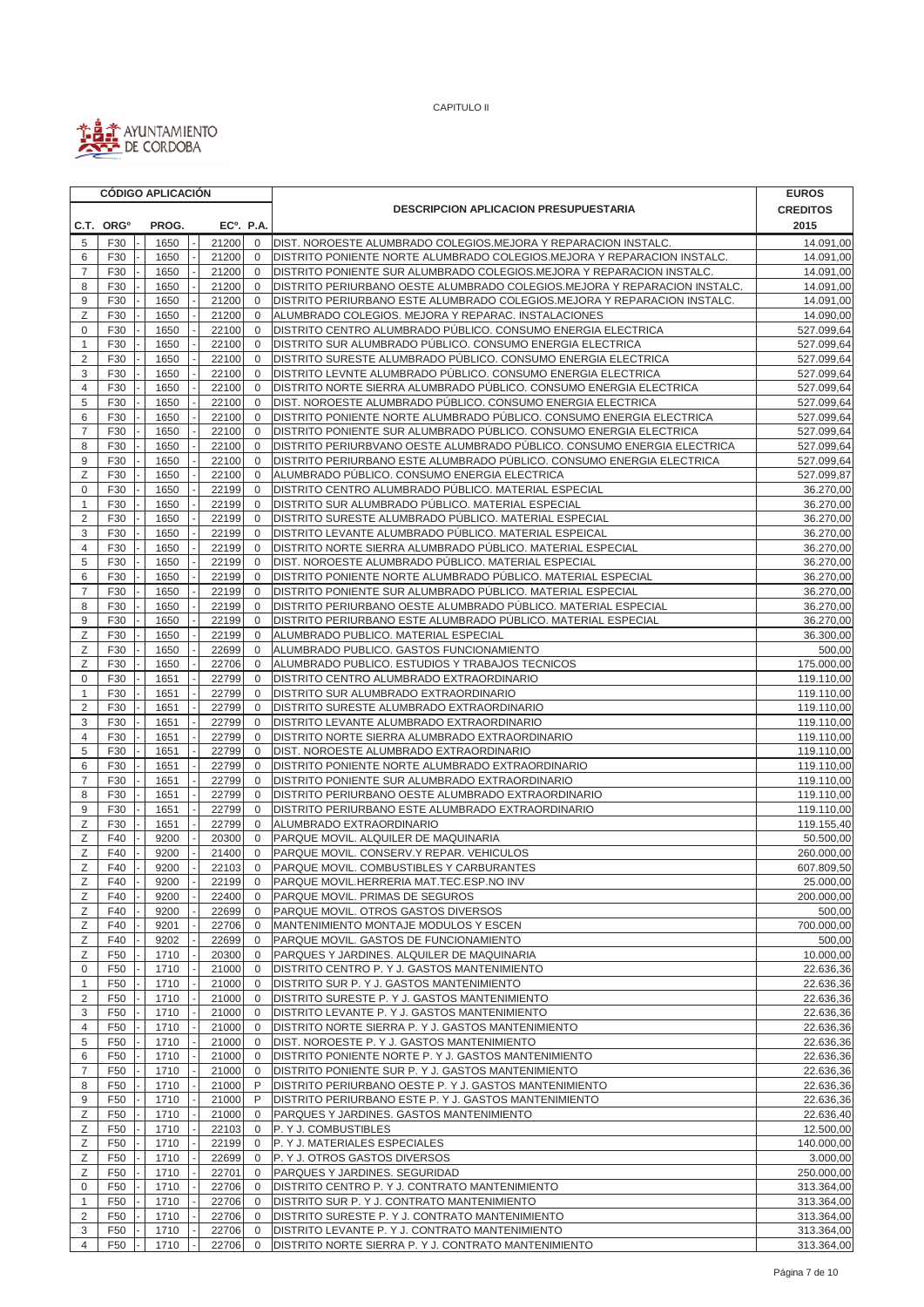

| <b>CREDITOS</b><br><b>DESCRIPCION APLICACION PRESUPUESTARIA</b><br>C.T. ORG <sup>o</sup><br>PROG.<br>$EC0$ . P.A.<br>2015<br>F50<br>1710<br>22706<br>DIST. NOROESTE P. Y J. CONTRATO MANTENIMIENTO<br>5<br>$\mathbf 0$<br>313.364,00<br>6<br>F50<br>1710<br>22706<br>$\mathbf{0}$<br>DISTRITO PONIENTE NORTE P. Y J. CONTRATO MANTENIMIENTO<br>313.364,00<br>$\overline{7}$<br>F50<br>1710<br>22706<br>$\mathbf{0}$<br>DISTRITO PONIENTE SUR P. Y J. CONTRATO MANTENIMIENTO<br>313.364,00<br>8<br>1710<br>22706<br>DISTRITO PERIURBANO OESTE P. Y J. CONTRATO MANTENIMIENTO<br>F <sub>50</sub><br>$\mathbf 0$<br>313.364,00<br>9<br>F <sub>50</sub><br>1710<br>22706<br>$\mathbf 0$<br>DISTRITO PERIURBANO ESTE P. Y J. CONTRATO MANTENIMIENTO<br>313.364,00<br>Z<br>F50<br>1710<br>22706<br>$\mathbf 0$<br>PARQUES Y JARDINES. CONTRATO MANTENIMIENTO<br>313.360,00<br>P<br>Ζ<br>F60<br>1700<br>MEDIO AMBIENTE. OTROS GASTOS ESP. F.<br>22699<br>10.000,00<br>Ζ<br>F60<br>1700<br>22699<br>$\mathbf 0$<br>MEDIO AMBIENTE. GASTOS DIVERSOS<br>10.800,00<br>Z<br>F60<br>1700<br>22706<br>$\mathbf 0$<br>MEDIO AMBIENTE. ESTUDIOS Y TRABAJOS TECNICOS<br>20.500,00<br>Ζ<br>F60<br>1700<br>23020<br>$\mathbf 0$<br>MEDIO AMBIENTE. DIETAS DEL PERSONAL<br>2.000,00<br>Ζ<br>F60<br>1700<br>23120<br>$\mathbf{0}$<br>MEDIO AMBIENTE. LOCOMOCION DEL PERSONAL<br>2.000,00<br>Ζ<br>F60<br>1700<br>23300<br>MEDIO AMBIENTE. CURSOS DE FORMACION<br>1.000,00<br>$\mathbf{0}$<br>Ζ<br>F60<br>1701<br>22699<br>$\mathbf{0}$<br>MEDIO AMBIENTE. AGENDA 21 LOCAL<br>24.000,00<br>Ζ<br>F60<br>1702<br>22699<br>$\mathbf 0$<br>MEDIO AMBIENTE. ACTIVIDADES EDUCATIVAS<br>19.000,00<br>Ζ<br>22113<br>ZOOLOGICO. MANUTENCION DE ANIMALES<br>F70<br>3370<br>$\mathbf 0$<br>165.000,00<br>Z<br>F70<br>3370<br>22609<br>$\mathbf 0$<br>ZOOLOGICO. ACTIVIDADES EDUCATIVAS Y DE PROMOCION<br>5.000,00<br>Ζ<br>22699<br>ZOOLOGICO OTROS GASTOS FUNCIONAMIENTO<br>F70<br>3370<br>$\mathbf 0$<br>33.600,00<br>P<br>Ζ<br>F70<br>3370<br>22699<br>ZOOLOGICO. GASTOS DIVERSOS<br>13.954,00<br>Ζ<br>F70<br>3370<br>22700<br>$\mathbf 0$<br>ZOOLOGICO. LIMPIEZA Y ASEO<br>33.454,44<br>Ζ<br>3370<br>22701<br>ZOOLOGICO. SEGURIDAD<br>F70<br>$\mathbf 0$<br>145.000,00<br>Ζ<br>F70<br>3370<br>22706<br>$\mathbf 0$<br>ZOOLOGICO. ESTUDIOS Y TRABAJOS TECNICOS<br>55.000,00<br>Ζ<br>F70<br>22799<br>$\mathbf 0$<br>ZOOLOGICO. MONITORAJE<br>3370<br>80.000,00<br>PATRIMONIO. REPAR. MANT. Y CONSERV. DE CONST. Y EDIFICIOS<br>Ζ<br>F80<br>3360<br>21200<br>$\mathbf 0$<br>21.000,00<br>Ζ<br>F80<br>3360<br>22000<br>0<br>PATRIMONIO. MATERIAL DE OFICINA<br>400,00<br>Ζ<br>F80<br>3360<br>22001<br>$\mathbf 0$<br>PATRIMONIO. PRENSA, REVISTA Y OTRAS PUBLICACIONES<br>600,00<br>Ζ<br>F80<br>3360<br>22602<br>PATRIMONIO. PUBLICIDAD Y PROPAGANDA<br>23.000,00<br>$\mathbf 0$<br>Ζ<br>F80<br>22606<br>$\mathbf 0$<br>PATRIMONIO. REUNIONES. CONFERENCIAS Y CURSOS<br>18.000,00<br>3360<br>Ζ<br>F80<br>3360<br>22609<br>90.200,00<br>$\mathbf 0$<br>PATRIMONIO. ACTIVIDADES CULTURALES Y DEPORTIVAS<br>Ζ<br>3360<br>22699<br>PATRIMONIO. OTROS GASTOS DIVERSOS<br>6.000,00<br>F80<br>$\mathbf 0$<br>Ζ<br>F80<br>3360<br>22700<br>$\mathbf 0$<br>PATRIMONIO. LIMPIEZA Y ASEO<br>10.000,00<br>22702<br>$\mathbf 0$<br>PATRIMONIO. VALORACIONES Y PERITAJES<br>Ζ<br>F80<br>3360<br>21.000,00<br>Ζ<br>F80<br>3360<br>22706<br>$\mathbf 0$<br>PATRIMONIO. ESTUDIOS Y TRABAJOS TECNICOS<br>40.000,00<br>Ζ<br>3360<br>22799<br>PATRIMONIO. OTROS TRABAJOS REALIZADOS POR OTRAS EMPRESAS<br>35.000,00<br>F80<br>0<br>Ζ<br>F80<br>3360<br>23010<br>$\mathbf 0$<br>PATRIMONIO. DIETAS PERSONAL DIRECTIVO<br>3.000,00<br>Ζ<br>F80<br>3360<br>23020<br>$\mathbf 0$<br>PATRIMONIO. DIETAS PERSONAL<br>2.000,00<br>Ζ<br>PATRIMONIO. LOCOMOCION PERSONAL DIRECTIVO<br>1.500,00<br>F80<br>3360<br>23110<br>$\mathbf 0$<br>Ζ<br>F80<br>3360<br>23120<br>$\mathbf{0}$<br>PATRIMONIO. LOCOMOCION PERSONAL<br>1.000,00<br>Ζ<br>F80<br>3360<br>23300<br>$\mathbf{0}$<br>PATRIMONIO. GASTOS FORMACION<br>2.200,00<br>Ζ<br>F80<br>4320<br>22699<br>$\mathbf{0}$<br>PATRIMONIO SECRETARIA REGIONAL OCPM<br>16.000,00<br>Ζ<br>23010<br>PATRIMONIO SECRETARIA REGIONAL OCPM. DIETAS PERSONAL DIRECTIVO<br>F80<br>4320<br>$\mathbf 0$<br>2.000,00<br>Ζ<br>F80<br>4320<br>23020<br>$\mathbf 0$<br>PATRIMONIO SECRETARIA REGIONAL OCPM. DIETAS PERSONAL<br>1.000,00<br>Ζ<br>F80<br>4320<br>23110<br>$\mathbf 0$<br>PATRIMONIO SECRETARIA REGIONAL OCPM. GASTOS LOCOMOCION PERSONAL DIRECTIVO<br>2.000,00<br>Z<br>F80<br>4320<br>23120<br>$\mathbf{0}$<br>PATRIMONIO SECRETARIA REGIONAL OCPM. GASTOS LOCOMOCION PERSONAL<br>1.000,00<br>Ζ<br>F80<br>9120<br>23000<br>$\mathbf 0$<br>PATRIMONIO. DIETAS CARGOS ELECTOS<br>6.000.00<br>Ζ<br>F80<br>9120<br>23100<br>$\mathbf 0$<br>PATRIMONIO. GASTOS LOCOMOCION CARGOS ELECTOS<br>3.000,00<br>Ζ<br>3.000,00<br>F80<br>9121<br>23000<br>PATRIMONIO. SECRETARIA REGIONAL OCPM. DIETAS CARGOS ELECTOS<br>$\overline{0}$<br>Ζ<br>3.000,00<br>F80<br>9121<br>23100<br>PATRIMONIO. SECRETARIA REGIONAL OCPM. LOCOMOC. CARGOS ELEC.<br>0<br>Ζ<br>425,00<br>H <sub>0</sub><br>9120<br>23000<br>$\mathbf 0$<br>HACIENDA. DIETAS CARGOS ELECTOS<br>Ζ<br>H <sub>00</sub><br>9120<br>23100<br>HACIENDA. LOCOMOCION CARGOS ELECTOS<br>595,00<br>0<br>Ζ<br>H <sub>00</sub><br>9310<br>HACIENDA TASA AUTORIDAD INDEPENDIENTE DE RESPONS. FISCAL<br>2.830,82<br>22500<br>0<br>Ζ<br>9310<br>HACIENDA GASTOS FUNCIONAMIENTO<br>H <sub>00</sub><br>22699<br>136.134,68<br>0<br>Ζ<br>H <sub>00</sub><br>9311<br>255,00<br>22000<br>$\mathbf 0$<br>HACIENDA. MATERIAL NO INVENTARIABLE<br>Ζ<br>H <sub>00</sub><br>9311<br>22001<br>HACIENDA SUSCRIPCIONES PUBLICACIONES<br>595,00<br>$\mathbf 0$<br>Ζ<br>HACIENDA. PUBLICIDAD Y PROPAGANDA<br>H <sub>0</sub><br>9311<br>22602<br>30.000,00<br>0<br>Ζ<br>HACIENDA. PRESTAC. DE SERV. A TRAVÉS DE INTERNET<br>425,00<br>H <sub>0</sub><br>9311<br>22699<br>$\mathbf 0$<br>HACIENDA. ESTUDIOS Y TRABAJOS TECNICOS<br>Ζ<br>H <sub>0</sub><br>9311<br>22706<br>50.000,00<br>0<br>850,00<br>Ζ<br>H <sub>00</sub><br>9311<br>22799<br>HACIENDA. DIGITALIZACIÓN DE ARCHIVOS<br>0<br>Ζ<br>1.700,00<br>H <sub>00</sub><br>9311<br>23020<br>HACIENDA DIETAS PERSONAL<br>0<br>Ζ<br>H <sub>00</sub><br>HACIENDA CURSOS FORMACION<br>1.700,00<br>9311<br>23300<br>0<br>Ζ<br>9312<br>270,00<br>H <sub>0</sub> 1<br>22001<br>O.G.E-F. PRENSA, REVISTAS Y OTRAS PUBLICACIONES<br>0<br>500,00<br>Ζ<br>H <sub>0</sub> 1<br>9312<br>22699<br>O.G.E-F. G. DE FUNCIONAMIENTO<br>0<br>Ζ<br>9312<br>22706<br>O.G.E.F. APLICACIONES INFORMÁTICAS<br>50.000,00<br>H <sub>0</sub> 1<br>$\mathbf{0}$<br>Ζ<br>H <sub>02</sub><br>9340<br>22001<br>O.G.E-F.TESORERIA.PRENSA, REVISTAS Y OTRAS PUBLICACIONES<br>70,00<br>0<br>95,00<br>Ζ<br>H <sub>02</sub><br>9340<br>22699<br>O.G.E-F.TESORERIA GASTOS FUNCIONAMIENTO<br>0<br>Ζ<br>H <sub>03</sub><br>9314<br>22001<br>O.P.E-P. PRENSA, REVISTAS Y OTRAS PUBLICACIONES<br>1.500,00<br>0<br>Ζ<br>H <sub>03</sub><br>9314<br>1.000,00<br>22603<br>0<br>O.P.E-P. PUBLICACIONES DIARIOS OFICIALES<br>Ζ<br>9314<br>O.P.E-P. G. DE FUNCIONAMIENTO<br>1.000,00<br>H <sub>03</sub><br>22699<br>0<br>Ζ<br>H <sub>03</sub><br>O.P.E-P. CONTROL PRESUP.G. DE FUNCIONAMIENTO<br>425,00<br>9316<br>22699<br>0<br>1.000,00<br>Ζ<br>H <sub>04</sub><br>9315<br>22699<br>$\mathbf 0$<br>O.P.E-P.ANALISIS Y EST. EC.G. DE FUNCIONAMIENTO<br>Ζ<br>O.P.E-P.ANÁLISIS Y EST. EC. EST. Y TRAB. TCOS.<br>10.200,00<br>H04<br>9315<br>22706<br>$\mathbf{0}$ |  |  | <b>CÓDIGO APLICACIÓN</b> |  |  |  | <b>EUROS</b> |
|--------------------------------------------------------------------------------------------------------------------------------------------------------------------------------------------------------------------------------------------------------------------------------------------------------------------------------------------------------------------------------------------------------------------------------------------------------------------------------------------------------------------------------------------------------------------------------------------------------------------------------------------------------------------------------------------------------------------------------------------------------------------------------------------------------------------------------------------------------------------------------------------------------------------------------------------------------------------------------------------------------------------------------------------------------------------------------------------------------------------------------------------------------------------------------------------------------------------------------------------------------------------------------------------------------------------------------------------------------------------------------------------------------------------------------------------------------------------------------------------------------------------------------------------------------------------------------------------------------------------------------------------------------------------------------------------------------------------------------------------------------------------------------------------------------------------------------------------------------------------------------------------------------------------------------------------------------------------------------------------------------------------------------------------------------------------------------------------------------------------------------------------------------------------------------------------------------------------------------------------------------------------------------------------------------------------------------------------------------------------------------------------------------------------------------------------------------------------------------------------------------------------------------------------------------------------------------------------------------------------------------------------------------------------------------------------------------------------------------------------------------------------------------------------------------------------------------------------------------------------------------------------------------------------------------------------------------------------------------------------------------------------------------------------------------------------------------------------------------------------------------------------------------------------------------------------------------------------------------------------------------------------------------------------------------------------------------------------------------------------------------------------------------------------------------------------------------------------------------------------------------------------------------------------------------------------------------------------------------------------------------------------------------------------------------------------------------------------------------------------------------------------------------------------------------------------------------------------------------------------------------------------------------------------------------------------------------------------------------------------------------------------------------------------------------------------------------------------------------------------------------------------------------------------------------------------------------------------------------------------------------------------------------------------------------------------------------------------------------------------------------------------------------------------------------------------------------------------------------------------------------------------------------------------------------------------------------------------------------------------------------------------------------------------------------------------------------------------------------------------------------------------------------------------------------------------------------------------------------------------------------------------------------------------------------------------------------------------------------------------------------------------------------------------------------------------------------------------------------------------------------------------------------------------------------------------------------------------------------------------------------------------------------------------------------------------------------------------------------------------------------------------------------------------------------------------------------------------------------------------------------------------------------------------------------------------------------------------------------------------------------------------------------------------------------------------------------------------------------------------------------------------------------------------------------------------------------------------------------------------------------------------------------------------------------------------------------------------------------------------------------------------------------------------------------------------------------------------------------------------------------------------------------------------------------------------------------------------------------------------------------------------------------------------------------------------------------------------------------------------------------------------------------------------------------------------------------------------------------------------------------------------------------------------------------------------------------------------------------------------------------------------------------------------------------------------------------------------------------------------------------------------------------------------------------------------------------------------------------------------------------------------------------------------------------------------------------------------------------------------------------------------------------------------------------------------------------------------------------------------------------------------------------------------------------------------------------------------------------------------------------------------------------------------------------------------------------------------------------------------------------------------------------------------------------------------------------------------------------------------------------------------------------------------------------------------|--|--|--------------------------|--|--|--|--------------|
|                                                                                                                                                                                                                                                                                                                                                                                                                                                                                                                                                                                                                                                                                                                                                                                                                                                                                                                                                                                                                                                                                                                                                                                                                                                                                                                                                                                                                                                                                                                                                                                                                                                                                                                                                                                                                                                                                                                                                                                                                                                                                                                                                                                                                                                                                                                                                                                                                                                                                                                                                                                                                                                                                                                                                                                                                                                                                                                                                                                                                                                                                                                                                                                                                                                                                                                                                                                                                                                                                                                                                                                                                                                                                                                                                                                                                                                                                                                                                                                                                                                                                                                                                                                                                                                                                                                                                                                                                                                                                                                                                                                                                                                                                                                                                                                                                                                                                                                                                                                                                                                                                                                                                                                                                                                                                                                                                                                                                                                                                                                                                                                                                                                                                                                                                                                                                                                                                                                                                                                                                                                                                                                                                                                                                                                                                                                                                                                                                                                                                                                                                                                                                                                                                                                                                                                                                                                                                                                                                                                                                                                                                                                                                                                                                                                                                                                                                                                                                                                                                                                                                                    |  |  |                          |  |  |  |              |
|                                                                                                                                                                                                                                                                                                                                                                                                                                                                                                                                                                                                                                                                                                                                                                                                                                                                                                                                                                                                                                                                                                                                                                                                                                                                                                                                                                                                                                                                                                                                                                                                                                                                                                                                                                                                                                                                                                                                                                                                                                                                                                                                                                                                                                                                                                                                                                                                                                                                                                                                                                                                                                                                                                                                                                                                                                                                                                                                                                                                                                                                                                                                                                                                                                                                                                                                                                                                                                                                                                                                                                                                                                                                                                                                                                                                                                                                                                                                                                                                                                                                                                                                                                                                                                                                                                                                                                                                                                                                                                                                                                                                                                                                                                                                                                                                                                                                                                                                                                                                                                                                                                                                                                                                                                                                                                                                                                                                                                                                                                                                                                                                                                                                                                                                                                                                                                                                                                                                                                                                                                                                                                                                                                                                                                                                                                                                                                                                                                                                                                                                                                                                                                                                                                                                                                                                                                                                                                                                                                                                                                                                                                                                                                                                                                                                                                                                                                                                                                                                                                                                                                    |  |  |                          |  |  |  |              |
|                                                                                                                                                                                                                                                                                                                                                                                                                                                                                                                                                                                                                                                                                                                                                                                                                                                                                                                                                                                                                                                                                                                                                                                                                                                                                                                                                                                                                                                                                                                                                                                                                                                                                                                                                                                                                                                                                                                                                                                                                                                                                                                                                                                                                                                                                                                                                                                                                                                                                                                                                                                                                                                                                                                                                                                                                                                                                                                                                                                                                                                                                                                                                                                                                                                                                                                                                                                                                                                                                                                                                                                                                                                                                                                                                                                                                                                                                                                                                                                                                                                                                                                                                                                                                                                                                                                                                                                                                                                                                                                                                                                                                                                                                                                                                                                                                                                                                                                                                                                                                                                                                                                                                                                                                                                                                                                                                                                                                                                                                                                                                                                                                                                                                                                                                                                                                                                                                                                                                                                                                                                                                                                                                                                                                                                                                                                                                                                                                                                                                                                                                                                                                                                                                                                                                                                                                                                                                                                                                                                                                                                                                                                                                                                                                                                                                                                                                                                                                                                                                                                                                                    |  |  |                          |  |  |  |              |
|                                                                                                                                                                                                                                                                                                                                                                                                                                                                                                                                                                                                                                                                                                                                                                                                                                                                                                                                                                                                                                                                                                                                                                                                                                                                                                                                                                                                                                                                                                                                                                                                                                                                                                                                                                                                                                                                                                                                                                                                                                                                                                                                                                                                                                                                                                                                                                                                                                                                                                                                                                                                                                                                                                                                                                                                                                                                                                                                                                                                                                                                                                                                                                                                                                                                                                                                                                                                                                                                                                                                                                                                                                                                                                                                                                                                                                                                                                                                                                                                                                                                                                                                                                                                                                                                                                                                                                                                                                                                                                                                                                                                                                                                                                                                                                                                                                                                                                                                                                                                                                                                                                                                                                                                                                                                                                                                                                                                                                                                                                                                                                                                                                                                                                                                                                                                                                                                                                                                                                                                                                                                                                                                                                                                                                                                                                                                                                                                                                                                                                                                                                                                                                                                                                                                                                                                                                                                                                                                                                                                                                                                                                                                                                                                                                                                                                                                                                                                                                                                                                                                                                    |  |  |                          |  |  |  |              |
|                                                                                                                                                                                                                                                                                                                                                                                                                                                                                                                                                                                                                                                                                                                                                                                                                                                                                                                                                                                                                                                                                                                                                                                                                                                                                                                                                                                                                                                                                                                                                                                                                                                                                                                                                                                                                                                                                                                                                                                                                                                                                                                                                                                                                                                                                                                                                                                                                                                                                                                                                                                                                                                                                                                                                                                                                                                                                                                                                                                                                                                                                                                                                                                                                                                                                                                                                                                                                                                                                                                                                                                                                                                                                                                                                                                                                                                                                                                                                                                                                                                                                                                                                                                                                                                                                                                                                                                                                                                                                                                                                                                                                                                                                                                                                                                                                                                                                                                                                                                                                                                                                                                                                                                                                                                                                                                                                                                                                                                                                                                                                                                                                                                                                                                                                                                                                                                                                                                                                                                                                                                                                                                                                                                                                                                                                                                                                                                                                                                                                                                                                                                                                                                                                                                                                                                                                                                                                                                                                                                                                                                                                                                                                                                                                                                                                                                                                                                                                                                                                                                                                                    |  |  |                          |  |  |  |              |
|                                                                                                                                                                                                                                                                                                                                                                                                                                                                                                                                                                                                                                                                                                                                                                                                                                                                                                                                                                                                                                                                                                                                                                                                                                                                                                                                                                                                                                                                                                                                                                                                                                                                                                                                                                                                                                                                                                                                                                                                                                                                                                                                                                                                                                                                                                                                                                                                                                                                                                                                                                                                                                                                                                                                                                                                                                                                                                                                                                                                                                                                                                                                                                                                                                                                                                                                                                                                                                                                                                                                                                                                                                                                                                                                                                                                                                                                                                                                                                                                                                                                                                                                                                                                                                                                                                                                                                                                                                                                                                                                                                                                                                                                                                                                                                                                                                                                                                                                                                                                                                                                                                                                                                                                                                                                                                                                                                                                                                                                                                                                                                                                                                                                                                                                                                                                                                                                                                                                                                                                                                                                                                                                                                                                                                                                                                                                                                                                                                                                                                                                                                                                                                                                                                                                                                                                                                                                                                                                                                                                                                                                                                                                                                                                                                                                                                                                                                                                                                                                                                                                                                    |  |  |                          |  |  |  |              |
|                                                                                                                                                                                                                                                                                                                                                                                                                                                                                                                                                                                                                                                                                                                                                                                                                                                                                                                                                                                                                                                                                                                                                                                                                                                                                                                                                                                                                                                                                                                                                                                                                                                                                                                                                                                                                                                                                                                                                                                                                                                                                                                                                                                                                                                                                                                                                                                                                                                                                                                                                                                                                                                                                                                                                                                                                                                                                                                                                                                                                                                                                                                                                                                                                                                                                                                                                                                                                                                                                                                                                                                                                                                                                                                                                                                                                                                                                                                                                                                                                                                                                                                                                                                                                                                                                                                                                                                                                                                                                                                                                                                                                                                                                                                                                                                                                                                                                                                                                                                                                                                                                                                                                                                                                                                                                                                                                                                                                                                                                                                                                                                                                                                                                                                                                                                                                                                                                                                                                                                                                                                                                                                                                                                                                                                                                                                                                                                                                                                                                                                                                                                                                                                                                                                                                                                                                                                                                                                                                                                                                                                                                                                                                                                                                                                                                                                                                                                                                                                                                                                                                                    |  |  |                          |  |  |  |              |
|                                                                                                                                                                                                                                                                                                                                                                                                                                                                                                                                                                                                                                                                                                                                                                                                                                                                                                                                                                                                                                                                                                                                                                                                                                                                                                                                                                                                                                                                                                                                                                                                                                                                                                                                                                                                                                                                                                                                                                                                                                                                                                                                                                                                                                                                                                                                                                                                                                                                                                                                                                                                                                                                                                                                                                                                                                                                                                                                                                                                                                                                                                                                                                                                                                                                                                                                                                                                                                                                                                                                                                                                                                                                                                                                                                                                                                                                                                                                                                                                                                                                                                                                                                                                                                                                                                                                                                                                                                                                                                                                                                                                                                                                                                                                                                                                                                                                                                                                                                                                                                                                                                                                                                                                                                                                                                                                                                                                                                                                                                                                                                                                                                                                                                                                                                                                                                                                                                                                                                                                                                                                                                                                                                                                                                                                                                                                                                                                                                                                                                                                                                                                                                                                                                                                                                                                                                                                                                                                                                                                                                                                                                                                                                                                                                                                                                                                                                                                                                                                                                                                                                    |  |  |                          |  |  |  |              |
|                                                                                                                                                                                                                                                                                                                                                                                                                                                                                                                                                                                                                                                                                                                                                                                                                                                                                                                                                                                                                                                                                                                                                                                                                                                                                                                                                                                                                                                                                                                                                                                                                                                                                                                                                                                                                                                                                                                                                                                                                                                                                                                                                                                                                                                                                                                                                                                                                                                                                                                                                                                                                                                                                                                                                                                                                                                                                                                                                                                                                                                                                                                                                                                                                                                                                                                                                                                                                                                                                                                                                                                                                                                                                                                                                                                                                                                                                                                                                                                                                                                                                                                                                                                                                                                                                                                                                                                                                                                                                                                                                                                                                                                                                                                                                                                                                                                                                                                                                                                                                                                                                                                                                                                                                                                                                                                                                                                                                                                                                                                                                                                                                                                                                                                                                                                                                                                                                                                                                                                                                                                                                                                                                                                                                                                                                                                                                                                                                                                                                                                                                                                                                                                                                                                                                                                                                                                                                                                                                                                                                                                                                                                                                                                                                                                                                                                                                                                                                                                                                                                                                                    |  |  |                          |  |  |  |              |
|                                                                                                                                                                                                                                                                                                                                                                                                                                                                                                                                                                                                                                                                                                                                                                                                                                                                                                                                                                                                                                                                                                                                                                                                                                                                                                                                                                                                                                                                                                                                                                                                                                                                                                                                                                                                                                                                                                                                                                                                                                                                                                                                                                                                                                                                                                                                                                                                                                                                                                                                                                                                                                                                                                                                                                                                                                                                                                                                                                                                                                                                                                                                                                                                                                                                                                                                                                                                                                                                                                                                                                                                                                                                                                                                                                                                                                                                                                                                                                                                                                                                                                                                                                                                                                                                                                                                                                                                                                                                                                                                                                                                                                                                                                                                                                                                                                                                                                                                                                                                                                                                                                                                                                                                                                                                                                                                                                                                                                                                                                                                                                                                                                                                                                                                                                                                                                                                                                                                                                                                                                                                                                                                                                                                                                                                                                                                                                                                                                                                                                                                                                                                                                                                                                                                                                                                                                                                                                                                                                                                                                                                                                                                                                                                                                                                                                                                                                                                                                                                                                                                                                    |  |  |                          |  |  |  |              |
|                                                                                                                                                                                                                                                                                                                                                                                                                                                                                                                                                                                                                                                                                                                                                                                                                                                                                                                                                                                                                                                                                                                                                                                                                                                                                                                                                                                                                                                                                                                                                                                                                                                                                                                                                                                                                                                                                                                                                                                                                                                                                                                                                                                                                                                                                                                                                                                                                                                                                                                                                                                                                                                                                                                                                                                                                                                                                                                                                                                                                                                                                                                                                                                                                                                                                                                                                                                                                                                                                                                                                                                                                                                                                                                                                                                                                                                                                                                                                                                                                                                                                                                                                                                                                                                                                                                                                                                                                                                                                                                                                                                                                                                                                                                                                                                                                                                                                                                                                                                                                                                                                                                                                                                                                                                                                                                                                                                                                                                                                                                                                                                                                                                                                                                                                                                                                                                                                                                                                                                                                                                                                                                                                                                                                                                                                                                                                                                                                                                                                                                                                                                                                                                                                                                                                                                                                                                                                                                                                                                                                                                                                                                                                                                                                                                                                                                                                                                                                                                                                                                                                                    |  |  |                          |  |  |  |              |
|                                                                                                                                                                                                                                                                                                                                                                                                                                                                                                                                                                                                                                                                                                                                                                                                                                                                                                                                                                                                                                                                                                                                                                                                                                                                                                                                                                                                                                                                                                                                                                                                                                                                                                                                                                                                                                                                                                                                                                                                                                                                                                                                                                                                                                                                                                                                                                                                                                                                                                                                                                                                                                                                                                                                                                                                                                                                                                                                                                                                                                                                                                                                                                                                                                                                                                                                                                                                                                                                                                                                                                                                                                                                                                                                                                                                                                                                                                                                                                                                                                                                                                                                                                                                                                                                                                                                                                                                                                                                                                                                                                                                                                                                                                                                                                                                                                                                                                                                                                                                                                                                                                                                                                                                                                                                                                                                                                                                                                                                                                                                                                                                                                                                                                                                                                                                                                                                                                                                                                                                                                                                                                                                                                                                                                                                                                                                                                                                                                                                                                                                                                                                                                                                                                                                                                                                                                                                                                                                                                                                                                                                                                                                                                                                                                                                                                                                                                                                                                                                                                                                                                    |  |  |                          |  |  |  |              |
|                                                                                                                                                                                                                                                                                                                                                                                                                                                                                                                                                                                                                                                                                                                                                                                                                                                                                                                                                                                                                                                                                                                                                                                                                                                                                                                                                                                                                                                                                                                                                                                                                                                                                                                                                                                                                                                                                                                                                                                                                                                                                                                                                                                                                                                                                                                                                                                                                                                                                                                                                                                                                                                                                                                                                                                                                                                                                                                                                                                                                                                                                                                                                                                                                                                                                                                                                                                                                                                                                                                                                                                                                                                                                                                                                                                                                                                                                                                                                                                                                                                                                                                                                                                                                                                                                                                                                                                                                                                                                                                                                                                                                                                                                                                                                                                                                                                                                                                                                                                                                                                                                                                                                                                                                                                                                                                                                                                                                                                                                                                                                                                                                                                                                                                                                                                                                                                                                                                                                                                                                                                                                                                                                                                                                                                                                                                                                                                                                                                                                                                                                                                                                                                                                                                                                                                                                                                                                                                                                                                                                                                                                                                                                                                                                                                                                                                                                                                                                                                                                                                                                                    |  |  |                          |  |  |  |              |
|                                                                                                                                                                                                                                                                                                                                                                                                                                                                                                                                                                                                                                                                                                                                                                                                                                                                                                                                                                                                                                                                                                                                                                                                                                                                                                                                                                                                                                                                                                                                                                                                                                                                                                                                                                                                                                                                                                                                                                                                                                                                                                                                                                                                                                                                                                                                                                                                                                                                                                                                                                                                                                                                                                                                                                                                                                                                                                                                                                                                                                                                                                                                                                                                                                                                                                                                                                                                                                                                                                                                                                                                                                                                                                                                                                                                                                                                                                                                                                                                                                                                                                                                                                                                                                                                                                                                                                                                                                                                                                                                                                                                                                                                                                                                                                                                                                                                                                                                                                                                                                                                                                                                                                                                                                                                                                                                                                                                                                                                                                                                                                                                                                                                                                                                                                                                                                                                                                                                                                                                                                                                                                                                                                                                                                                                                                                                                                                                                                                                                                                                                                                                                                                                                                                                                                                                                                                                                                                                                                                                                                                                                                                                                                                                                                                                                                                                                                                                                                                                                                                                                                    |  |  |                          |  |  |  |              |
|                                                                                                                                                                                                                                                                                                                                                                                                                                                                                                                                                                                                                                                                                                                                                                                                                                                                                                                                                                                                                                                                                                                                                                                                                                                                                                                                                                                                                                                                                                                                                                                                                                                                                                                                                                                                                                                                                                                                                                                                                                                                                                                                                                                                                                                                                                                                                                                                                                                                                                                                                                                                                                                                                                                                                                                                                                                                                                                                                                                                                                                                                                                                                                                                                                                                                                                                                                                                                                                                                                                                                                                                                                                                                                                                                                                                                                                                                                                                                                                                                                                                                                                                                                                                                                                                                                                                                                                                                                                                                                                                                                                                                                                                                                                                                                                                                                                                                                                                                                                                                                                                                                                                                                                                                                                                                                                                                                                                                                                                                                                                                                                                                                                                                                                                                                                                                                                                                                                                                                                                                                                                                                                                                                                                                                                                                                                                                                                                                                                                                                                                                                                                                                                                                                                                                                                                                                                                                                                                                                                                                                                                                                                                                                                                                                                                                                                                                                                                                                                                                                                                                                    |  |  |                          |  |  |  |              |
|                                                                                                                                                                                                                                                                                                                                                                                                                                                                                                                                                                                                                                                                                                                                                                                                                                                                                                                                                                                                                                                                                                                                                                                                                                                                                                                                                                                                                                                                                                                                                                                                                                                                                                                                                                                                                                                                                                                                                                                                                                                                                                                                                                                                                                                                                                                                                                                                                                                                                                                                                                                                                                                                                                                                                                                                                                                                                                                                                                                                                                                                                                                                                                                                                                                                                                                                                                                                                                                                                                                                                                                                                                                                                                                                                                                                                                                                                                                                                                                                                                                                                                                                                                                                                                                                                                                                                                                                                                                                                                                                                                                                                                                                                                                                                                                                                                                                                                                                                                                                                                                                                                                                                                                                                                                                                                                                                                                                                                                                                                                                                                                                                                                                                                                                                                                                                                                                                                                                                                                                                                                                                                                                                                                                                                                                                                                                                                                                                                                                                                                                                                                                                                                                                                                                                                                                                                                                                                                                                                                                                                                                                                                                                                                                                                                                                                                                                                                                                                                                                                                                                                    |  |  |                          |  |  |  |              |
|                                                                                                                                                                                                                                                                                                                                                                                                                                                                                                                                                                                                                                                                                                                                                                                                                                                                                                                                                                                                                                                                                                                                                                                                                                                                                                                                                                                                                                                                                                                                                                                                                                                                                                                                                                                                                                                                                                                                                                                                                                                                                                                                                                                                                                                                                                                                                                                                                                                                                                                                                                                                                                                                                                                                                                                                                                                                                                                                                                                                                                                                                                                                                                                                                                                                                                                                                                                                                                                                                                                                                                                                                                                                                                                                                                                                                                                                                                                                                                                                                                                                                                                                                                                                                                                                                                                                                                                                                                                                                                                                                                                                                                                                                                                                                                                                                                                                                                                                                                                                                                                                                                                                                                                                                                                                                                                                                                                                                                                                                                                                                                                                                                                                                                                                                                                                                                                                                                                                                                                                                                                                                                                                                                                                                                                                                                                                                                                                                                                                                                                                                                                                                                                                                                                                                                                                                                                                                                                                                                                                                                                                                                                                                                                                                                                                                                                                                                                                                                                                                                                                                                    |  |  |                          |  |  |  |              |
|                                                                                                                                                                                                                                                                                                                                                                                                                                                                                                                                                                                                                                                                                                                                                                                                                                                                                                                                                                                                                                                                                                                                                                                                                                                                                                                                                                                                                                                                                                                                                                                                                                                                                                                                                                                                                                                                                                                                                                                                                                                                                                                                                                                                                                                                                                                                                                                                                                                                                                                                                                                                                                                                                                                                                                                                                                                                                                                                                                                                                                                                                                                                                                                                                                                                                                                                                                                                                                                                                                                                                                                                                                                                                                                                                                                                                                                                                                                                                                                                                                                                                                                                                                                                                                                                                                                                                                                                                                                                                                                                                                                                                                                                                                                                                                                                                                                                                                                                                                                                                                                                                                                                                                                                                                                                                                                                                                                                                                                                                                                                                                                                                                                                                                                                                                                                                                                                                                                                                                                                                                                                                                                                                                                                                                                                                                                                                                                                                                                                                                                                                                                                                                                                                                                                                                                                                                                                                                                                                                                                                                                                                                                                                                                                                                                                                                                                                                                                                                                                                                                                                                    |  |  |                          |  |  |  |              |
|                                                                                                                                                                                                                                                                                                                                                                                                                                                                                                                                                                                                                                                                                                                                                                                                                                                                                                                                                                                                                                                                                                                                                                                                                                                                                                                                                                                                                                                                                                                                                                                                                                                                                                                                                                                                                                                                                                                                                                                                                                                                                                                                                                                                                                                                                                                                                                                                                                                                                                                                                                                                                                                                                                                                                                                                                                                                                                                                                                                                                                                                                                                                                                                                                                                                                                                                                                                                                                                                                                                                                                                                                                                                                                                                                                                                                                                                                                                                                                                                                                                                                                                                                                                                                                                                                                                                                                                                                                                                                                                                                                                                                                                                                                                                                                                                                                                                                                                                                                                                                                                                                                                                                                                                                                                                                                                                                                                                                                                                                                                                                                                                                                                                                                                                                                                                                                                                                                                                                                                                                                                                                                                                                                                                                                                                                                                                                                                                                                                                                                                                                                                                                                                                                                                                                                                                                                                                                                                                                                                                                                                                                                                                                                                                                                                                                                                                                                                                                                                                                                                                                                    |  |  |                          |  |  |  |              |
|                                                                                                                                                                                                                                                                                                                                                                                                                                                                                                                                                                                                                                                                                                                                                                                                                                                                                                                                                                                                                                                                                                                                                                                                                                                                                                                                                                                                                                                                                                                                                                                                                                                                                                                                                                                                                                                                                                                                                                                                                                                                                                                                                                                                                                                                                                                                                                                                                                                                                                                                                                                                                                                                                                                                                                                                                                                                                                                                                                                                                                                                                                                                                                                                                                                                                                                                                                                                                                                                                                                                                                                                                                                                                                                                                                                                                                                                                                                                                                                                                                                                                                                                                                                                                                                                                                                                                                                                                                                                                                                                                                                                                                                                                                                                                                                                                                                                                                                                                                                                                                                                                                                                                                                                                                                                                                                                                                                                                                                                                                                                                                                                                                                                                                                                                                                                                                                                                                                                                                                                                                                                                                                                                                                                                                                                                                                                                                                                                                                                                                                                                                                                                                                                                                                                                                                                                                                                                                                                                                                                                                                                                                                                                                                                                                                                                                                                                                                                                                                                                                                                                                    |  |  |                          |  |  |  |              |
|                                                                                                                                                                                                                                                                                                                                                                                                                                                                                                                                                                                                                                                                                                                                                                                                                                                                                                                                                                                                                                                                                                                                                                                                                                                                                                                                                                                                                                                                                                                                                                                                                                                                                                                                                                                                                                                                                                                                                                                                                                                                                                                                                                                                                                                                                                                                                                                                                                                                                                                                                                                                                                                                                                                                                                                                                                                                                                                                                                                                                                                                                                                                                                                                                                                                                                                                                                                                                                                                                                                                                                                                                                                                                                                                                                                                                                                                                                                                                                                                                                                                                                                                                                                                                                                                                                                                                                                                                                                                                                                                                                                                                                                                                                                                                                                                                                                                                                                                                                                                                                                                                                                                                                                                                                                                                                                                                                                                                                                                                                                                                                                                                                                                                                                                                                                                                                                                                                                                                                                                                                                                                                                                                                                                                                                                                                                                                                                                                                                                                                                                                                                                                                                                                                                                                                                                                                                                                                                                                                                                                                                                                                                                                                                                                                                                                                                                                                                                                                                                                                                                                                    |  |  |                          |  |  |  |              |
|                                                                                                                                                                                                                                                                                                                                                                                                                                                                                                                                                                                                                                                                                                                                                                                                                                                                                                                                                                                                                                                                                                                                                                                                                                                                                                                                                                                                                                                                                                                                                                                                                                                                                                                                                                                                                                                                                                                                                                                                                                                                                                                                                                                                                                                                                                                                                                                                                                                                                                                                                                                                                                                                                                                                                                                                                                                                                                                                                                                                                                                                                                                                                                                                                                                                                                                                                                                                                                                                                                                                                                                                                                                                                                                                                                                                                                                                                                                                                                                                                                                                                                                                                                                                                                                                                                                                                                                                                                                                                                                                                                                                                                                                                                                                                                                                                                                                                                                                                                                                                                                                                                                                                                                                                                                                                                                                                                                                                                                                                                                                                                                                                                                                                                                                                                                                                                                                                                                                                                                                                                                                                                                                                                                                                                                                                                                                                                                                                                                                                                                                                                                                                                                                                                                                                                                                                                                                                                                                                                                                                                                                                                                                                                                                                                                                                                                                                                                                                                                                                                                                                                    |  |  |                          |  |  |  |              |
|                                                                                                                                                                                                                                                                                                                                                                                                                                                                                                                                                                                                                                                                                                                                                                                                                                                                                                                                                                                                                                                                                                                                                                                                                                                                                                                                                                                                                                                                                                                                                                                                                                                                                                                                                                                                                                                                                                                                                                                                                                                                                                                                                                                                                                                                                                                                                                                                                                                                                                                                                                                                                                                                                                                                                                                                                                                                                                                                                                                                                                                                                                                                                                                                                                                                                                                                                                                                                                                                                                                                                                                                                                                                                                                                                                                                                                                                                                                                                                                                                                                                                                                                                                                                                                                                                                                                                                                                                                                                                                                                                                                                                                                                                                                                                                                                                                                                                                                                                                                                                                                                                                                                                                                                                                                                                                                                                                                                                                                                                                                                                                                                                                                                                                                                                                                                                                                                                                                                                                                                                                                                                                                                                                                                                                                                                                                                                                                                                                                                                                                                                                                                                                                                                                                                                                                                                                                                                                                                                                                                                                                                                                                                                                                                                                                                                                                                                                                                                                                                                                                                                                    |  |  |                          |  |  |  |              |
|                                                                                                                                                                                                                                                                                                                                                                                                                                                                                                                                                                                                                                                                                                                                                                                                                                                                                                                                                                                                                                                                                                                                                                                                                                                                                                                                                                                                                                                                                                                                                                                                                                                                                                                                                                                                                                                                                                                                                                                                                                                                                                                                                                                                                                                                                                                                                                                                                                                                                                                                                                                                                                                                                                                                                                                                                                                                                                                                                                                                                                                                                                                                                                                                                                                                                                                                                                                                                                                                                                                                                                                                                                                                                                                                                                                                                                                                                                                                                                                                                                                                                                                                                                                                                                                                                                                                                                                                                                                                                                                                                                                                                                                                                                                                                                                                                                                                                                                                                                                                                                                                                                                                                                                                                                                                                                                                                                                                                                                                                                                                                                                                                                                                                                                                                                                                                                                                                                                                                                                                                                                                                                                                                                                                                                                                                                                                                                                                                                                                                                                                                                                                                                                                                                                                                                                                                                                                                                                                                                                                                                                                                                                                                                                                                                                                                                                                                                                                                                                                                                                                                                    |  |  |                          |  |  |  |              |
|                                                                                                                                                                                                                                                                                                                                                                                                                                                                                                                                                                                                                                                                                                                                                                                                                                                                                                                                                                                                                                                                                                                                                                                                                                                                                                                                                                                                                                                                                                                                                                                                                                                                                                                                                                                                                                                                                                                                                                                                                                                                                                                                                                                                                                                                                                                                                                                                                                                                                                                                                                                                                                                                                                                                                                                                                                                                                                                                                                                                                                                                                                                                                                                                                                                                                                                                                                                                                                                                                                                                                                                                                                                                                                                                                                                                                                                                                                                                                                                                                                                                                                                                                                                                                                                                                                                                                                                                                                                                                                                                                                                                                                                                                                                                                                                                                                                                                                                                                                                                                                                                                                                                                                                                                                                                                                                                                                                                                                                                                                                                                                                                                                                                                                                                                                                                                                                                                                                                                                                                                                                                                                                                                                                                                                                                                                                                                                                                                                                                                                                                                                                                                                                                                                                                                                                                                                                                                                                                                                                                                                                                                                                                                                                                                                                                                                                                                                                                                                                                                                                                                                    |  |  |                          |  |  |  |              |
|                                                                                                                                                                                                                                                                                                                                                                                                                                                                                                                                                                                                                                                                                                                                                                                                                                                                                                                                                                                                                                                                                                                                                                                                                                                                                                                                                                                                                                                                                                                                                                                                                                                                                                                                                                                                                                                                                                                                                                                                                                                                                                                                                                                                                                                                                                                                                                                                                                                                                                                                                                                                                                                                                                                                                                                                                                                                                                                                                                                                                                                                                                                                                                                                                                                                                                                                                                                                                                                                                                                                                                                                                                                                                                                                                                                                                                                                                                                                                                                                                                                                                                                                                                                                                                                                                                                                                                                                                                                                                                                                                                                                                                                                                                                                                                                                                                                                                                                                                                                                                                                                                                                                                                                                                                                                                                                                                                                                                                                                                                                                                                                                                                                                                                                                                                                                                                                                                                                                                                                                                                                                                                                                                                                                                                                                                                                                                                                                                                                                                                                                                                                                                                                                                                                                                                                                                                                                                                                                                                                                                                                                                                                                                                                                                                                                                                                                                                                                                                                                                                                                                                    |  |  |                          |  |  |  |              |
|                                                                                                                                                                                                                                                                                                                                                                                                                                                                                                                                                                                                                                                                                                                                                                                                                                                                                                                                                                                                                                                                                                                                                                                                                                                                                                                                                                                                                                                                                                                                                                                                                                                                                                                                                                                                                                                                                                                                                                                                                                                                                                                                                                                                                                                                                                                                                                                                                                                                                                                                                                                                                                                                                                                                                                                                                                                                                                                                                                                                                                                                                                                                                                                                                                                                                                                                                                                                                                                                                                                                                                                                                                                                                                                                                                                                                                                                                                                                                                                                                                                                                                                                                                                                                                                                                                                                                                                                                                                                                                                                                                                                                                                                                                                                                                                                                                                                                                                                                                                                                                                                                                                                                                                                                                                                                                                                                                                                                                                                                                                                                                                                                                                                                                                                                                                                                                                                                                                                                                                                                                                                                                                                                                                                                                                                                                                                                                                                                                                                                                                                                                                                                                                                                                                                                                                                                                                                                                                                                                                                                                                                                                                                                                                                                                                                                                                                                                                                                                                                                                                                                                    |  |  |                          |  |  |  |              |
|                                                                                                                                                                                                                                                                                                                                                                                                                                                                                                                                                                                                                                                                                                                                                                                                                                                                                                                                                                                                                                                                                                                                                                                                                                                                                                                                                                                                                                                                                                                                                                                                                                                                                                                                                                                                                                                                                                                                                                                                                                                                                                                                                                                                                                                                                                                                                                                                                                                                                                                                                                                                                                                                                                                                                                                                                                                                                                                                                                                                                                                                                                                                                                                                                                                                                                                                                                                                                                                                                                                                                                                                                                                                                                                                                                                                                                                                                                                                                                                                                                                                                                                                                                                                                                                                                                                                                                                                                                                                                                                                                                                                                                                                                                                                                                                                                                                                                                                                                                                                                                                                                                                                                                                                                                                                                                                                                                                                                                                                                                                                                                                                                                                                                                                                                                                                                                                                                                                                                                                                                                                                                                                                                                                                                                                                                                                                                                                                                                                                                                                                                                                                                                                                                                                                                                                                                                                                                                                                                                                                                                                                                                                                                                                                                                                                                                                                                                                                                                                                                                                                                                    |  |  |                          |  |  |  |              |
|                                                                                                                                                                                                                                                                                                                                                                                                                                                                                                                                                                                                                                                                                                                                                                                                                                                                                                                                                                                                                                                                                                                                                                                                                                                                                                                                                                                                                                                                                                                                                                                                                                                                                                                                                                                                                                                                                                                                                                                                                                                                                                                                                                                                                                                                                                                                                                                                                                                                                                                                                                                                                                                                                                                                                                                                                                                                                                                                                                                                                                                                                                                                                                                                                                                                                                                                                                                                                                                                                                                                                                                                                                                                                                                                                                                                                                                                                                                                                                                                                                                                                                                                                                                                                                                                                                                                                                                                                                                                                                                                                                                                                                                                                                                                                                                                                                                                                                                                                                                                                                                                                                                                                                                                                                                                                                                                                                                                                                                                                                                                                                                                                                                                                                                                                                                                                                                                                                                                                                                                                                                                                                                                                                                                                                                                                                                                                                                                                                                                                                                                                                                                                                                                                                                                                                                                                                                                                                                                                                                                                                                                                                                                                                                                                                                                                                                                                                                                                                                                                                                                                                    |  |  |                          |  |  |  |              |
|                                                                                                                                                                                                                                                                                                                                                                                                                                                                                                                                                                                                                                                                                                                                                                                                                                                                                                                                                                                                                                                                                                                                                                                                                                                                                                                                                                                                                                                                                                                                                                                                                                                                                                                                                                                                                                                                                                                                                                                                                                                                                                                                                                                                                                                                                                                                                                                                                                                                                                                                                                                                                                                                                                                                                                                                                                                                                                                                                                                                                                                                                                                                                                                                                                                                                                                                                                                                                                                                                                                                                                                                                                                                                                                                                                                                                                                                                                                                                                                                                                                                                                                                                                                                                                                                                                                                                                                                                                                                                                                                                                                                                                                                                                                                                                                                                                                                                                                                                                                                                                                                                                                                                                                                                                                                                                                                                                                                                                                                                                                                                                                                                                                                                                                                                                                                                                                                                                                                                                                                                                                                                                                                                                                                                                                                                                                                                                                                                                                                                                                                                                                                                                                                                                                                                                                                                                                                                                                                                                                                                                                                                                                                                                                                                                                                                                                                                                                                                                                                                                                                                                    |  |  |                          |  |  |  |              |
|                                                                                                                                                                                                                                                                                                                                                                                                                                                                                                                                                                                                                                                                                                                                                                                                                                                                                                                                                                                                                                                                                                                                                                                                                                                                                                                                                                                                                                                                                                                                                                                                                                                                                                                                                                                                                                                                                                                                                                                                                                                                                                                                                                                                                                                                                                                                                                                                                                                                                                                                                                                                                                                                                                                                                                                                                                                                                                                                                                                                                                                                                                                                                                                                                                                                                                                                                                                                                                                                                                                                                                                                                                                                                                                                                                                                                                                                                                                                                                                                                                                                                                                                                                                                                                                                                                                                                                                                                                                                                                                                                                                                                                                                                                                                                                                                                                                                                                                                                                                                                                                                                                                                                                                                                                                                                                                                                                                                                                                                                                                                                                                                                                                                                                                                                                                                                                                                                                                                                                                                                                                                                                                                                                                                                                                                                                                                                                                                                                                                                                                                                                                                                                                                                                                                                                                                                                                                                                                                                                                                                                                                                                                                                                                                                                                                                                                                                                                                                                                                                                                                                                    |  |  |                          |  |  |  |              |
|                                                                                                                                                                                                                                                                                                                                                                                                                                                                                                                                                                                                                                                                                                                                                                                                                                                                                                                                                                                                                                                                                                                                                                                                                                                                                                                                                                                                                                                                                                                                                                                                                                                                                                                                                                                                                                                                                                                                                                                                                                                                                                                                                                                                                                                                                                                                                                                                                                                                                                                                                                                                                                                                                                                                                                                                                                                                                                                                                                                                                                                                                                                                                                                                                                                                                                                                                                                                                                                                                                                                                                                                                                                                                                                                                                                                                                                                                                                                                                                                                                                                                                                                                                                                                                                                                                                                                                                                                                                                                                                                                                                                                                                                                                                                                                                                                                                                                                                                                                                                                                                                                                                                                                                                                                                                                                                                                                                                                                                                                                                                                                                                                                                                                                                                                                                                                                                                                                                                                                                                                                                                                                                                                                                                                                                                                                                                                                                                                                                                                                                                                                                                                                                                                                                                                                                                                                                                                                                                                                                                                                                                                                                                                                                                                                                                                                                                                                                                                                                                                                                                                                    |  |  |                          |  |  |  |              |
|                                                                                                                                                                                                                                                                                                                                                                                                                                                                                                                                                                                                                                                                                                                                                                                                                                                                                                                                                                                                                                                                                                                                                                                                                                                                                                                                                                                                                                                                                                                                                                                                                                                                                                                                                                                                                                                                                                                                                                                                                                                                                                                                                                                                                                                                                                                                                                                                                                                                                                                                                                                                                                                                                                                                                                                                                                                                                                                                                                                                                                                                                                                                                                                                                                                                                                                                                                                                                                                                                                                                                                                                                                                                                                                                                                                                                                                                                                                                                                                                                                                                                                                                                                                                                                                                                                                                                                                                                                                                                                                                                                                                                                                                                                                                                                                                                                                                                                                                                                                                                                                                                                                                                                                                                                                                                                                                                                                                                                                                                                                                                                                                                                                                                                                                                                                                                                                                                                                                                                                                                                                                                                                                                                                                                                                                                                                                                                                                                                                                                                                                                                                                                                                                                                                                                                                                                                                                                                                                                                                                                                                                                                                                                                                                                                                                                                                                                                                                                                                                                                                                                                    |  |  |                          |  |  |  |              |
|                                                                                                                                                                                                                                                                                                                                                                                                                                                                                                                                                                                                                                                                                                                                                                                                                                                                                                                                                                                                                                                                                                                                                                                                                                                                                                                                                                                                                                                                                                                                                                                                                                                                                                                                                                                                                                                                                                                                                                                                                                                                                                                                                                                                                                                                                                                                                                                                                                                                                                                                                                                                                                                                                                                                                                                                                                                                                                                                                                                                                                                                                                                                                                                                                                                                                                                                                                                                                                                                                                                                                                                                                                                                                                                                                                                                                                                                                                                                                                                                                                                                                                                                                                                                                                                                                                                                                                                                                                                                                                                                                                                                                                                                                                                                                                                                                                                                                                                                                                                                                                                                                                                                                                                                                                                                                                                                                                                                                                                                                                                                                                                                                                                                                                                                                                                                                                                                                                                                                                                                                                                                                                                                                                                                                                                                                                                                                                                                                                                                                                                                                                                                                                                                                                                                                                                                                                                                                                                                                                                                                                                                                                                                                                                                                                                                                                                                                                                                                                                                                                                                                                    |  |  |                          |  |  |  |              |
|                                                                                                                                                                                                                                                                                                                                                                                                                                                                                                                                                                                                                                                                                                                                                                                                                                                                                                                                                                                                                                                                                                                                                                                                                                                                                                                                                                                                                                                                                                                                                                                                                                                                                                                                                                                                                                                                                                                                                                                                                                                                                                                                                                                                                                                                                                                                                                                                                                                                                                                                                                                                                                                                                                                                                                                                                                                                                                                                                                                                                                                                                                                                                                                                                                                                                                                                                                                                                                                                                                                                                                                                                                                                                                                                                                                                                                                                                                                                                                                                                                                                                                                                                                                                                                                                                                                                                                                                                                                                                                                                                                                                                                                                                                                                                                                                                                                                                                                                                                                                                                                                                                                                                                                                                                                                                                                                                                                                                                                                                                                                                                                                                                                                                                                                                                                                                                                                                                                                                                                                                                                                                                                                                                                                                                                                                                                                                                                                                                                                                                                                                                                                                                                                                                                                                                                                                                                                                                                                                                                                                                                                                                                                                                                                                                                                                                                                                                                                                                                                                                                                                                    |  |  |                          |  |  |  |              |
|                                                                                                                                                                                                                                                                                                                                                                                                                                                                                                                                                                                                                                                                                                                                                                                                                                                                                                                                                                                                                                                                                                                                                                                                                                                                                                                                                                                                                                                                                                                                                                                                                                                                                                                                                                                                                                                                                                                                                                                                                                                                                                                                                                                                                                                                                                                                                                                                                                                                                                                                                                                                                                                                                                                                                                                                                                                                                                                                                                                                                                                                                                                                                                                                                                                                                                                                                                                                                                                                                                                                                                                                                                                                                                                                                                                                                                                                                                                                                                                                                                                                                                                                                                                                                                                                                                                                                                                                                                                                                                                                                                                                                                                                                                                                                                                                                                                                                                                                                                                                                                                                                                                                                                                                                                                                                                                                                                                                                                                                                                                                                                                                                                                                                                                                                                                                                                                                                                                                                                                                                                                                                                                                                                                                                                                                                                                                                                                                                                                                                                                                                                                                                                                                                                                                                                                                                                                                                                                                                                                                                                                                                                                                                                                                                                                                                                                                                                                                                                                                                                                                                                    |  |  |                          |  |  |  |              |
|                                                                                                                                                                                                                                                                                                                                                                                                                                                                                                                                                                                                                                                                                                                                                                                                                                                                                                                                                                                                                                                                                                                                                                                                                                                                                                                                                                                                                                                                                                                                                                                                                                                                                                                                                                                                                                                                                                                                                                                                                                                                                                                                                                                                                                                                                                                                                                                                                                                                                                                                                                                                                                                                                                                                                                                                                                                                                                                                                                                                                                                                                                                                                                                                                                                                                                                                                                                                                                                                                                                                                                                                                                                                                                                                                                                                                                                                                                                                                                                                                                                                                                                                                                                                                                                                                                                                                                                                                                                                                                                                                                                                                                                                                                                                                                                                                                                                                                                                                                                                                                                                                                                                                                                                                                                                                                                                                                                                                                                                                                                                                                                                                                                                                                                                                                                                                                                                                                                                                                                                                                                                                                                                                                                                                                                                                                                                                                                                                                                                                                                                                                                                                                                                                                                                                                                                                                                                                                                                                                                                                                                                                                                                                                                                                                                                                                                                                                                                                                                                                                                                                                    |  |  |                          |  |  |  |              |
|                                                                                                                                                                                                                                                                                                                                                                                                                                                                                                                                                                                                                                                                                                                                                                                                                                                                                                                                                                                                                                                                                                                                                                                                                                                                                                                                                                                                                                                                                                                                                                                                                                                                                                                                                                                                                                                                                                                                                                                                                                                                                                                                                                                                                                                                                                                                                                                                                                                                                                                                                                                                                                                                                                                                                                                                                                                                                                                                                                                                                                                                                                                                                                                                                                                                                                                                                                                                                                                                                                                                                                                                                                                                                                                                                                                                                                                                                                                                                                                                                                                                                                                                                                                                                                                                                                                                                                                                                                                                                                                                                                                                                                                                                                                                                                                                                                                                                                                                                                                                                                                                                                                                                                                                                                                                                                                                                                                                                                                                                                                                                                                                                                                                                                                                                                                                                                                                                                                                                                                                                                                                                                                                                                                                                                                                                                                                                                                                                                                                                                                                                                                                                                                                                                                                                                                                                                                                                                                                                                                                                                                                                                                                                                                                                                                                                                                                                                                                                                                                                                                                                                    |  |  |                          |  |  |  |              |
|                                                                                                                                                                                                                                                                                                                                                                                                                                                                                                                                                                                                                                                                                                                                                                                                                                                                                                                                                                                                                                                                                                                                                                                                                                                                                                                                                                                                                                                                                                                                                                                                                                                                                                                                                                                                                                                                                                                                                                                                                                                                                                                                                                                                                                                                                                                                                                                                                                                                                                                                                                                                                                                                                                                                                                                                                                                                                                                                                                                                                                                                                                                                                                                                                                                                                                                                                                                                                                                                                                                                                                                                                                                                                                                                                                                                                                                                                                                                                                                                                                                                                                                                                                                                                                                                                                                                                                                                                                                                                                                                                                                                                                                                                                                                                                                                                                                                                                                                                                                                                                                                                                                                                                                                                                                                                                                                                                                                                                                                                                                                                                                                                                                                                                                                                                                                                                                                                                                                                                                                                                                                                                                                                                                                                                                                                                                                                                                                                                                                                                                                                                                                                                                                                                                                                                                                                                                                                                                                                                                                                                                                                                                                                                                                                                                                                                                                                                                                                                                                                                                                                                    |  |  |                          |  |  |  |              |
|                                                                                                                                                                                                                                                                                                                                                                                                                                                                                                                                                                                                                                                                                                                                                                                                                                                                                                                                                                                                                                                                                                                                                                                                                                                                                                                                                                                                                                                                                                                                                                                                                                                                                                                                                                                                                                                                                                                                                                                                                                                                                                                                                                                                                                                                                                                                                                                                                                                                                                                                                                                                                                                                                                                                                                                                                                                                                                                                                                                                                                                                                                                                                                                                                                                                                                                                                                                                                                                                                                                                                                                                                                                                                                                                                                                                                                                                                                                                                                                                                                                                                                                                                                                                                                                                                                                                                                                                                                                                                                                                                                                                                                                                                                                                                                                                                                                                                                                                                                                                                                                                                                                                                                                                                                                                                                                                                                                                                                                                                                                                                                                                                                                                                                                                                                                                                                                                                                                                                                                                                                                                                                                                                                                                                                                                                                                                                                                                                                                                                                                                                                                                                                                                                                                                                                                                                                                                                                                                                                                                                                                                                                                                                                                                                                                                                                                                                                                                                                                                                                                                                                    |  |  |                          |  |  |  |              |
|                                                                                                                                                                                                                                                                                                                                                                                                                                                                                                                                                                                                                                                                                                                                                                                                                                                                                                                                                                                                                                                                                                                                                                                                                                                                                                                                                                                                                                                                                                                                                                                                                                                                                                                                                                                                                                                                                                                                                                                                                                                                                                                                                                                                                                                                                                                                                                                                                                                                                                                                                                                                                                                                                                                                                                                                                                                                                                                                                                                                                                                                                                                                                                                                                                                                                                                                                                                                                                                                                                                                                                                                                                                                                                                                                                                                                                                                                                                                                                                                                                                                                                                                                                                                                                                                                                                                                                                                                                                                                                                                                                                                                                                                                                                                                                                                                                                                                                                                                                                                                                                                                                                                                                                                                                                                                                                                                                                                                                                                                                                                                                                                                                                                                                                                                                                                                                                                                                                                                                                                                                                                                                                                                                                                                                                                                                                                                                                                                                                                                                                                                                                                                                                                                                                                                                                                                                                                                                                                                                                                                                                                                                                                                                                                                                                                                                                                                                                                                                                                                                                                                                    |  |  |                          |  |  |  |              |
|                                                                                                                                                                                                                                                                                                                                                                                                                                                                                                                                                                                                                                                                                                                                                                                                                                                                                                                                                                                                                                                                                                                                                                                                                                                                                                                                                                                                                                                                                                                                                                                                                                                                                                                                                                                                                                                                                                                                                                                                                                                                                                                                                                                                                                                                                                                                                                                                                                                                                                                                                                                                                                                                                                                                                                                                                                                                                                                                                                                                                                                                                                                                                                                                                                                                                                                                                                                                                                                                                                                                                                                                                                                                                                                                                                                                                                                                                                                                                                                                                                                                                                                                                                                                                                                                                                                                                                                                                                                                                                                                                                                                                                                                                                                                                                                                                                                                                                                                                                                                                                                                                                                                                                                                                                                                                                                                                                                                                                                                                                                                                                                                                                                                                                                                                                                                                                                                                                                                                                                                                                                                                                                                                                                                                                                                                                                                                                                                                                                                                                                                                                                                                                                                                                                                                                                                                                                                                                                                                                                                                                                                                                                                                                                                                                                                                                                                                                                                                                                                                                                                                                    |  |  |                          |  |  |  |              |
|                                                                                                                                                                                                                                                                                                                                                                                                                                                                                                                                                                                                                                                                                                                                                                                                                                                                                                                                                                                                                                                                                                                                                                                                                                                                                                                                                                                                                                                                                                                                                                                                                                                                                                                                                                                                                                                                                                                                                                                                                                                                                                                                                                                                                                                                                                                                                                                                                                                                                                                                                                                                                                                                                                                                                                                                                                                                                                                                                                                                                                                                                                                                                                                                                                                                                                                                                                                                                                                                                                                                                                                                                                                                                                                                                                                                                                                                                                                                                                                                                                                                                                                                                                                                                                                                                                                                                                                                                                                                                                                                                                                                                                                                                                                                                                                                                                                                                                                                                                                                                                                                                                                                                                                                                                                                                                                                                                                                                                                                                                                                                                                                                                                                                                                                                                                                                                                                                                                                                                                                                                                                                                                                                                                                                                                                                                                                                                                                                                                                                                                                                                                                                                                                                                                                                                                                                                                                                                                                                                                                                                                                                                                                                                                                                                                                                                                                                                                                                                                                                                                                                                    |  |  |                          |  |  |  |              |
|                                                                                                                                                                                                                                                                                                                                                                                                                                                                                                                                                                                                                                                                                                                                                                                                                                                                                                                                                                                                                                                                                                                                                                                                                                                                                                                                                                                                                                                                                                                                                                                                                                                                                                                                                                                                                                                                                                                                                                                                                                                                                                                                                                                                                                                                                                                                                                                                                                                                                                                                                                                                                                                                                                                                                                                                                                                                                                                                                                                                                                                                                                                                                                                                                                                                                                                                                                                                                                                                                                                                                                                                                                                                                                                                                                                                                                                                                                                                                                                                                                                                                                                                                                                                                                                                                                                                                                                                                                                                                                                                                                                                                                                                                                                                                                                                                                                                                                                                                                                                                                                                                                                                                                                                                                                                                                                                                                                                                                                                                                                                                                                                                                                                                                                                                                                                                                                                                                                                                                                                                                                                                                                                                                                                                                                                                                                                                                                                                                                                                                                                                                                                                                                                                                                                                                                                                                                                                                                                                                                                                                                                                                                                                                                                                                                                                                                                                                                                                                                                                                                                                                    |  |  |                          |  |  |  |              |
|                                                                                                                                                                                                                                                                                                                                                                                                                                                                                                                                                                                                                                                                                                                                                                                                                                                                                                                                                                                                                                                                                                                                                                                                                                                                                                                                                                                                                                                                                                                                                                                                                                                                                                                                                                                                                                                                                                                                                                                                                                                                                                                                                                                                                                                                                                                                                                                                                                                                                                                                                                                                                                                                                                                                                                                                                                                                                                                                                                                                                                                                                                                                                                                                                                                                                                                                                                                                                                                                                                                                                                                                                                                                                                                                                                                                                                                                                                                                                                                                                                                                                                                                                                                                                                                                                                                                                                                                                                                                                                                                                                                                                                                                                                                                                                                                                                                                                                                                                                                                                                                                                                                                                                                                                                                                                                                                                                                                                                                                                                                                                                                                                                                                                                                                                                                                                                                                                                                                                                                                                                                                                                                                                                                                                                                                                                                                                                                                                                                                                                                                                                                                                                                                                                                                                                                                                                                                                                                                                                                                                                                                                                                                                                                                                                                                                                                                                                                                                                                                                                                                                                    |  |  |                          |  |  |  |              |
|                                                                                                                                                                                                                                                                                                                                                                                                                                                                                                                                                                                                                                                                                                                                                                                                                                                                                                                                                                                                                                                                                                                                                                                                                                                                                                                                                                                                                                                                                                                                                                                                                                                                                                                                                                                                                                                                                                                                                                                                                                                                                                                                                                                                                                                                                                                                                                                                                                                                                                                                                                                                                                                                                                                                                                                                                                                                                                                                                                                                                                                                                                                                                                                                                                                                                                                                                                                                                                                                                                                                                                                                                                                                                                                                                                                                                                                                                                                                                                                                                                                                                                                                                                                                                                                                                                                                                                                                                                                                                                                                                                                                                                                                                                                                                                                                                                                                                                                                                                                                                                                                                                                                                                                                                                                                                                                                                                                                                                                                                                                                                                                                                                                                                                                                                                                                                                                                                                                                                                                                                                                                                                                                                                                                                                                                                                                                                                                                                                                                                                                                                                                                                                                                                                                                                                                                                                                                                                                                                                                                                                                                                                                                                                                                                                                                                                                                                                                                                                                                                                                                                                    |  |  |                          |  |  |  |              |
|                                                                                                                                                                                                                                                                                                                                                                                                                                                                                                                                                                                                                                                                                                                                                                                                                                                                                                                                                                                                                                                                                                                                                                                                                                                                                                                                                                                                                                                                                                                                                                                                                                                                                                                                                                                                                                                                                                                                                                                                                                                                                                                                                                                                                                                                                                                                                                                                                                                                                                                                                                                                                                                                                                                                                                                                                                                                                                                                                                                                                                                                                                                                                                                                                                                                                                                                                                                                                                                                                                                                                                                                                                                                                                                                                                                                                                                                                                                                                                                                                                                                                                                                                                                                                                                                                                                                                                                                                                                                                                                                                                                                                                                                                                                                                                                                                                                                                                                                                                                                                                                                                                                                                                                                                                                                                                                                                                                                                                                                                                                                                                                                                                                                                                                                                                                                                                                                                                                                                                                                                                                                                                                                                                                                                                                                                                                                                                                                                                                                                                                                                                                                                                                                                                                                                                                                                                                                                                                                                                                                                                                                                                                                                                                                                                                                                                                                                                                                                                                                                                                                                                    |  |  |                          |  |  |  |              |
|                                                                                                                                                                                                                                                                                                                                                                                                                                                                                                                                                                                                                                                                                                                                                                                                                                                                                                                                                                                                                                                                                                                                                                                                                                                                                                                                                                                                                                                                                                                                                                                                                                                                                                                                                                                                                                                                                                                                                                                                                                                                                                                                                                                                                                                                                                                                                                                                                                                                                                                                                                                                                                                                                                                                                                                                                                                                                                                                                                                                                                                                                                                                                                                                                                                                                                                                                                                                                                                                                                                                                                                                                                                                                                                                                                                                                                                                                                                                                                                                                                                                                                                                                                                                                                                                                                                                                                                                                                                                                                                                                                                                                                                                                                                                                                                                                                                                                                                                                                                                                                                                                                                                                                                                                                                                                                                                                                                                                                                                                                                                                                                                                                                                                                                                                                                                                                                                                                                                                                                                                                                                                                                                                                                                                                                                                                                                                                                                                                                                                                                                                                                                                                                                                                                                                                                                                                                                                                                                                                                                                                                                                                                                                                                                                                                                                                                                                                                                                                                                                                                                                                    |  |  |                          |  |  |  |              |
|                                                                                                                                                                                                                                                                                                                                                                                                                                                                                                                                                                                                                                                                                                                                                                                                                                                                                                                                                                                                                                                                                                                                                                                                                                                                                                                                                                                                                                                                                                                                                                                                                                                                                                                                                                                                                                                                                                                                                                                                                                                                                                                                                                                                                                                                                                                                                                                                                                                                                                                                                                                                                                                                                                                                                                                                                                                                                                                                                                                                                                                                                                                                                                                                                                                                                                                                                                                                                                                                                                                                                                                                                                                                                                                                                                                                                                                                                                                                                                                                                                                                                                                                                                                                                                                                                                                                                                                                                                                                                                                                                                                                                                                                                                                                                                                                                                                                                                                                                                                                                                                                                                                                                                                                                                                                                                                                                                                                                                                                                                                                                                                                                                                                                                                                                                                                                                                                                                                                                                                                                                                                                                                                                                                                                                                                                                                                                                                                                                                                                                                                                                                                                                                                                                                                                                                                                                                                                                                                                                                                                                                                                                                                                                                                                                                                                                                                                                                                                                                                                                                                                                    |  |  |                          |  |  |  |              |
|                                                                                                                                                                                                                                                                                                                                                                                                                                                                                                                                                                                                                                                                                                                                                                                                                                                                                                                                                                                                                                                                                                                                                                                                                                                                                                                                                                                                                                                                                                                                                                                                                                                                                                                                                                                                                                                                                                                                                                                                                                                                                                                                                                                                                                                                                                                                                                                                                                                                                                                                                                                                                                                                                                                                                                                                                                                                                                                                                                                                                                                                                                                                                                                                                                                                                                                                                                                                                                                                                                                                                                                                                                                                                                                                                                                                                                                                                                                                                                                                                                                                                                                                                                                                                                                                                                                                                                                                                                                                                                                                                                                                                                                                                                                                                                                                                                                                                                                                                                                                                                                                                                                                                                                                                                                                                                                                                                                                                                                                                                                                                                                                                                                                                                                                                                                                                                                                                                                                                                                                                                                                                                                                                                                                                                                                                                                                                                                                                                                                                                                                                                                                                                                                                                                                                                                                                                                                                                                                                                                                                                                                                                                                                                                                                                                                                                                                                                                                                                                                                                                                                                    |  |  |                          |  |  |  |              |
|                                                                                                                                                                                                                                                                                                                                                                                                                                                                                                                                                                                                                                                                                                                                                                                                                                                                                                                                                                                                                                                                                                                                                                                                                                                                                                                                                                                                                                                                                                                                                                                                                                                                                                                                                                                                                                                                                                                                                                                                                                                                                                                                                                                                                                                                                                                                                                                                                                                                                                                                                                                                                                                                                                                                                                                                                                                                                                                                                                                                                                                                                                                                                                                                                                                                                                                                                                                                                                                                                                                                                                                                                                                                                                                                                                                                                                                                                                                                                                                                                                                                                                                                                                                                                                                                                                                                                                                                                                                                                                                                                                                                                                                                                                                                                                                                                                                                                                                                                                                                                                                                                                                                                                                                                                                                                                                                                                                                                                                                                                                                                                                                                                                                                                                                                                                                                                                                                                                                                                                                                                                                                                                                                                                                                                                                                                                                                                                                                                                                                                                                                                                                                                                                                                                                                                                                                                                                                                                                                                                                                                                                                                                                                                                                                                                                                                                                                                                                                                                                                                                                                                    |  |  |                          |  |  |  |              |
|                                                                                                                                                                                                                                                                                                                                                                                                                                                                                                                                                                                                                                                                                                                                                                                                                                                                                                                                                                                                                                                                                                                                                                                                                                                                                                                                                                                                                                                                                                                                                                                                                                                                                                                                                                                                                                                                                                                                                                                                                                                                                                                                                                                                                                                                                                                                                                                                                                                                                                                                                                                                                                                                                                                                                                                                                                                                                                                                                                                                                                                                                                                                                                                                                                                                                                                                                                                                                                                                                                                                                                                                                                                                                                                                                                                                                                                                                                                                                                                                                                                                                                                                                                                                                                                                                                                                                                                                                                                                                                                                                                                                                                                                                                                                                                                                                                                                                                                                                                                                                                                                                                                                                                                                                                                                                                                                                                                                                                                                                                                                                                                                                                                                                                                                                                                                                                                                                                                                                                                                                                                                                                                                                                                                                                                                                                                                                                                                                                                                                                                                                                                                                                                                                                                                                                                                                                                                                                                                                                                                                                                                                                                                                                                                                                                                                                                                                                                                                                                                                                                                                                    |  |  |                          |  |  |  |              |
|                                                                                                                                                                                                                                                                                                                                                                                                                                                                                                                                                                                                                                                                                                                                                                                                                                                                                                                                                                                                                                                                                                                                                                                                                                                                                                                                                                                                                                                                                                                                                                                                                                                                                                                                                                                                                                                                                                                                                                                                                                                                                                                                                                                                                                                                                                                                                                                                                                                                                                                                                                                                                                                                                                                                                                                                                                                                                                                                                                                                                                                                                                                                                                                                                                                                                                                                                                                                                                                                                                                                                                                                                                                                                                                                                                                                                                                                                                                                                                                                                                                                                                                                                                                                                                                                                                                                                                                                                                                                                                                                                                                                                                                                                                                                                                                                                                                                                                                                                                                                                                                                                                                                                                                                                                                                                                                                                                                                                                                                                                                                                                                                                                                                                                                                                                                                                                                                                                                                                                                                                                                                                                                                                                                                                                                                                                                                                                                                                                                                                                                                                                                                                                                                                                                                                                                                                                                                                                                                                                                                                                                                                                                                                                                                                                                                                                                                                                                                                                                                                                                                                                    |  |  |                          |  |  |  |              |
|                                                                                                                                                                                                                                                                                                                                                                                                                                                                                                                                                                                                                                                                                                                                                                                                                                                                                                                                                                                                                                                                                                                                                                                                                                                                                                                                                                                                                                                                                                                                                                                                                                                                                                                                                                                                                                                                                                                                                                                                                                                                                                                                                                                                                                                                                                                                                                                                                                                                                                                                                                                                                                                                                                                                                                                                                                                                                                                                                                                                                                                                                                                                                                                                                                                                                                                                                                                                                                                                                                                                                                                                                                                                                                                                                                                                                                                                                                                                                                                                                                                                                                                                                                                                                                                                                                                                                                                                                                                                                                                                                                                                                                                                                                                                                                                                                                                                                                                                                                                                                                                                                                                                                                                                                                                                                                                                                                                                                                                                                                                                                                                                                                                                                                                                                                                                                                                                                                                                                                                                                                                                                                                                                                                                                                                                                                                                                                                                                                                                                                                                                                                                                                                                                                                                                                                                                                                                                                                                                                                                                                                                                                                                                                                                                                                                                                                                                                                                                                                                                                                                                                    |  |  |                          |  |  |  |              |
|                                                                                                                                                                                                                                                                                                                                                                                                                                                                                                                                                                                                                                                                                                                                                                                                                                                                                                                                                                                                                                                                                                                                                                                                                                                                                                                                                                                                                                                                                                                                                                                                                                                                                                                                                                                                                                                                                                                                                                                                                                                                                                                                                                                                                                                                                                                                                                                                                                                                                                                                                                                                                                                                                                                                                                                                                                                                                                                                                                                                                                                                                                                                                                                                                                                                                                                                                                                                                                                                                                                                                                                                                                                                                                                                                                                                                                                                                                                                                                                                                                                                                                                                                                                                                                                                                                                                                                                                                                                                                                                                                                                                                                                                                                                                                                                                                                                                                                                                                                                                                                                                                                                                                                                                                                                                                                                                                                                                                                                                                                                                                                                                                                                                                                                                                                                                                                                                                                                                                                                                                                                                                                                                                                                                                                                                                                                                                                                                                                                                                                                                                                                                                                                                                                                                                                                                                                                                                                                                                                                                                                                                                                                                                                                                                                                                                                                                                                                                                                                                                                                                                                    |  |  |                          |  |  |  |              |
|                                                                                                                                                                                                                                                                                                                                                                                                                                                                                                                                                                                                                                                                                                                                                                                                                                                                                                                                                                                                                                                                                                                                                                                                                                                                                                                                                                                                                                                                                                                                                                                                                                                                                                                                                                                                                                                                                                                                                                                                                                                                                                                                                                                                                                                                                                                                                                                                                                                                                                                                                                                                                                                                                                                                                                                                                                                                                                                                                                                                                                                                                                                                                                                                                                                                                                                                                                                                                                                                                                                                                                                                                                                                                                                                                                                                                                                                                                                                                                                                                                                                                                                                                                                                                                                                                                                                                                                                                                                                                                                                                                                                                                                                                                                                                                                                                                                                                                                                                                                                                                                                                                                                                                                                                                                                                                                                                                                                                                                                                                                                                                                                                                                                                                                                                                                                                                                                                                                                                                                                                                                                                                                                                                                                                                                                                                                                                                                                                                                                                                                                                                                                                                                                                                                                                                                                                                                                                                                                                                                                                                                                                                                                                                                                                                                                                                                                                                                                                                                                                                                                                                    |  |  |                          |  |  |  |              |
|                                                                                                                                                                                                                                                                                                                                                                                                                                                                                                                                                                                                                                                                                                                                                                                                                                                                                                                                                                                                                                                                                                                                                                                                                                                                                                                                                                                                                                                                                                                                                                                                                                                                                                                                                                                                                                                                                                                                                                                                                                                                                                                                                                                                                                                                                                                                                                                                                                                                                                                                                                                                                                                                                                                                                                                                                                                                                                                                                                                                                                                                                                                                                                                                                                                                                                                                                                                                                                                                                                                                                                                                                                                                                                                                                                                                                                                                                                                                                                                                                                                                                                                                                                                                                                                                                                                                                                                                                                                                                                                                                                                                                                                                                                                                                                                                                                                                                                                                                                                                                                                                                                                                                                                                                                                                                                                                                                                                                                                                                                                                                                                                                                                                                                                                                                                                                                                                                                                                                                                                                                                                                                                                                                                                                                                                                                                                                                                                                                                                                                                                                                                                                                                                                                                                                                                                                                                                                                                                                                                                                                                                                                                                                                                                                                                                                                                                                                                                                                                                                                                                                                    |  |  |                          |  |  |  |              |
|                                                                                                                                                                                                                                                                                                                                                                                                                                                                                                                                                                                                                                                                                                                                                                                                                                                                                                                                                                                                                                                                                                                                                                                                                                                                                                                                                                                                                                                                                                                                                                                                                                                                                                                                                                                                                                                                                                                                                                                                                                                                                                                                                                                                                                                                                                                                                                                                                                                                                                                                                                                                                                                                                                                                                                                                                                                                                                                                                                                                                                                                                                                                                                                                                                                                                                                                                                                                                                                                                                                                                                                                                                                                                                                                                                                                                                                                                                                                                                                                                                                                                                                                                                                                                                                                                                                                                                                                                                                                                                                                                                                                                                                                                                                                                                                                                                                                                                                                                                                                                                                                                                                                                                                                                                                                                                                                                                                                                                                                                                                                                                                                                                                                                                                                                                                                                                                                                                                                                                                                                                                                                                                                                                                                                                                                                                                                                                                                                                                                                                                                                                                                                                                                                                                                                                                                                                                                                                                                                                                                                                                                                                                                                                                                                                                                                                                                                                                                                                                                                                                                                                    |  |  |                          |  |  |  |              |
|                                                                                                                                                                                                                                                                                                                                                                                                                                                                                                                                                                                                                                                                                                                                                                                                                                                                                                                                                                                                                                                                                                                                                                                                                                                                                                                                                                                                                                                                                                                                                                                                                                                                                                                                                                                                                                                                                                                                                                                                                                                                                                                                                                                                                                                                                                                                                                                                                                                                                                                                                                                                                                                                                                                                                                                                                                                                                                                                                                                                                                                                                                                                                                                                                                                                                                                                                                                                                                                                                                                                                                                                                                                                                                                                                                                                                                                                                                                                                                                                                                                                                                                                                                                                                                                                                                                                                                                                                                                                                                                                                                                                                                                                                                                                                                                                                                                                                                                                                                                                                                                                                                                                                                                                                                                                                                                                                                                                                                                                                                                                                                                                                                                                                                                                                                                                                                                                                                                                                                                                                                                                                                                                                                                                                                                                                                                                                                                                                                                                                                                                                                                                                                                                                                                                                                                                                                                                                                                                                                                                                                                                                                                                                                                                                                                                                                                                                                                                                                                                                                                                                                    |  |  |                          |  |  |  |              |
|                                                                                                                                                                                                                                                                                                                                                                                                                                                                                                                                                                                                                                                                                                                                                                                                                                                                                                                                                                                                                                                                                                                                                                                                                                                                                                                                                                                                                                                                                                                                                                                                                                                                                                                                                                                                                                                                                                                                                                                                                                                                                                                                                                                                                                                                                                                                                                                                                                                                                                                                                                                                                                                                                                                                                                                                                                                                                                                                                                                                                                                                                                                                                                                                                                                                                                                                                                                                                                                                                                                                                                                                                                                                                                                                                                                                                                                                                                                                                                                                                                                                                                                                                                                                                                                                                                                                                                                                                                                                                                                                                                                                                                                                                                                                                                                                                                                                                                                                                                                                                                                                                                                                                                                                                                                                                                                                                                                                                                                                                                                                                                                                                                                                                                                                                                                                                                                                                                                                                                                                                                                                                                                                                                                                                                                                                                                                                                                                                                                                                                                                                                                                                                                                                                                                                                                                                                                                                                                                                                                                                                                                                                                                                                                                                                                                                                                                                                                                                                                                                                                                                                    |  |  |                          |  |  |  |              |
|                                                                                                                                                                                                                                                                                                                                                                                                                                                                                                                                                                                                                                                                                                                                                                                                                                                                                                                                                                                                                                                                                                                                                                                                                                                                                                                                                                                                                                                                                                                                                                                                                                                                                                                                                                                                                                                                                                                                                                                                                                                                                                                                                                                                                                                                                                                                                                                                                                                                                                                                                                                                                                                                                                                                                                                                                                                                                                                                                                                                                                                                                                                                                                                                                                                                                                                                                                                                                                                                                                                                                                                                                                                                                                                                                                                                                                                                                                                                                                                                                                                                                                                                                                                                                                                                                                                                                                                                                                                                                                                                                                                                                                                                                                                                                                                                                                                                                                                                                                                                                                                                                                                                                                                                                                                                                                                                                                                                                                                                                                                                                                                                                                                                                                                                                                                                                                                                                                                                                                                                                                                                                                                                                                                                                                                                                                                                                                                                                                                                                                                                                                                                                                                                                                                                                                                                                                                                                                                                                                                                                                                                                                                                                                                                                                                                                                                                                                                                                                                                                                                                                                    |  |  |                          |  |  |  |              |
|                                                                                                                                                                                                                                                                                                                                                                                                                                                                                                                                                                                                                                                                                                                                                                                                                                                                                                                                                                                                                                                                                                                                                                                                                                                                                                                                                                                                                                                                                                                                                                                                                                                                                                                                                                                                                                                                                                                                                                                                                                                                                                                                                                                                                                                                                                                                                                                                                                                                                                                                                                                                                                                                                                                                                                                                                                                                                                                                                                                                                                                                                                                                                                                                                                                                                                                                                                                                                                                                                                                                                                                                                                                                                                                                                                                                                                                                                                                                                                                                                                                                                                                                                                                                                                                                                                                                                                                                                                                                                                                                                                                                                                                                                                                                                                                                                                                                                                                                                                                                                                                                                                                                                                                                                                                                                                                                                                                                                                                                                                                                                                                                                                                                                                                                                                                                                                                                                                                                                                                                                                                                                                                                                                                                                                                                                                                                                                                                                                                                                                                                                                                                                                                                                                                                                                                                                                                                                                                                                                                                                                                                                                                                                                                                                                                                                                                                                                                                                                                                                                                                                                    |  |  |                          |  |  |  |              |
|                                                                                                                                                                                                                                                                                                                                                                                                                                                                                                                                                                                                                                                                                                                                                                                                                                                                                                                                                                                                                                                                                                                                                                                                                                                                                                                                                                                                                                                                                                                                                                                                                                                                                                                                                                                                                                                                                                                                                                                                                                                                                                                                                                                                                                                                                                                                                                                                                                                                                                                                                                                                                                                                                                                                                                                                                                                                                                                                                                                                                                                                                                                                                                                                                                                                                                                                                                                                                                                                                                                                                                                                                                                                                                                                                                                                                                                                                                                                                                                                                                                                                                                                                                                                                                                                                                                                                                                                                                                                                                                                                                                                                                                                                                                                                                                                                                                                                                                                                                                                                                                                                                                                                                                                                                                                                                                                                                                                                                                                                                                                                                                                                                                                                                                                                                                                                                                                                                                                                                                                                                                                                                                                                                                                                                                                                                                                                                                                                                                                                                                                                                                                                                                                                                                                                                                                                                                                                                                                                                                                                                                                                                                                                                                                                                                                                                                                                                                                                                                                                                                                                                    |  |  |                          |  |  |  |              |
|                                                                                                                                                                                                                                                                                                                                                                                                                                                                                                                                                                                                                                                                                                                                                                                                                                                                                                                                                                                                                                                                                                                                                                                                                                                                                                                                                                                                                                                                                                                                                                                                                                                                                                                                                                                                                                                                                                                                                                                                                                                                                                                                                                                                                                                                                                                                                                                                                                                                                                                                                                                                                                                                                                                                                                                                                                                                                                                                                                                                                                                                                                                                                                                                                                                                                                                                                                                                                                                                                                                                                                                                                                                                                                                                                                                                                                                                                                                                                                                                                                                                                                                                                                                                                                                                                                                                                                                                                                                                                                                                                                                                                                                                                                                                                                                                                                                                                                                                                                                                                                                                                                                                                                                                                                                                                                                                                                                                                                                                                                                                                                                                                                                                                                                                                                                                                                                                                                                                                                                                                                                                                                                                                                                                                                                                                                                                                                                                                                                                                                                                                                                                                                                                                                                                                                                                                                                                                                                                                                                                                                                                                                                                                                                                                                                                                                                                                                                                                                                                                                                                                                    |  |  |                          |  |  |  |              |
|                                                                                                                                                                                                                                                                                                                                                                                                                                                                                                                                                                                                                                                                                                                                                                                                                                                                                                                                                                                                                                                                                                                                                                                                                                                                                                                                                                                                                                                                                                                                                                                                                                                                                                                                                                                                                                                                                                                                                                                                                                                                                                                                                                                                                                                                                                                                                                                                                                                                                                                                                                                                                                                                                                                                                                                                                                                                                                                                                                                                                                                                                                                                                                                                                                                                                                                                                                                                                                                                                                                                                                                                                                                                                                                                                                                                                                                                                                                                                                                                                                                                                                                                                                                                                                                                                                                                                                                                                                                                                                                                                                                                                                                                                                                                                                                                                                                                                                                                                                                                                                                                                                                                                                                                                                                                                                                                                                                                                                                                                                                                                                                                                                                                                                                                                                                                                                                                                                                                                                                                                                                                                                                                                                                                                                                                                                                                                                                                                                                                                                                                                                                                                                                                                                                                                                                                                                                                                                                                                                                                                                                                                                                                                                                                                                                                                                                                                                                                                                                                                                                                                                    |  |  |                          |  |  |  |              |
|                                                                                                                                                                                                                                                                                                                                                                                                                                                                                                                                                                                                                                                                                                                                                                                                                                                                                                                                                                                                                                                                                                                                                                                                                                                                                                                                                                                                                                                                                                                                                                                                                                                                                                                                                                                                                                                                                                                                                                                                                                                                                                                                                                                                                                                                                                                                                                                                                                                                                                                                                                                                                                                                                                                                                                                                                                                                                                                                                                                                                                                                                                                                                                                                                                                                                                                                                                                                                                                                                                                                                                                                                                                                                                                                                                                                                                                                                                                                                                                                                                                                                                                                                                                                                                                                                                                                                                                                                                                                                                                                                                                                                                                                                                                                                                                                                                                                                                                                                                                                                                                                                                                                                                                                                                                                                                                                                                                                                                                                                                                                                                                                                                                                                                                                                                                                                                                                                                                                                                                                                                                                                                                                                                                                                                                                                                                                                                                                                                                                                                                                                                                                                                                                                                                                                                                                                                                                                                                                                                                                                                                                                                                                                                                                                                                                                                                                                                                                                                                                                                                                                                    |  |  |                          |  |  |  |              |
|                                                                                                                                                                                                                                                                                                                                                                                                                                                                                                                                                                                                                                                                                                                                                                                                                                                                                                                                                                                                                                                                                                                                                                                                                                                                                                                                                                                                                                                                                                                                                                                                                                                                                                                                                                                                                                                                                                                                                                                                                                                                                                                                                                                                                                                                                                                                                                                                                                                                                                                                                                                                                                                                                                                                                                                                                                                                                                                                                                                                                                                                                                                                                                                                                                                                                                                                                                                                                                                                                                                                                                                                                                                                                                                                                                                                                                                                                                                                                                                                                                                                                                                                                                                                                                                                                                                                                                                                                                                                                                                                                                                                                                                                                                                                                                                                                                                                                                                                                                                                                                                                                                                                                                                                                                                                                                                                                                                                                                                                                                                                                                                                                                                                                                                                                                                                                                                                                                                                                                                                                                                                                                                                                                                                                                                                                                                                                                                                                                                                                                                                                                                                                                                                                                                                                                                                                                                                                                                                                                                                                                                                                                                                                                                                                                                                                                                                                                                                                                                                                                                                                                    |  |  |                          |  |  |  |              |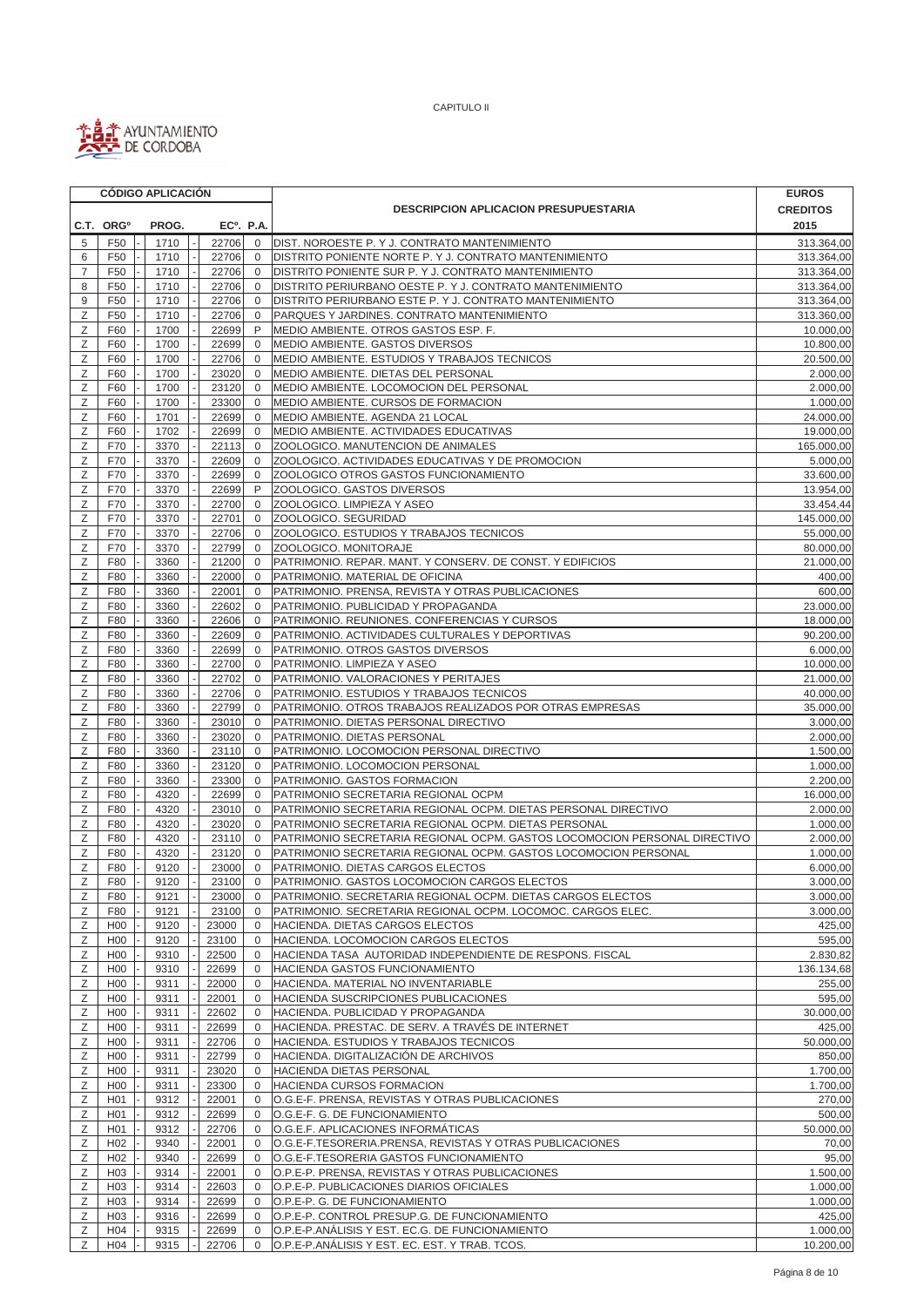

|        | <b>CÓDIGO APLICACIÓN</b>           |              |  |                |                             |                                                                                               | <b>EUROS</b>            |
|--------|------------------------------------|--------------|--|----------------|-----------------------------|-----------------------------------------------------------------------------------------------|-------------------------|
|        |                                    |              |  |                |                             | <b>DESCRIPCION APLICACION PRESUPUESTARIA</b>                                                  | <b>CREDITOS</b>         |
|        | C.T. ORG <sup>o</sup>              | PROG.        |  |                | EC <sup>o</sup> . P.A.      |                                                                                               | 2015                    |
| Ζ      | H <sub>05</sub>                    | 9320         |  | 22001          | $\mathbf 0$                 | O.G.T. PRENSA, REVISTAS Y OTRAS PUBLICACIONES                                                 | 10.000,00               |
| Z      | H <sub>05</sub>                    | 9320         |  | 22603          | $\mathbf 0$                 | O.G.T. G. PUBLICACIONES                                                                       | 10.000,00               |
| Ζ      | H <sub>05</sub>                    | 9320         |  | 22699          | $\mathbf 0$                 | O.G.T. G. DE FUNCIONAMIENTO                                                                   | 3.000,00                |
| Ζ      | H <sub>05</sub>                    | 9320         |  | 23010          | 0                           | O.G.T. DIETAS PERSONAL DIRECTIVO                                                              | 250,00                  |
| Z      | H <sub>05</sub>                    | 9320         |  | 23020          | $\mathbf{0}$                | O.G.T. DIETAS PERSONAL                                                                        | 250,00                  |
| Ζ      | H <sub>05</sub>                    | 9320         |  | 23110          | $\mathbf 0$                 | O.G.T. LOCOMOCION PERSONAL DIRECTIVO                                                          | 250,00                  |
| Ζ<br>Ζ | H <sub>05</sub><br>H <sub>05</sub> | 9320<br>9321 |  | 23120<br>22706 | $\mathbf 0$<br>$\mathbf{0}$ | O.G.T. GASTOS DE LOCOMOCION<br>O.G.T.GESTIÓN TRIBUT. EST. Y TRAB. TCOS.                       | 250,00<br>500.000,00    |
| Ζ      | H <sub>06</sub>                    | 9322         |  | 22706          | $\mathbf{0}$                | O.G.T.INSPECCIÓN. EST. Y TRAB. TCOS.                                                          | 25.000,00               |
| Ζ      | H08                                | 9324         |  | 22699          | 0                           | O.G.T. RECAUDACIÓN.OTROS G. ESP. DE FUNCIONAM.                                                | 75.000.00               |
| Ζ      | H <sub>08</sub>                    | 9324         |  | 22706          | 0                           | O.G.T. RECAUDACIÓN. ESTUDIOS Y TRAB. TCOS.                                                    | 100.000,00              |
| Ζ      | H <sub>09</sub>                    | 9325         |  | 22001          | $\mathbf 0$                 | T.R.E.A.PRENSA Y OTRAS PUBLICACIONES                                                          | 12.000,00               |
| Ζ      | H <sub>09</sub>                    | 9325         |  | 22699          | $\mathbf 0$                 | T.R.E.A. G. DE FUNCIONAMIENTO                                                                 | 400,00                  |
| Ζ      | H <sub>09</sub>                    | 9325         |  | 23010          | $\mathbf 0$                 | T.R.E.A. DIETAS PERSONAL DIRECTIVO                                                            | 100,00                  |
| Ζ      | H <sub>09</sub>                    | 9325         |  | 23020          | 0                           | T.R.E.A. DIETAS DEL PERSONAL                                                                  | 200,00                  |
| Z      | H <sub>09</sub>                    | 9325         |  | 23110          | $\mathbf 0$                 | T.R.E.A. LOCOMOCION PERSONAL DIRECTIVO                                                        | 200,00                  |
| Ζ      | H <sub>09</sub>                    | 9325         |  | 23120          | $\mathbf 0$                 | T.R.E.A. LOCOMOCIÓN DEL PERSONAL                                                              | 200,00                  |
| Ζ      | H <sub>09</sub>                    | 9325         |  | 23300          | $\mathbf 0$                 | T.R.E.A. OTRAS INDEMNIZACIONES                                                                | 24.600,00               |
| Ζ      | H <sub>10</sub>                    | 9310         |  | 22001          | $\mathbf 0$                 | INTERVENCIÓN. PUBLICACIONES                                                                   | 1.000,00                |
| Ζ      | H <sub>10</sub>                    | 9310         |  | 22699          | $\mathbf 0$                 | INTERVENCIÓN G. DE FUNCIONAMIENTO                                                             | 500,00                  |
| Ζ      | H <sub>10</sub>                    | 9310         |  | 22706          | $\mathbf 0$                 | INTERVENCIÓN. ESTUDIOS Y TRAB. TCOS.                                                          | 11.985,00               |
| Ζ      | H <sub>10</sub><br>H <sub>10</sub> | 9310         |  | 23010          | $\mathbf 0$<br>$\mathbf 0$  | INTERVENCION. DIETAS DEL PERSONAL DIRECTIVO<br>INTERVENCIÓN. DIETAS DEL PERSONAL NO DIRECTIVO | 1.000,00                |
| Ζ<br>Ζ | H <sub>10</sub>                    | 9310<br>9310 |  | 23020<br>23110 | 0                           | INTERVENCION. LOCOMOCION DEL PERSONAL DIRECTIVO                                               | 1.000,00<br>1.000,00    |
| Ζ      | H <sub>10</sub>                    | 9310         |  | 23120          | $\mathbf{0}$                | INTERVENCIÓN. LOCOMOCIÓN DEL PERSONAL                                                         | 1.000,00                |
| Ζ      | H <sub>10</sub>                    | 9310         |  | 23300          | $\mathbf 0$                 | INTERVENCIÓN, CURSOS DE FORMACIÓN                                                             | 3.000,00                |
| Ζ      | H <sub>20</sub>                    | 9120         |  | 23000          | $\mathbf 0$                 | GESTIÓN. DIETAS CARGOS ELECTOS                                                                | 689,00                  |
| Ζ      | H <sub>20</sub>                    | 9120         |  | 23100          | $\mathbf 0$                 | GESTIÓN. LOCOMOCIÓN CARGOS ELECTOS                                                            | 518,00                  |
| Ζ      | H <sub>20</sub>                    | 9200         |  | 20200          | $\mathbf 0$                 | GESTION. ARRENDAMIENTOS EDIF. Y OT. CONSTRUCC.                                                | 69.000,00               |
| Ζ      | H <sub>20</sub>                    | 9200         |  | 22001          | $\mathbf{0}$                | GESTIÓN. PRENSA, REV., LIB.                                                                   | 706,00                  |
| Ζ      | H <sub>20</sub>                    | 9200         |  | 22603          | $\mathbf 0$                 | GESTIÓN. GRAL. ANUNCIOS PRENSA Y BOL.                                                         | 8.000,00                |
| Ζ      | H <sub>20</sub>                    | 9200         |  | 22699          | $\mathbf 0$                 | GESTIÓN. OTROS GASTOS ESP. DE FUNC.                                                           | 575,10                  |
| Ζ      | H <sub>20</sub>                    | 9200         |  | 22799          | 0                           | GESTION. OT. TRABAJOS REALIZADOS POR EMP. Y PROFESIONALES                                     | 22.000,00               |
| Ζ      | H <sub>20</sub>                    | 9200         |  | 23010          | $\mathbf{0}$                | GESTION. DIETAS PERSONAL DIRECTIVO                                                            | 100,00                  |
| Ζ      | H <sub>20</sub>                    | 9200         |  | 23020          | $\mathbf 0$                 | GESTIÓN. GRAL. DIETAS PERSONAL                                                                | 218,00                  |
| Ζ      | H <sub>20</sub>                    | 9200         |  | 23110          | $\mathbf 0$                 | GESTION. LOCOMOCION PERSONAL DIRECTIVO                                                        | 100,00                  |
| Ζ      | H <sub>20</sub>                    | 9200         |  | 23120          | $\mathbf 0$                 | GESTIÓN. GRAL. LOCOMOCION PERSONAL                                                            | 218,00                  |
| Ζ      | H <sub>20</sub>                    | 9200         |  | 23300          | $\mathbf{0}$                | GESTIÓN. FORMACION PERSONAL                                                                   | 800,00                  |
| Ζ      | H <sub>23</sub>                    | 9250         |  | 22602          | $\mathbf{0}$                | GESTION. PUBLICIDAD Y PROPAGANDA                                                              | 18.000,00               |
| Ζ      | H <sub>24</sub>                    | 9201         |  | 20600          | 0                           | CPD. ALQUILER DE MATERIAL TECNICO                                                             | 400.000,00              |
| Ζ      | H <sub>24</sub>                    | 9201         |  | 21000          | $\mathbf 0$                 | CPD. REPARACIONES, MANTEN. Y COSERV.INFRAESTRUCT.                                             | 5.000,00                |
| Ζ      | H <sub>24</sub>                    | 9201         |  | 21200          | $\mathbf{0}$                | CPD. REPARACIONES MANTEN. Y CONSERV. EDIFICIOS                                                | 40.000,00               |
| Z<br>Ζ | H <sub>24</sub><br>H <sub>24</sub> | 9201<br>9201 |  | 21300<br>21600 | $\mathbf{0}$<br>$\mathbf 0$ | CPD. MAQUINARIA, INSTALAC. Y UTILL<br>CPD. REPAR. Y MANTENIMIENTO MAQUINAS                    | 10.000,00<br>180.000,00 |
| Ζ      | H24                                | 9201         |  | 22002          | $\mathbf 0$                 | CPD. MAT. INFORMATICO NO INVENTARIABLE                                                        | 110.000,00              |
| Ζ      | H <sub>24</sub>                    | 9201         |  | 22200          | $\mathbf 0$                 | CPD. TELEFONO Y NUEVAS TECNOLOGIAS                                                            | 600.000,00              |
| Ζ      | H <sub>24</sub>                    | 9201         |  | 22203          | $\mathbf 0$                 | CPD. COMUNICACIONES INFORMATICAS                                                              | 15.000,00               |
| Ζ      | H <sub>24</sub>                    | 9201         |  | 22706          | $\mathbf 0$                 | CPD. CONTRATO SERV. Y PLAN. INFORMAT.                                                         | 200.000,00              |
| Ζ      | H <sub>24</sub>                    | 9201         |  | 22799          | $\mathbf 0$                 | CPD. CONTRATOS ADMINISTRACIÓN ELECTRÓNICA                                                     | 10.000,00               |
| Ζ      | H <sub>24</sub>                    | 9230         |  | 22706          | $\mathbf 0$                 | ESTADISTICA. ESTUDIOS Y TRABAJOS TECNICOS                                                     | 10.000,00               |
| Ζ      | H <sub>25</sub>                    | 9330         |  | 22100          | $\mathbf 0$                 | PATRIMONIO. ALUMBRADO INMUEBLES                                                               | 2.415.000,00            |
| Ζ      | H <sub>25</sub>                    | 9330         |  | 22101          | $\mathbf 0$                 | PATRIMONIO. AGUA DE INMUEBLES                                                                 | 19.000,00               |
| Ζ      | H <sub>25</sub>                    | 9330         |  | 22400          | $\mathbf 0$                 | PATRIMONIO. PRIMAS DE SEGUROS INMUEBLES                                                       | 160.000,00              |
| Ζ      | H <sub>25</sub>                    | 9330         |  | 22401          | 0                           | PATRIMONIO. SEGURO RESPONSABILIDAD CIVIL                                                      | 60.000,00               |
| Ζ      | H <sub>25</sub>                    | 9330         |  | 22402          | $\mathbf 0$                 | PATRIMONIO. RESP. AUTORID. Y PERSONAL                                                         | 16.000,00               |
| Ζ      | H <sub>26</sub>                    | 9202         |  | 22000          | 0                           | S.INTERNOS GASTOS OFICINA                                                                     | 46.000,00               |
| Ζ      | H <sub>26</sub>                    | 9202         |  | 22201          | 0                           | S.INTERNOS COMUNICACIONES POSTALES                                                            | 600.000,00              |
| Ζ      | H <sub>26</sub>                    | 9330         |  | 22401          | 0                           | PATRIMONIO.RESPONSABILIDAD PATRIMONIAL                                                        | 70.000,00               |
| Ζ      | H <sub>28</sub>                    | 9204         |  | 22000          | 0                           | GESTIÓN. MATERIAL IMPRESO Y DE OFICINA                                                        | 80.000,00               |
| Ζ      | H <sub>28</sub>                    | 9204         |  | 22699          | 0                           | GESTIÓN. GASTOS FUNCIONAMIENTO                                                                | 40.000,00               |
| Ζ<br>Ζ | H <sub>28</sub><br>H <sub>28</sub> | 9204<br>9205 |  | 22706<br>22699 | 0<br>$\mathbf 0$            | GESTIÓN. ESTUDIOS Y TRAB. TCOS.<br>GESTION. GASTOS UNIDAD SANCIONES                           | 82.200,00<br>10,00      |
| Ζ      | H <sub>30</sub>                    | 9120         |  | 23000          | 0                           | PERSONAL. DIETAS CARGOS ELECTOS                                                               | 500,00                  |
| Ζ      | H <sub>30</sub>                    | 9120         |  | 23100          | 0                           | PERSONAL. LOCOMOCION CARGOS ELECTOS                                                           | 400,00                  |
| Ζ      | H <sub>30</sub>                    | 9206         |  | 22001          | $\mathbf 0$                 | DPTO.PERSONAL.PRENSA,REV.,LIB.Y OT.PUB.                                                       | 4.397,05                |
| Ζ      | H30                                | 9206         |  | 22104          | 0                           | DPTO.PERSONAL. VESTUARIO Y CALZADO                                                            | 217.000,00              |
| Ζ      | H <sub>30</sub>                    | 9206         |  | 22699          | 0                           | PERSONAL. G. DE FUNCIONAMIENTO                                                                | 12.750,00               |
| Ζ      | H30                                | 9206         |  | 22706          | 0                           | DPTO.PERSONAL. EST. INTEG. INFORMATICA                                                        | 27.200,00               |
| Ζ      | H <sub>30</sub>                    | 9206         |  | 22799          | $\mathbf 0$                 | PERSONAL. VALORACION PUESTOS TRABAJO                                                          | 76.500,00               |
| Ζ      | H30                                | 9206         |  | 23010          | 0                           | PERSONAL. DIETAS DEL PERSONAL DIRECTIVO                                                       | 300,00                  |